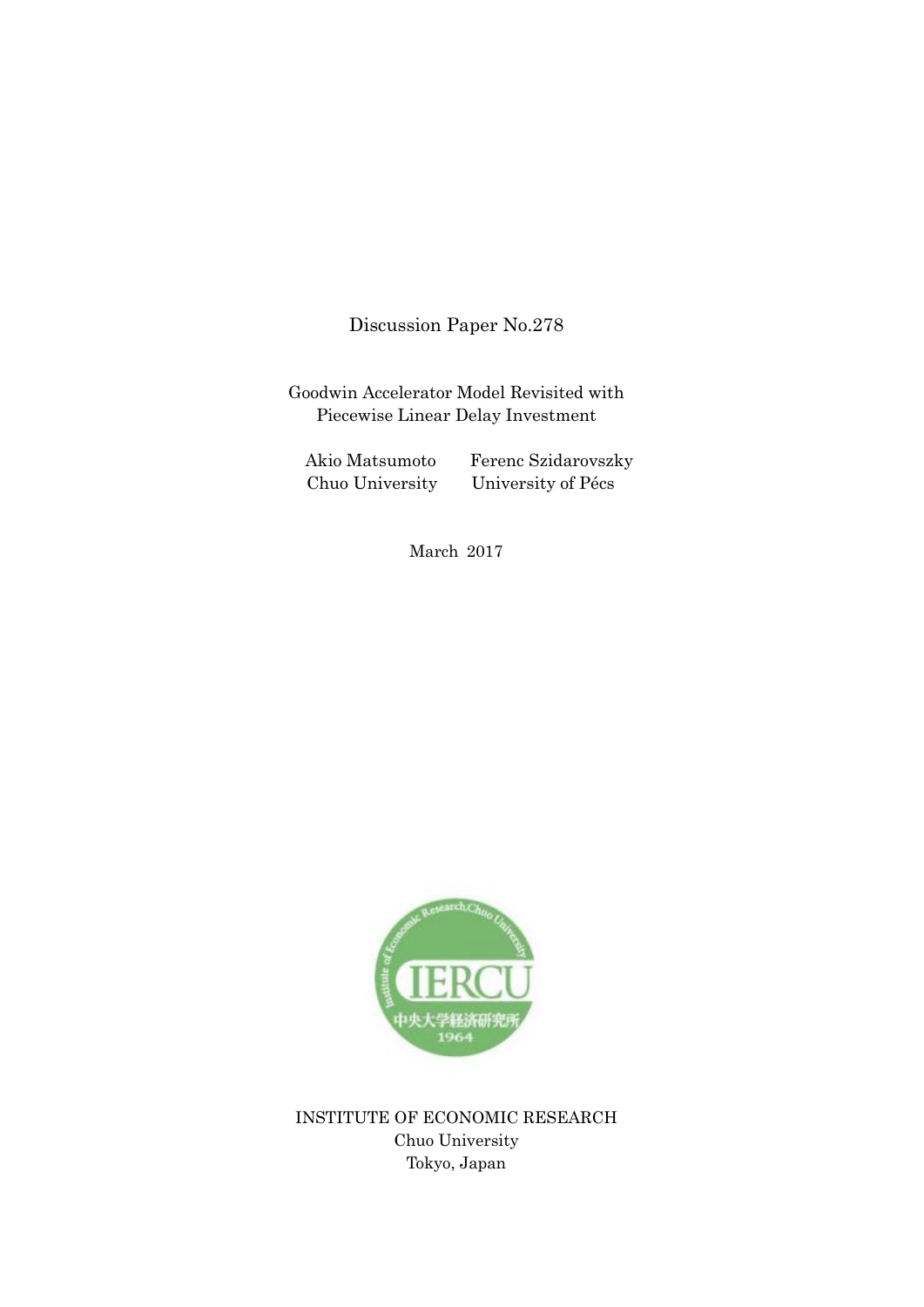## Goodwin Accelerator Model Revisited with Piecewise Linear Delay Investment

Akio Matsumoto<sup>†</sup>and Ferenc Szidarovszky<sup>‡</sup>

#### Abstract

It is well-known that Goodwin's nonlinear delay accelerator model can generate diverse oscillations (i.e., smooth and sawtooth oscillations). It is, however, less-known what conditions are needed for these dynamics to emerge. In this study, using a piecewise linear investment function, we solve the governing delay differential equation and obtain the explicit forms of the time trajectories. In doing so, we detect conditions for persistent oscillations and also conditions for the birth of such cyclic dynamics.

Keywords: Nonlinear accelerator, Investment delay, Successive integration, smooth and kinked solutions, Numerical analysis

The authors highly appreciate the finanical supports from the MEXT-Supported Program for the Strategic Research Foundation at Private Universities 2013-2017, the Japan Society for the Promotion of Science (Grant-in-Aid for Scientific Research (C), 25380238, 26380316 and 16k03556) and Chuo University (Joint Research Grant). The usual disclaimers apply.

Professor, Department of Economics, Senior Researcher, International Center for further Development of Dynamic Economic Research, Chuo University, 742-1, Higashi-Nakano, Hachio ji, Tokyo, 192-0393, Japan; akiom@tamacc.chuo-u.ac.jp

Professor, Department of Applied Mathematics, University of Pécs, Ifjúság u. 6., H-7624, Pécs, Hungary; szidarka@gmail.com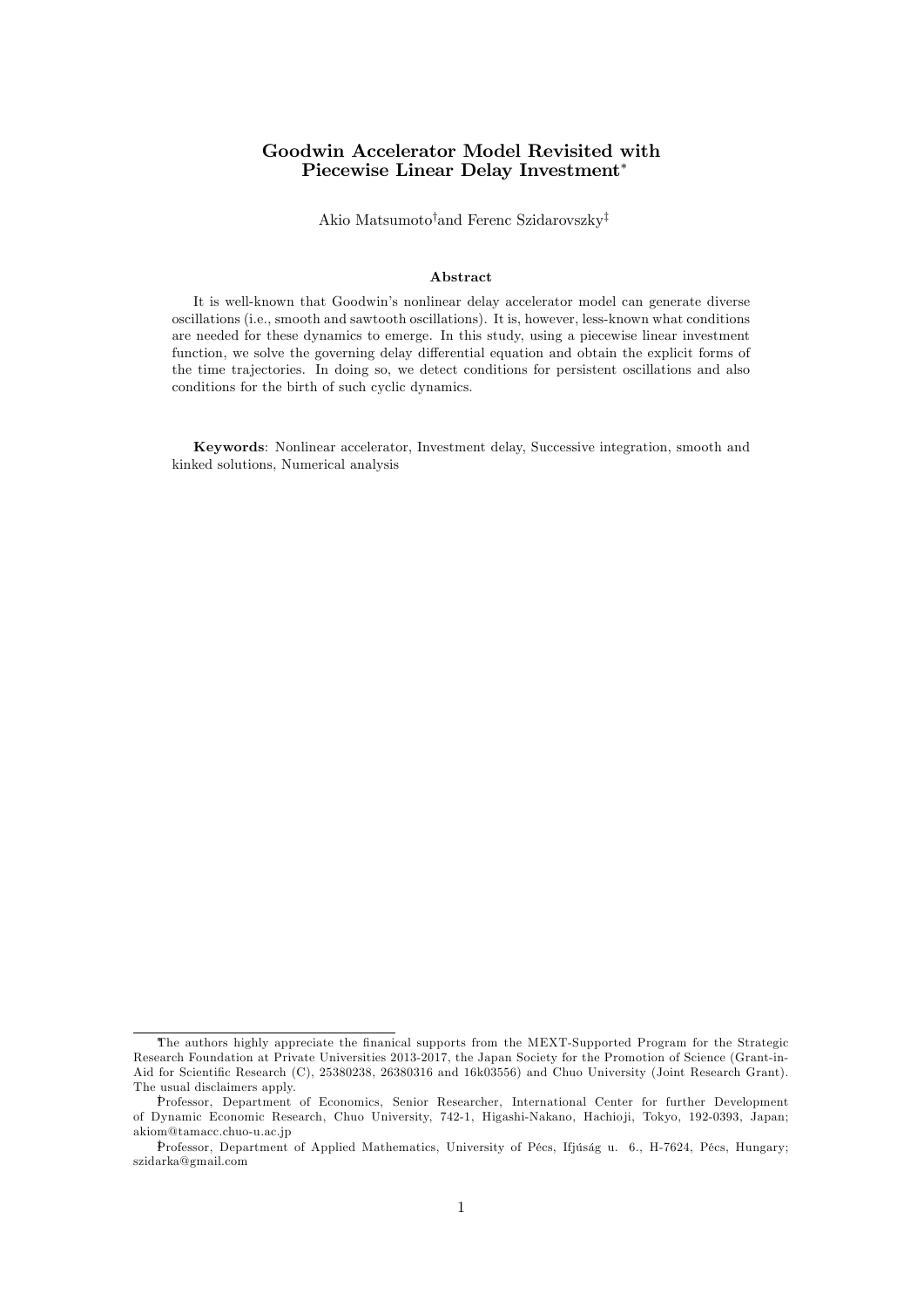## 1 Introduction

It has been well-known that Goodwin's business cycle model with a delayed nonlinear accelerator (Goodwin, 1951) can generate multiple solutions. Depending on specified forms of the initial functions and specified parameter values, it gives rise to smooth cyclic oscillations or sawtooth (i.e., slow-rapid) oscillations. This paper aims to analytically and numerically investigate these cyclic properties of Goodwinís model by solving the time delay equations and performing simulations.

Goodwin (1951) presents five different versions of the nonlinear accelerator-multiplier model with investment delay. The first version has the simplest form assuming a piecewise linear function with three levels of investment and aims to exhibit how non-linearities give rise to endogenous cycles without relying on structurally unstable parameters, exogenous shocks, etc. The second version replaces the piecewise linear investment function with a smooth nonlinear investment function. Although persistent cyclical oscillations are shown to exist, the second version includes unfavorable phenomena, that is, discontinuous investment jumps, which are not observed in the real economic world. "In order to come close to reality" (Goodwin, 1951, p.11), the third version introduces an investment delay. However, no analytical considerations are given to this version. The existence of an endogenous business cycle is confirmed in the fourth version, which is a linear approximation of the third version with respect to the investment delay. Finally, alternation of autonomous expenditure over time is taken into account in the fifth version, which becomes a forced oscillation system.

This paper reconstructs the third version having a piecewise linear investment function with fixed time delay. It is a complement to Matsumoto and Szidarovszky  $(2016)$  in which the effects caused by investment delay as well as consumption delay are considered. It is also an extension of Matsumoto (2009) in which the dynamics of Goodwin's model is examined under continuously distributed time delays and the existence of the multiple limit cycles are analytically and numerically shown. Following the method of successive integration provided by Strotz et al. (1953), we derive explicit forms of the solutions and obtain conditions under which the smooth or sawtooth oscillations emerge. With the same spirit, Antonova et al. (2013) examine Goodwin's model. Their focus is mainly put on the relaxation (i.e., sawtooth) oscillations. We step forward and investigate periodic properties of the smooth oscillations, which will be called Goodwin oscillations henceforth. Our main concerns in this paper is on the role of the fixed delay for the birth of cyclic macro dynamics

The paper is organized as follows. In Section 2, The Goodwin model without delay is consider to see how nonlinearities of the model contributes emergence of cyclic dynamics. In Section 3, an investment delay is introduced to construct. Effects of investment delay on the smooth oscillations are considered in Sections 4 and those on the sawtooth oscillations are done in Section 5. Section 6 contains some concluding remarks.

## 2 Basic Model

To find out how nonlinearity works to generate endogenous cycles, we review the second version of Goodwin's model, which we call the *basic model*,

$$
\begin{cases}\n\varepsilon \dot{y}(t) = \dot{k}(t) - (1 - \alpha)y(t), \\
\dot{k}(t) = \varphi[\dot{y}(t)].\n\end{cases} (1)
$$

Here k is the capital stock, y the national income,  $\alpha$  the marginal propensity to consume, which is positive and less than unity, and the reciprocal of  $\varepsilon$  is a positive adjustment coefficient. Since the dot over variables means time differentiation,  $k(t)$  and  $\dot{y}(t)$  are the rates of change in capital (i.e., investment) and national income. The first equation of (1) defines an adjustment process of the national income in which national income rises or falls according to whether investment is larger or smaller than savings. The second equation determines the induced investment based on the acceleration principle with which investment depends on the rate of changes in the national income in the following way,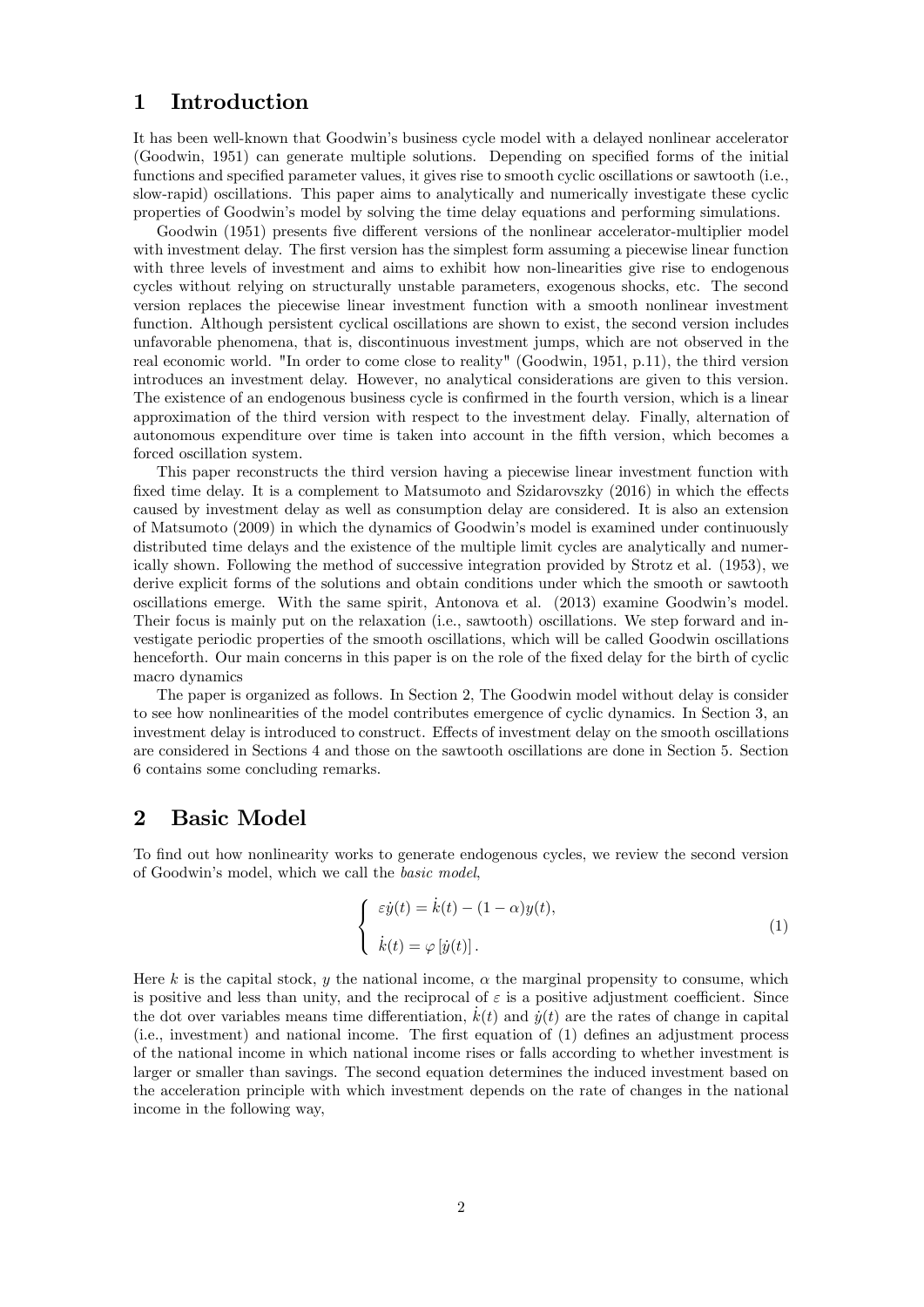$$
\varphi[\dot{y}(t)] = \begin{cases}\n3n \text{ if } \dot{y}(t) \in I_U = \left(\frac{3n}{\nu}, \infty\right), \\
\nu \dot{y}(t) \text{ if } \dot{y}(t) \in I_M = \left[-\frac{n}{\nu}, \frac{3n}{\nu}\right], \\
-n \text{ if } \dot{y}(t) \in I_L = \left(-\infty, -\frac{n}{\nu}\right)\n\end{cases}
$$
\n(2)

where  $\nu > 0$  and  $n > 0$ . This function is piecewise linear and has three distinct regions. Accordingly, there are two threshold values of  $\dot{y}(t)$  denoted as  $3n/\nu$  and  $-n/\nu$  and the investment is proportional to the change in the national income in the middle region,  $I_M$ , but becomes perfectly inflexible (i.e., inelastic) in the upper region  $I_U$  or the lower region  $I_L$ . These values are thought to be "ceiling" and "floor" of investment where the ceiling is assumed to be three time higher than the floor as it was the case in Goodwin's model.

Inserting the second equation of (1) into the first one and moving the terms on the right hand side to the left give a implicit form of the dynamic equation for national income  $y$ ,

$$
\varepsilon \dot{y}(t) - \varphi(\dot{y}(t)) + (1 - \alpha)y(t) = 0 \tag{3}
$$

where the stationary point of the basic model is  $y(t) = \dot{y}(t) = 0$  for all t. With equation (2) it is reduced to either

$$
(\varepsilon - \nu)\dot{y}(t) = -(1 - \alpha)y(t) \tag{4}
$$

if  $\dot{y}(t)$  is in the middle region or

$$
\varepsilon \dot{y}(t) = -(1 - \alpha)y(t) + d \tag{5}
$$

where  $d = 3n$  if  $\dot{y}(t)$  is in the upper region and  $d = -n$  if in the lower region. Equations (4) and (5) are linear and thus solvable. We see graphically and then analytically how dynamics proceeds.

#### 2.1 Phase Plot

Solving (4) and (5) for  $y(t)$  presents an alternative expression of dynamic equation  $y(t) = f(y(t))$ where

$$
f\left[\dot{y}(t)\right] = \begin{cases} \frac{3n - \varepsilon \dot{y}(t)}{1 - \alpha} & \text{if } \dot{y}(t) \in I_U, \\ \frac{(\nu - \varepsilon)\dot{y}(t)}{1 - \alpha} & \text{if } \dot{y}(t) \in I_M, \\ -\frac{n + \varepsilon \dot{y}(t)}{1 - \alpha} & \text{if } \dot{y}(t) \in I_L. \end{cases}
$$
(6)

Once the initial value is given, the whole evolution of national income is determined. The phase diagram with  $\varepsilon < \nu$  is shown in Figure 1 in which  $y = f(y)$  is described by a mirror-imaged Nshaped curve in the  $(y, y)$  plane.<sup>1</sup> The stationary point is at the origin denoted by E. The locus of  $y = f(\dot{y})$  is the positive sloping line in the middle region while it is the negative sloping upper or lower line in the upper or lower region. For each value of  $\dot{y}$ , there is a unique corresponding  $y$ value determined to make a point  $(y, y)$  satisfy equation (6) and it is also determined whether y is increasing or decreasing at that point. So the direction of the trajectory is given in all points of the phase diagram. The directions are shown by arrows. Let A denote the local maximum point of the curve with positive y and y always, and let C be the local minimum point with negative y and y. Point B and D have the same y values as at points A and C, respectively. Notice that the direction of the dynamic evolution goes from  $-\infty$  to C, from the origin to C, from the origin to A and also from  $+\infty$  to A. Selecting the initial point denoted as S on the positive-sloping line, the evolution starts at this point and moves upward until point  $A$  as indicated by arrow. Then it cannot continue on the continuous curve after point A since the direction of evolution changes.

<sup>&</sup>lt;sup>1</sup>Mathematica version 11 is used to perform simulations and illustrate this and the following figures. The color versions of the figures are found in DP278 at http://www.chuou.ac.jp/research/institutes/economic/publication/disccusion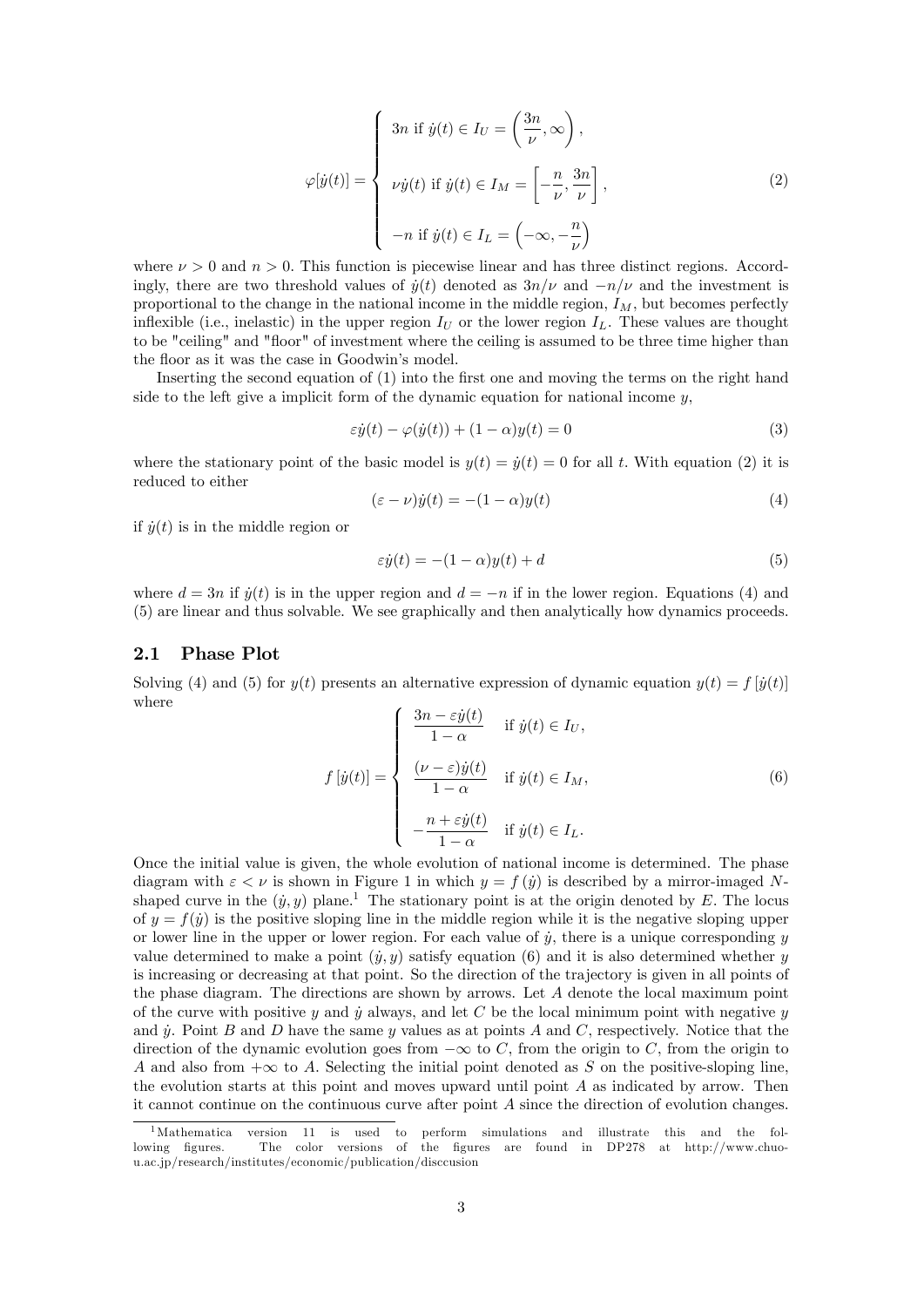Therefore it jumps to point  $B$  and continues along the same direction until point  $C$ , where the same problem occurs, so another jump occurs to point  $D$  and evolution continues until point A, at which the next round repeats itself. Thus the differential equation  $(3)$  with the piecewise linear investment function (2) can give rise to a closed orbit ABCD constituting a self-sustaining slow-rapid oscillation. The stationary point is unstable if  $\varepsilon < \nu$ , however, the oscillation is stable in a sense that the locus  $(y, y)$  sooner or later converges to the same oscillation regardless of a selection of the initial point. This is a simple exhibition of emerging a stable endogenous cycle of national income.

The vertex of the closed oscillation in Figure 1 are

$$
A = \left(\frac{3n}{\nu}, y_{Max}\right), B = \left(\dot{y}_m, y_{Max}\right), C = \left(-\frac{n}{\nu}, y_{min}\right) \text{ and } D = \left(\dot{y}_M, y_{min}\right)
$$

where the maximum and minimum values of  $\dot{y}$  along the cycle are

$$
\dot{y}_M = \frac{n(4\nu - \varepsilon)}{\varepsilon \nu}
$$
 and  $\dot{y}_m = -\frac{n(4\nu - 3\varepsilon)}{\varepsilon \nu}$ 

while the maximum and minimum values of  $y$  along the cycle are

$$
y_{Max} = \frac{3n(\nu - \varepsilon)}{\nu(1 - \alpha)}
$$
 and  $y_{min} = -\frac{n(\nu - \varepsilon)}{\nu(1 - \alpha)}$ .

It should be noticed that the instability and the nonlinearity is crucial sources for the birth of persistent oscillations since the instability of the stationary point prevents trajectories from converging and the nonlinearities such as the ceiling and áoor prevent trajectories from diverging.



Figure 1. Phase diagram with  $\nu > \varepsilon$ 

Jumping behavior leads to the kinked time trajectory of  $y(t)$  and the discontinuous time trajectory of  $\dot{y}(t)$  that are shown as the blue and red curves in Figure 2.  $A = B$  holds at the upper kinked point of the blue curve and  $C = D$  at the lower kinked point. The red trajectory from 0 to  $t_1$  describes the movement of  $\dot{y}(t)$  from point S to A. At time  $t_1$  when the left-most red curve defined on interval  $[0, t<sub>1</sub>]$  arrives at the upper horizontal dotted line, the red curve jumps straightly down to the starting point of the lower red curve defined on interval  $[t_1, t_2]$ , the point of which correspond to point  $B$ . At time  $t_2$ , the red curve crosses the lower dotted line from below and the intersection corresponds to point  $C$  at which the red curve jumps straightly up to the downward-sloping red curve defined on interval  $[t_2, t_3]$ , that then crosses the upper horizontal dotted line and the cross-point correspond to point A: Figure 2 illustrates the same dynamics of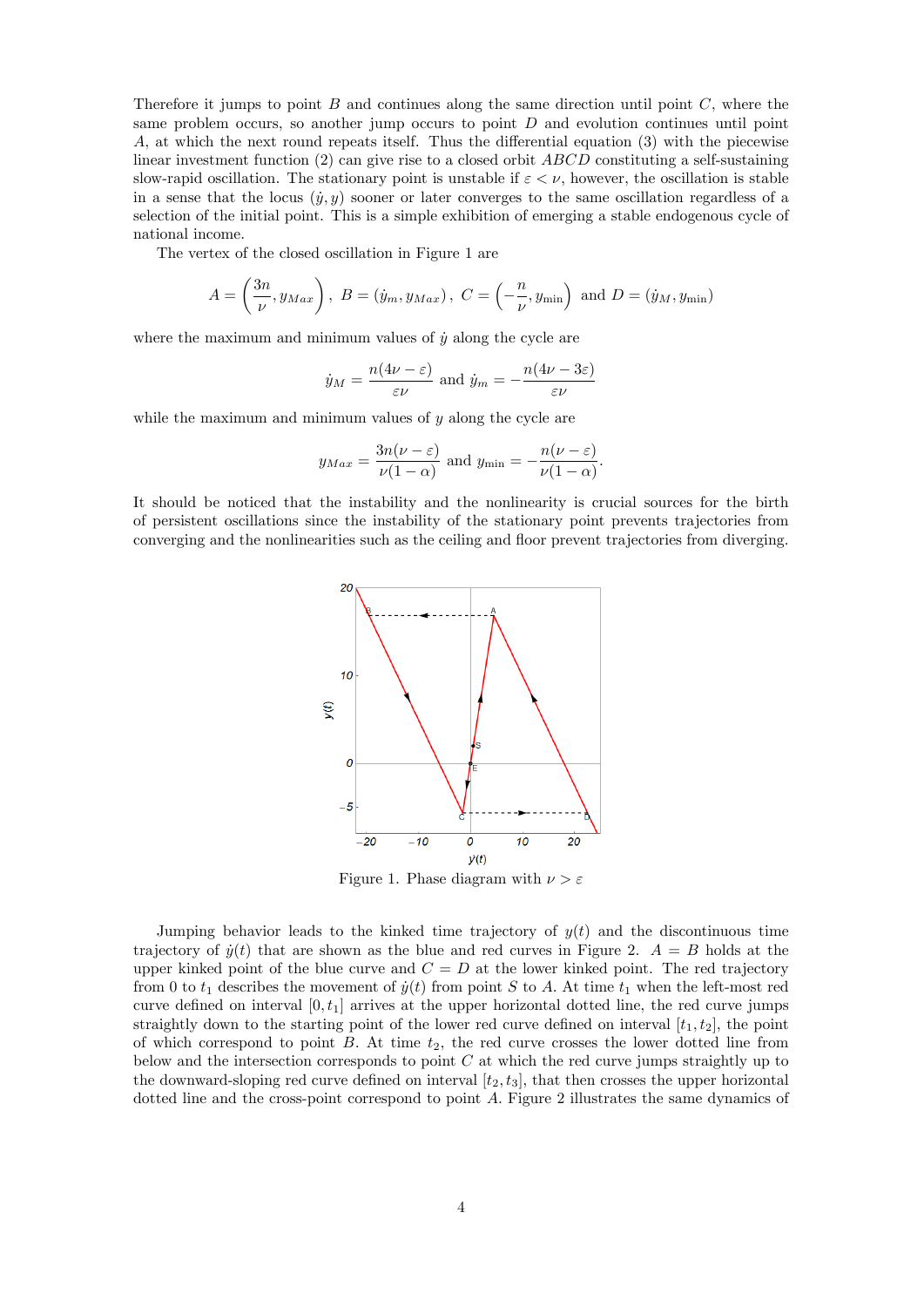Figure 1 from a different view point.



Figure 2. Time trajectories of  $y(t)$  (the kinked blue curve) and  $\dot{y}(t)$  (the discontinuous red curves)

## 2.2 Explicit Solutions

Selecting an initial point, we can determine an explicit form of the corresponding time trajectory and its rate of change. In particular, we take an initial point on the positive sloping part of the  $y(0) = f[\dot{y}(0)]$  curve such as

$$
0 < y(0) = \text{constant and } \dot{y}(0) = \frac{1 - \alpha}{\nu - \varepsilon} y(0) < \frac{3n}{\nu}.
$$

If  $\dot{y}(t)$  is in the middle region, equation (4) yields explicit forms of the solution  $y(t)$  and its time derivative,

$$
y_1(t) = e^{\frac{1-\alpha}{\nu-\varepsilon}t} K_1 \text{ and } \dot{y}_1(t) = e^{\frac{1-\alpha}{\nu-\varepsilon}t} \left(\frac{1-\alpha}{\nu-\varepsilon} K_1\right) \text{ with } K_1 = y(0)
$$
 (7)

and if  $\dot{y}(t)$  enters the upper or lower region, equation (5) yields the following forms of the solution  $y(t)$  and its time derivative,

$$
y_i(t) = e^{-\frac{1-\alpha}{\varepsilon}t} K_i + \frac{d_i}{1-\alpha} \text{ and } \dot{y}_i(t) = e^{-\frac{1-\alpha}{\varepsilon}t} \left(-\frac{1-\alpha}{\varepsilon} K_i\right) \text{ for } i = 2, 3, ... \tag{8}
$$

where  $d_i = -n$  if i is even and  $d_i = 3n$  if i is odd.

Since  $\dot{y}_1(0) < 3n/\nu$  and  $\dot{y}_1(t)$  is increasing in t, solving  $\dot{y}_1(t) = 3n/\nu$  for t presents an arrival time  $t = t_1$ ,

$$
t_1 = \frac{\nu - \varepsilon}{1 - \alpha} \log \left[ \frac{3n(\nu - \varepsilon)}{\nu (1 - \alpha) K_1} \right].
$$

Substituting  $t_1$  into  $y_1(t)$  and  $\dot{y}_1(t)$  yields

$$
y_1(t_1) = y_{Max}
$$
 and  $\dot{y}_1(t) = \frac{3n}{\nu}$ 

implying that point  $(\dot{y}_1(t), y_1(t))$  corresponds to point A in Figure 1. Solutions in (7) describe the movement from point S to point A. At  $t = t_1$ , the dynamic system (4) is switched to equation (5) with  $d = -n$ . Equations in (8) with  $i = 2$  presents explicit forms of the solution and its time derivative,

$$
y_2(t) = e^{-\frac{1-\alpha}{\varepsilon}t} K_2 - \frac{n}{1-\alpha} \text{ and } \dot{y}_2(t) = e^{-\frac{1-\alpha}{\varepsilon}t} \left(-\frac{1-\alpha}{\varepsilon} K_2\right). \tag{9}
$$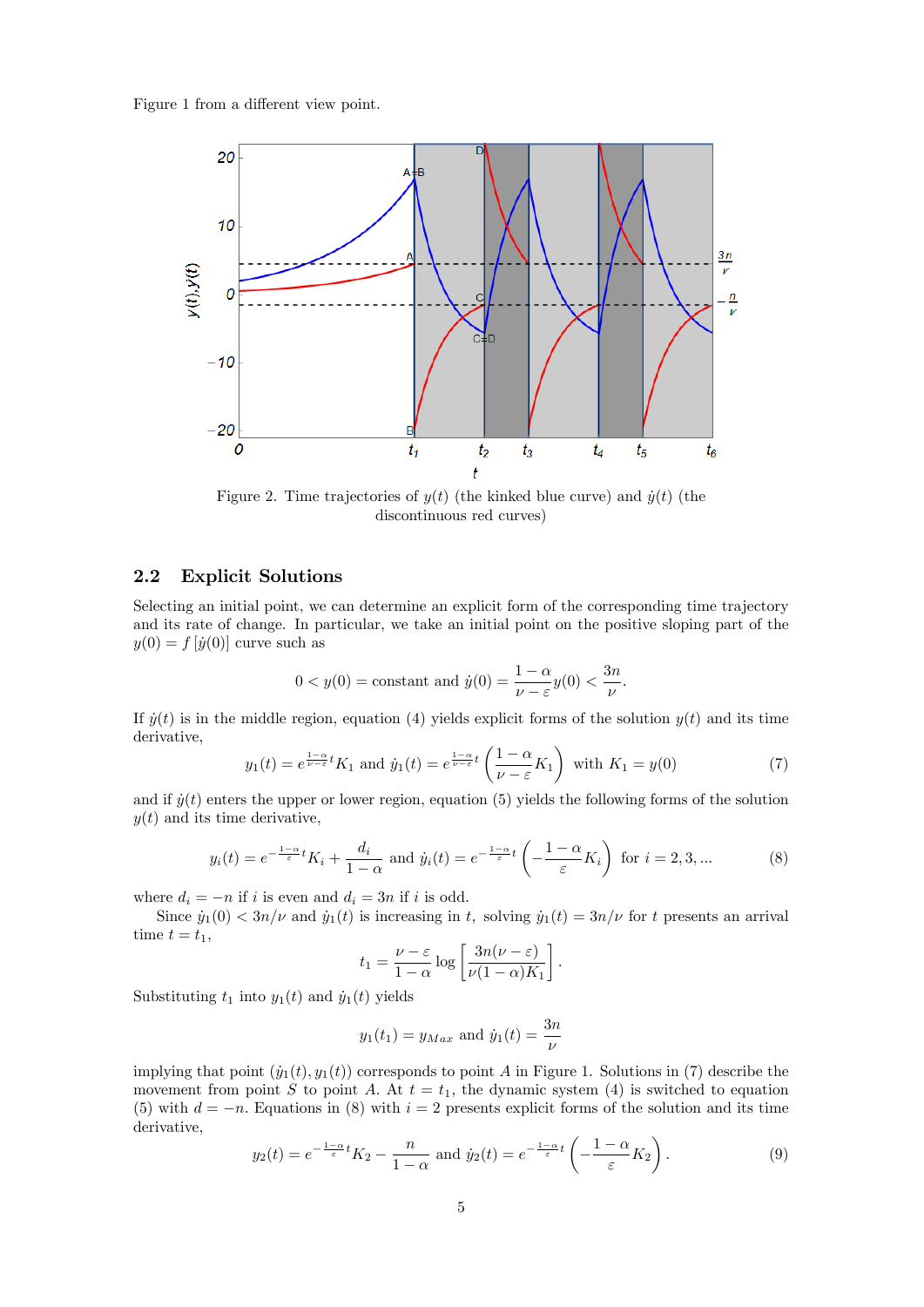Since the time trajectory  $y(t)$  is continuous in t, solving  $y_1(t_1) = y_2(t_1)$  gives the value of  $K_2$ ,

$$
K_2 = \frac{n(4\nu - \omega)}{\nu(1 - \alpha)} e^{-\frac{1 - \alpha}{\varepsilon}t_1}.
$$

With this  $K_2$ , we have

$$
\dot{y}_2(t_1) = \dot{y}_m
$$
 and  $y_2(t_1) = y_{Max}$ .

Thus point  $(y_2(t_1), y_2(t_1))$  corresponds to point B to which point A jumps. This rapid change is described by the vertical movement of the red curve along the vertical line at  $t = t_1$  in Figure 2. Since  $\dot{y}_2(t_1) < -n/\nu$  and  $\dot{y}_2(t)$  increases in t, solving  $\dot{y}_2(t) = -n/\nu$  gives a necessary time to arrive at  $-n/\nu$ ,

$$
t_2 = t_1 + \frac{\omega}{1-\alpha} \log \left[ \frac{4\nu - 3\varepsilon}{\varepsilon} \right].
$$

In the same way above, it is possible to show that

$$
(\dot{y}_2(t_2), y_2(t_2)) = \left(-\frac{n}{\nu}, y_{\min}\right)
$$

which is point C. The movement from point B to C is described by solutions in  $(9)$ . At time  $t = t_2$ , the dynamic system with  $d = -n$  is switched to the dynamic system with  $d = 3n$  and (8) with  $i = 3$  presents explicit forms of the solutions

$$
y_3(t) = e^{-\frac{1-\alpha}{\varepsilon}t} K_3 + \frac{3n}{1-\alpha} \text{ and } y_3(t) = e^{-\frac{1-\alpha}{\varepsilon}t} \left(-\frac{1-\alpha}{\varepsilon} K_3\right). \tag{10}
$$

Solving  $y_2(t_2) = y_3(t_2)$  presents the value of  $K_3$ ,

$$
K_3 = -\frac{n(4\nu - \varepsilon)}{\nu(1 - \alpha)} e^{-\frac{1 - \alpha}{\varepsilon}t_2}.
$$

It is also able to be shown that point  $(y_3(t_2), y_3(t_2))$  is identical with point D, implying a jump to point D from point C. Solving  $\dot{y}_3(t) = 3n/\nu$  presents a time when  $\dot{y}_3(t)$  arrives at  $3n/\nu$ ,

$$
t_3 = t_2 + \frac{\varepsilon}{1 - \alpha} \log \left[ \frac{4\nu - \varepsilon}{3\varepsilon} \right].
$$

At  $t = t_3$ , we can confine that the trajectory comes back to point A at which the following holds,

$$
(\dot{y}_3(t_3), y_3(t_3)) = \left(\frac{3n}{\nu}, y_M\right).
$$

A new round starts as time goes further and the same procedure is applied to obtain explicit forms of the solutions for  $t > t_3$ . Time segments of  $y(t)$  and  $\dot{y}(t)$  that constitute one cycle of national income are now given by (9) and (10). Since the length of one cycle is measured by the time period between one upper (or lower) kinked point and next upper (or lower) kinked point, it is given by

$$
t_3 - t_1 = \frac{\varepsilon}{1 - \alpha} \log \left[ \frac{(4\nu - \varepsilon) (4\nu - 3\varepsilon)}{3\varepsilon^2} \right].
$$

Further the length of the recession period along segment  $BC$  in which national income is decreasing is  $\overline{1}$ 

$$
t_2 - t_1 = \frac{\omega}{1 - \alpha} \log \left[ \frac{4\nu - 3\varepsilon}{\varepsilon} \right]
$$

while the length of the recovery period along segment  $DA$  in which national income is increasing is

$$
t_3 - t_2 = \frac{\varepsilon}{1 - \alpha} \log \left[ \frac{4\nu - \varepsilon}{3\varepsilon} \right].
$$

In what follows, we will perform numerical simulations with the set of the parameter values given below which are the same parameter values used in Goodwin (1951) and Strotz et al. (1953). Needless to say, these particular values of the parameters are selected only for analytical simplicity and do not affect qualitative aspects of the results to be obtained.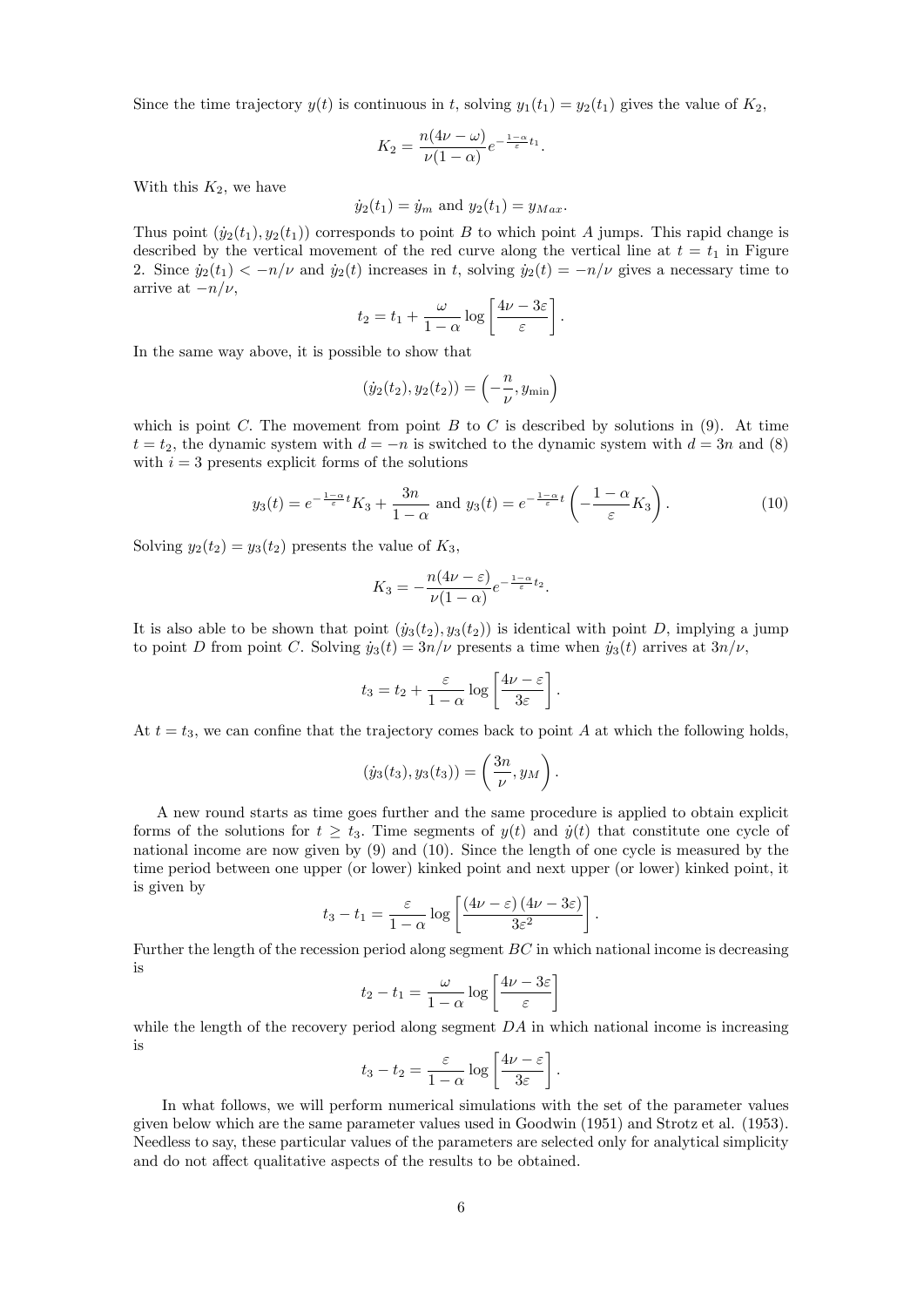Assumption 1  $\alpha = 0.6$ ,  $\varepsilon = 0.5$ ,  $\theta = 1$ ,  $\nu = 2$  and  $n = 3$ 

In particular, Figures 1 and 2 are illustrated under Assumption 1 and the initial values of  $y(0) = 2$  and  $\dot{y}(0) = 8/15$ , where the pair  $(\dot{y}(0), y(0))$  corresponds to point S in Figure 2. The critical times at which the system switching occurs are given

$$
t_1 \simeq 7.998
$$
,  $t_2 \simeq 11.204$ ,  $t_3 \simeq 13.216$ ,  $t_4 \simeq 16.422$ ,  $t_5 \simeq 7.998$  and  $t_6 \simeq 21.640$ 

by solving

$$
\dot{y}_i(t) = \frac{3n}{\nu}
$$
 if *i* is odd or  $\dot{y}_i(t) = -\frac{n}{\nu}$  if *i* is even.

The length of one cycle given by  $t_{i+2} - t_i$  is about 5.218 years.<sup>2</sup> In the same way, the recession period from one peak to trough of the cycle is given by  $t_i - t_{i-1} \simeq 3.206$  years for i being even while the recovery period from one trough to peak by  $t_i - t_{i-1} \simeq 2.012$  years for i being odd. The constant  $K_i$  solves

$$
y_i(t_i) = y_{i+1}(t_i)
$$

with  $K_1 = 2$  and the numerical results are as follows,

 $K_2 \simeq 14641.52$ ,  $K_3 \simeq -219622.71$ ,  $K_4 \simeq 951698.40$ ,  $K_5 \simeq -14275475.98$  and  $K_6 \simeq 61860395.91$ .

# 3 Delay Model

We now investigate how the investment delay affects time paths of national income. Observing the fact that, in real economy, plans and their realizations need time to take effects, Goodwin (1951) introduces the investment delay,  $\theta > 0$ , between decisions to invest and the corresponding outlays in order, Örst, to come closer to reality and second, to eliminate unrealistic discontinuous jumps. Consequently the investment function  $(6)$  is modified as follows

$$
\varphi[\dot{y}(t-\theta)] = \begin{cases} 3n \text{ if } \dot{y}(t-\theta) \text{ in } I_U, \\ \nu \dot{y}(t-\theta) \text{ if } \dot{y}(t-\theta) \text{ in } I_M, \\ -n \text{ if } \dot{y}(t-\theta) \text{ in } I_M. \end{cases}
$$
(11)

With this modification, the dynamic equation  $(3)$  turns to be

$$
\varepsilon \dot{y}(t) - \varphi(\dot{y}(t-\theta)) + (1-\alpha)y(t) = 0 \tag{12}
$$

that we call the *delay model.*<sup>3</sup> Equation (12) is reduced to a *linear delay differential equation of* neutral type if the delayed rate of change in national income stays in the middle region

$$
\varepsilon \dot{y}(t) - \nu \dot{y}(t - \theta) + (1 - \alpha)y(t) = 0 \tag{13}
$$

and it remains to be a linear ordinary differential equation (5) if the delayed rate is in the upper or lower region. To solve the delay equation, we need an initial function that determines behavior of y prior to time zero,

$$
y(t) = \Phi(t) \text{ for } -\theta \le t \le 0.
$$

Although Goodwin (1951) does not analyze delay dynamics generated by the third version, Strotz et al. (1953), in addition to numerical analysis, derive the explicit forms of the piecewise continuous solutions of  $y(t)$  under the piecewise linear investment function (11). We follow their method of successive integration to solve the delay equation and derive the explicit forms of time trajectories of  $y(t)$  and  $\dot{y}(t)$ . Since a cyclic oscillation has been shown to exist in the basic model, our main concern here is to see how the presence of the investment delay and the selection of the initial function affect characteristics of such a sawtooth oscillation obtained in the basic model.

It has been examined by Strotz, et al. (1953) that the birth of oscillations in the Goodwin model are caused by a selected form of the initial function and the length of delay. For the sake of analytical simplicity, we assume the constant initial function in the following numerical simulations.

#### Assumption 2

$$
\Phi(t) = y_0 \neq 0 \text{ and } \dot{\Phi}(t) = 0 \text{ for } -\theta \le t \le 0. \tag{14}
$$

<sup>&</sup>lt;sup>2</sup>It is assumed that  $\theta = 1$  is one year delay.

<sup>3</sup>Goodwin assumes a smooth form of the nonlinear investment function in his thrid version.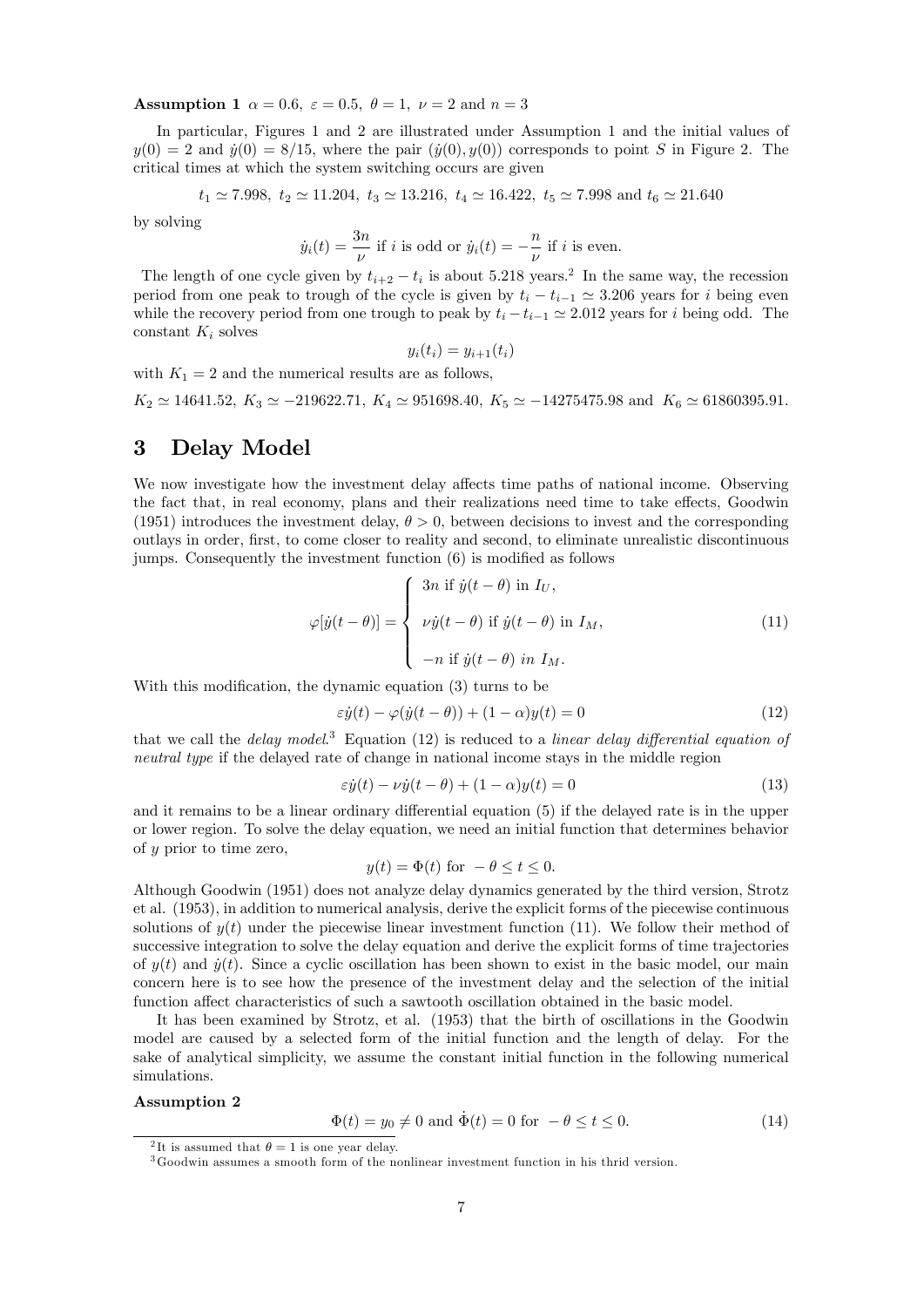### 3.1 Local Stability

It is well known that if the characteristic polynomial of a linear neutral equation has roots only with negative real parts, then the stationary point is locally asymptotically stable. The normal procedure for solving this equation is to try an exponential form of the solution. Substituting  $y(t) = y_0 e^{\lambda t}$  into (13) and rearranging terms, we obtain the corresponding characteristic equation:

$$
\varepsilon \lambda - \nu \lambda e^{-\lambda \theta} + (1 - \alpha) = 0.
$$

To check stability, we determine conditions under which all roots of this characteristic equation lie in the left or right half of the complex plane. Dividing both sides of the characteristic equation by  $\varepsilon$  and introducing the new variables

$$
a = \frac{\nu}{\varepsilon} > 0 \text{ and } b = \frac{1 - \alpha}{\varepsilon} > 0,
$$
\n(15)

we rewrite the characteristic equation as

$$
\lambda - a\lambda e^{-\lambda \theta} + b = 0. \tag{16}
$$

Freedman and Kuang (1991) derive explicit conditions for stability/instability of the n-th order linear scalar neutral delay differential equation with a single delay. Since  $(13)$  is a special case of the n-th order equation, applying their result (i.e., Theorem 2.1) leads to the following: the real parts of the solutions of equation (16) are positive for all  $\theta > 0$  if  $a > 1$ . The first result on the fixed delay model is summarized as follows:

**Lemma 1** If  $\nu > \varepsilon$ , then the zero solution of the fixed delay model (13) is locally unstable for all  $\theta > 0.$ 

On the other hand, if  $v \leq \varepsilon$  or  $a \leq 1$ , characteristic equation (16) has at most finitely many eigenvalues with positive real parts. The eigenvalue is real and negative when  $\theta = 0$ . The roots of the characteristic equation are functions of the delay. Although it is expected that all roots have negative real parts for small values of  $\theta$ , the real parts of some roots may change their signs to positive from negative as the lengths of the delay increases. The stability of the zero solution may change. Such phenomena are often referred to as *stability switches*. We will next prove that stability switching, however, cannot take place in the delayed model.

**Lemma 2** If  $\nu \leq \varepsilon$ , then the zero solution of the fixed delay model (13) is locally stable for all  $\theta > 0.$ 

**Proof.** (i) It can be checked that  $\lambda = 0$  is not a solution of (16) because substituting  $\lambda = 0$  yields  $b = 0$  that contradicts  $b > 0$ . If the stability switches at  $\theta = \theta$ , then (16) must have a pair of pure conjugate imaginary roots with  $\theta = \bar{\theta}$ . Thus to find the critical value of  $\bar{\theta}$ , we assume that  $\lambda = i\omega$ , with  $\omega > 0$ , is a root of (16) for  $\theta = \bar{\theta} > 0$ . Substituting  $\lambda = i\omega$  into (16), we have

$$
b - a\omega \sin \omega \theta = 0,
$$

and

$$
\omega - a\omega \cos \omega \theta = 0.
$$

Moving b and  $\omega$  to the right hand sides and adding the squares of the resultant equations, we obtain

$$
b^2 + (1 - a^2)\omega^2 = 0.
$$

Since  $b > 0$  and  $1 - a^2 > 0$  as  $a < 1$  is assumed, there is no  $\omega$  that satisfies the last equation. In other words, there are no roots of (16) crossing the imaginary axis when  $\theta$  increases. No stability switch occurs and thus the zero solution is locally asymptotically stable for any  $\theta > 0$ .

(ii) In case of  $\varepsilon = \nu$  in which  $a = 1$ , the characteristic equation becomes

$$
\lambda(1 - e^{-\lambda \theta}) + b = 0. \tag{17}
$$

It is clear that  $\lambda = 0$  is not a solution of (17) since  $b > 0$ . Thus we can assume that a root of (17) has non-negative real part,  $\lambda = u + iv$  with  $u \ge 0$  for some  $\theta > 0$ . From (17), we have

$$
(u+b)^2 + v^2 = e^{-2u\theta}(u^2 + v^2) \le (u^2 + v^2),
$$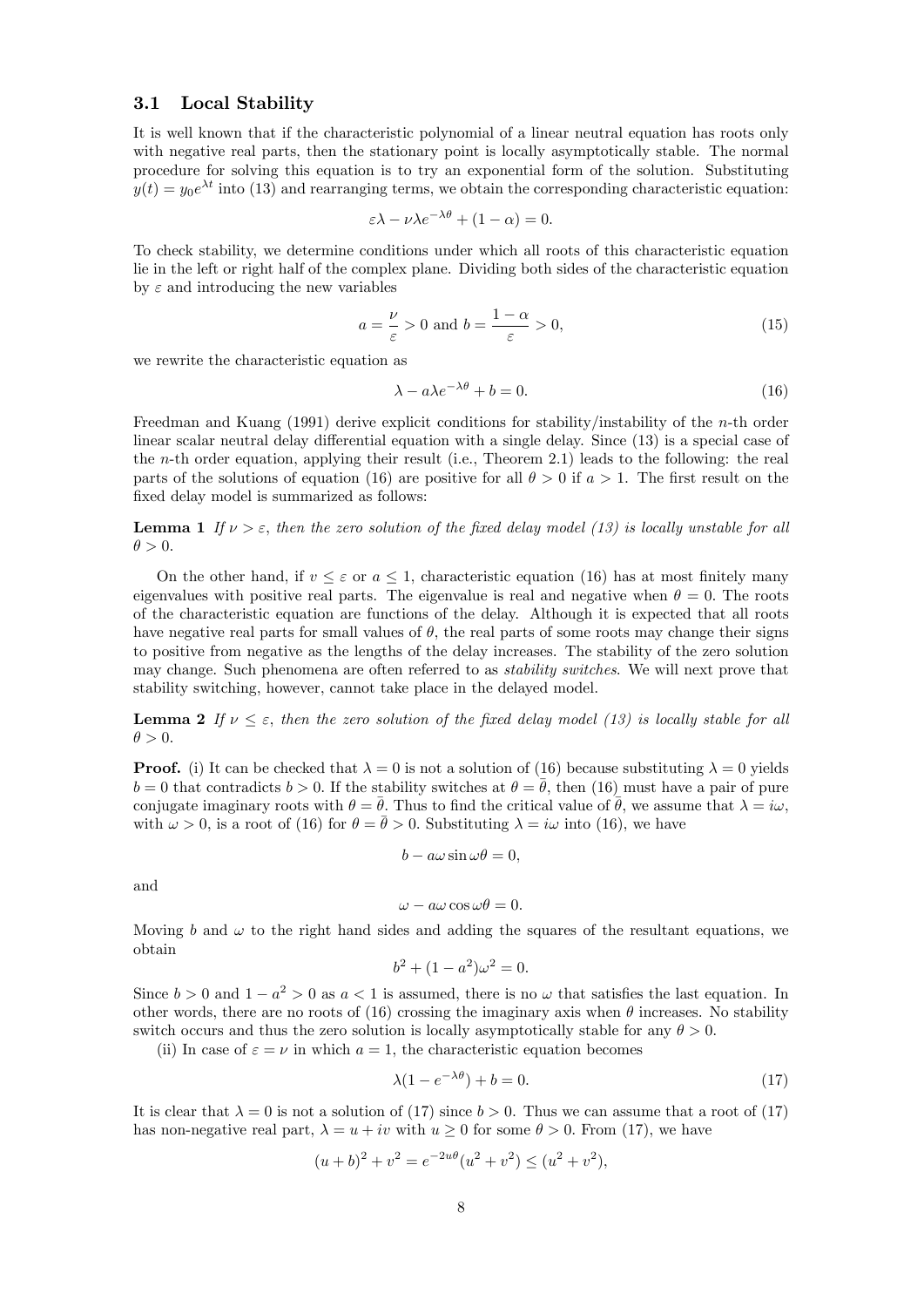where the last inequality is due to  $e^{-2u\theta} \leq 1$  for  $u \geq 0$  and  $\theta > 0$ . Hence

$$
2ub + b^2 \le 0,
$$

where the direction of inequality contradicts the assumption that  $u \geq 0$  and  $b > 0$ . Hence it is impossible for the characteristic equation to have roots with nonnegative real parts. Accordingly, all roots of (17) must have negative real parts for all  $\theta > 0$ .

Lemmas 1 and 2 imply the following theorem concerning local stability of the delay model (13).

**Theorem 3** For any  $\theta > 0$ , the zero solution of the delay model (13) is locally asymptotically stable if  $\nu \leq \varepsilon$  and unstable if  $\nu > \varepsilon$ .

We call  $y_0$  in Assumption 2 an initial value for convenience. Fixing the length of delay at  $\theta = 1$ , we illustrate a bifurcation diagram with respect to the initial value in Figure 3. For given value of  $y_0$ , the dynamic system runs for  $0 \le t \le T = 500$ . The solution for  $t \le 450$  are discarded to eliminate the initial disturbances and the maximum and minimum values of the resultant solutions for  $450 \le t \le 500$  are plotted against  $y_0$ . The bifurcation parameter  $y_0$  increases from  $-10$  to 6 with increment of 0.01 and for each value of  $y_0$ , the same calculation procedure is repeated. As is seen in Figure 3 and already pointed out by Antonova (2013), the delay dynamic system with the constant initial function has the two threshold initial values  $y_0^{\text{max}}$  and  $y_0^{\text{min}}$  such that the sawtooth oscillations arise for  $y_0^{\text{min}} \leq y_0 \leq y_0^{\text{max}}$  and so do the Goodwinian oscillations otherwise. These values depend on the length of the delay and are numerically determined as  $y_0^{\text{max}} \approx 2.39$  and  $y_0^{\text{min}} \simeq -6.28$  under  $\theta = 1$ . In the following, we first set  $y_0 = y_0^G = 4.5$  and consider Goodwinian oscillations in Section 4 and then examine sawtooth oscillations with  $y_0 = y_0^S = -2$  in Section 5.



Figure 3. Bifurcation diagram with respect to  $y_0$ 

# 4 Goodwinian Oscillations

Given Assumptions 1 and 2 with  $y_0 = y_0^G$ , the time trajectories of  $y(t)$  and  $\dot{y}(t)$  are illustrated by the blue and red curves, respectively, in Figure 4 in which we can see that delay time trajectories show sharp differences from non-delay time trajectories depicted in Figure 2. The interval including the whole parts of one cycle where  $y(t)$  starts at point S and ends at point E is divided into eight subintervals, each of which is distinguished by heavy or light gray color. Solving non-delay dynamic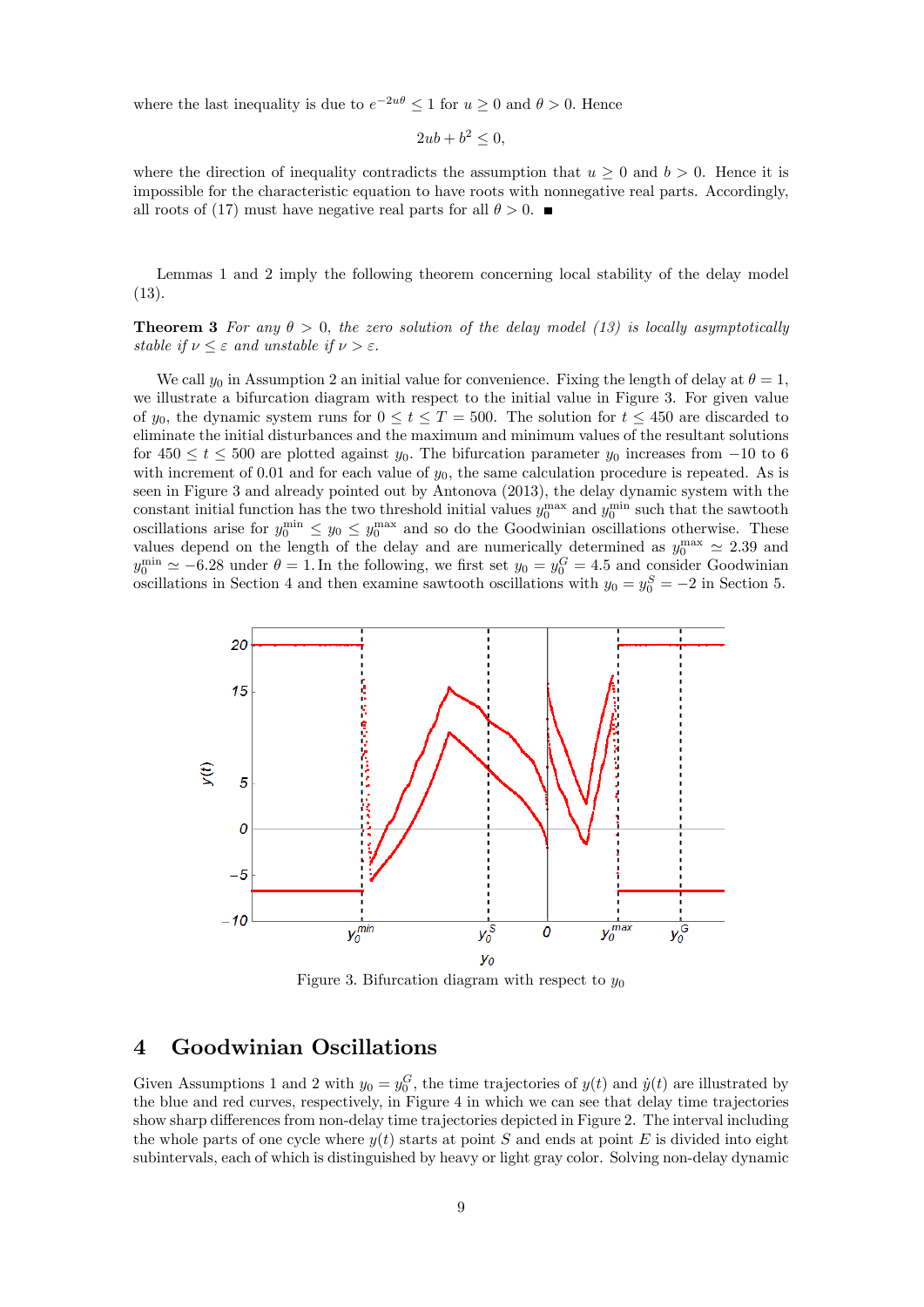equation (5) or delay dynamic equation (13), we will derive the explicit forms of these trajectories in each subinterval where the detailed derivations are presented in Appendix I.



Figure 4. Time trajectories of  $y(t)$  and  $\dot{y}(t)$ .

## 4.1 Time Trajectories

We omit consideration in interval  $[0, t_S]$  with  $t_S = \theta$  as behavior there strongly depends on a choice of initial point. In the first interval  $I_I = [t_S, t_I]$  where  $t_I = t_a + \theta \simeq 4.03$  and  $t_a \simeq 3.03$ solves the equation  $\dot{y}_I (t) = -n/\nu$ , the blue and red trajectories are controlled by equation (5) with  $d = -n$ ,

(G-I)
$$
\begin{cases}\n y_I(t) = e^{-\frac{1-\alpha}{\varepsilon}t} K_I - \frac{n}{1-\alpha} \\
 \dot{y}_I(t) = e^{-\frac{1-\alpha}{\varepsilon}t} \left(-\frac{1-\alpha}{\varepsilon} K_I\right) \n\end{cases} \text{ for } t \in I_I
$$

where  $K_I \simeq 21.19$ . At  $t = t_a$ , the red trajectory  $\dot{y}_I (t)$  crosses the lower horizontal dotted line at  $-n/\nu$  and the crossing point is denoted by the left most green dot in Figure 4. The boundary values of this interval are

$$
y_I(t_S) \simeq 2.02
$$
,  $\dot{y}_I(t_S) \simeq -7.62$  and  $y_I(t_I) \simeq -6.66$ ,  $\dot{y}_I(t_I) \simeq 0.67$ .

As seen in Figure 4, the blue trajectory is kinked and the red curve jumps downward at  $t = t<sub>S</sub>$ . This discontinuity is shown as follows. Let  $y_0(t)$  and  $\dot{y}_0(t)$  be a solution and its derivative in interval  $[0, t<sub>S</sub>]$ <sup>4</sup> Then, constant  $K<sub>I</sub>$  is determined so as to satisfy  $y<sub>0</sub>(t<sub>S</sub>) = y<sub>I</sub>(t<sub>S</sub>)$ , that is, the end point of  $y_0(t_S)$  is coincided with the starting point of  $y_1(t_S)$ . Hence it first implies the continuity of  $y(t)$  at  $t = t<sub>S</sub>$ . Secondly, the solutions of  $y<sub>0</sub>(t)$  and  $y<sub>I</sub>(t)$  should satisfy the following dynamic equations respectively,

$$
\varepsilon \dot{y}_0(t_S) + (1 - \alpha) y_0(t_S) = 0,
$$

$$
\varepsilon \dot{y}_I(t_S) + (1 - \alpha) y_I(t_S) = -n.
$$

Subtracting the second equation from the first presents

$$
\dot{y}_0(t_S) - \dot{y}_I(t_S) = \frac{n}{\varepsilon} > 0 \text{ or } \dot{y}_0(t_S) > \dot{y}_I(t_S)
$$

where the last inequality implies discontinuity of the derivative at  $t = t<sub>S</sub>$ .

<sup>4</sup> The explicit forms are given in Appendix I.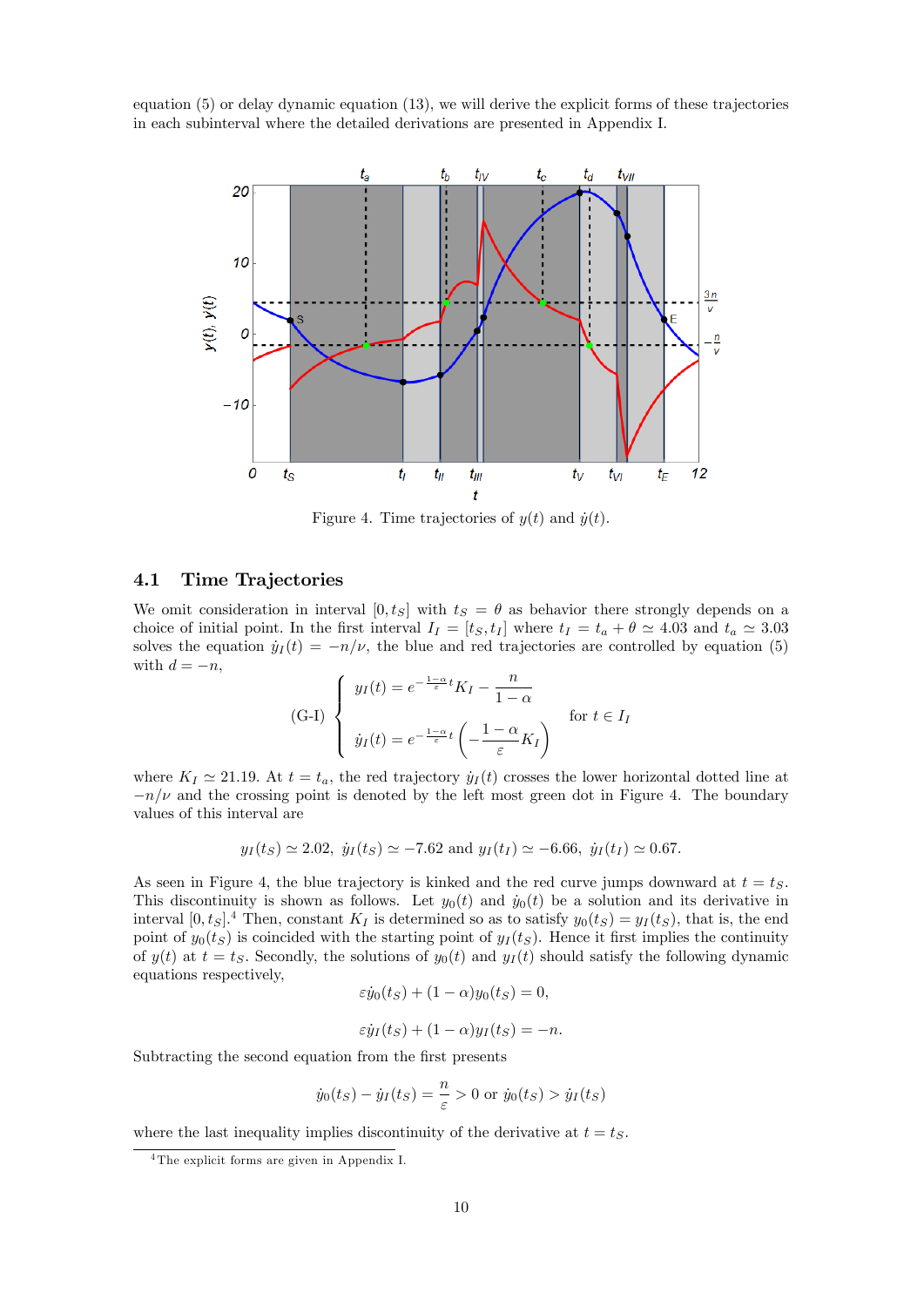In the second interval  $I_{II} = [t_I, t_{II}]$  with  $t_{II} = t_I + \theta \simeq 5.03$ , applying successive integration for dynamic equation  $\varepsilon \dot{y}(t) + (1 - \alpha)y(t) = \nu \dot{y}_I (t - \theta)$  gives explicit forms of the solutions,

(G-II) 
$$
\begin{cases} y_{II}(t) = e^{-\frac{1-\alpha}{\varepsilon}t} \left( \alpha_1^{II} t + \alpha_0^{II} \right) \\ y_{II}(t) = e^{-\frac{1-\alpha}{\varepsilon}t} \left( \beta_1^{II} t + \beta_0^{II} \right) \end{cases}
$$
 for  $t \in I_{II}$ 

where

$$
\alpha_1^{II} = -\frac{\nu(1-\alpha)}{\varepsilon^2} e^{\frac{1-\alpha}{\varepsilon}\theta} K_I \simeq -150.92, \qquad \beta_1^{II} = -\frac{1-\alpha}{\varepsilon} \alpha_1^{II} \simeq 120.74,
$$
  

$$
\alpha_0^{II} \simeq 440.94, \qquad \beta_0^{II} = \alpha_1^{II} - \frac{1-\alpha}{\varepsilon} \alpha_0^{II} \simeq -503.67.
$$

The integral constant  $\alpha_0^{II}$  is obtained by solving  $y_I(t_I) = y_{II}(t_I)$ . The boundary values for the end points of interval  $I_{II}$  are

$$
y_{II}(t_I) \simeq -6.66
$$
,  $\dot{y}_{II}(t_I) \simeq 0.67$  and  $y_{II}(t_{II}) \simeq -5.69$ ,  $\dot{y}_{II}(t_{II}) \simeq 1.85$ .

It can be numerically as well as graphically checked that  $y_{II}(t_I) = y_I(t_I)$  and  $\dot{y}_{II}(t_I) = \dot{y}_I(t_I)$ . In consequence  $y_I(t)$  and  $y_{II}(t)$  are smoothly connected (i.e., continuous and differentiable). On the other hand,  $\dot{y}(t) \ge -n/\nu$  for  $t \ge t_a$  induces system change at  $t = t_I$  leading to that  $\dot{y}_I (t_I)$  and  $\dot{y}_{II}(t_I)$  are connected with kink (i.e., continuous and non-differentiable).

For t in the third interval  $I_{III} = [t_{II}, t_{III}]$  with  $t_{III} = t_{II} + \theta \simeq 6.03$ , we have  $3n/\nu >$  $\dot{y}_{II}(t - \theta) > -n/\nu$ . Hence, successive integration implies that equation (13) with  $\Phi [ \dot{y}_{II}(t - \theta) ] =$  $\nu \dot{y}_{II} (t - \theta)$  yields the trajectories described by

(G-III) 
$$
\begin{cases} y_{III}(t) = e^{-\frac{1-\alpha}{\varepsilon}t} \left( \alpha_2^{III} t^2 + \alpha_1^{III} t + \alpha_0^{III} \right) & \text{for } t \in I_{III} \\ y_{III}(t) = e^{-\frac{1-\alpha}{\varepsilon}t} \left( \beta_2^{III} t^2 + \beta_1^{III} t + \beta_0^{III} \right) & \text{for } t \in I_{III} \end{cases}
$$

where

$$
\alpha_2^{III} = \frac{\nu}{\varepsilon} e^{\frac{1-\alpha}{\varepsilon}\theta} \frac{\beta_1^{II}}{2} \simeq 537.41, \qquad \beta_2^{III} = -\frac{1-\alpha}{\varepsilon} \alpha_2^{III} \simeq -429, 93,
$$
  

$$
\alpha_1^{III} = \frac{\nu}{\varepsilon} e^{\frac{1-\alpha}{\varepsilon}\theta} \left(\beta_0^{II} - \theta \beta_1^{II}\right) \simeq 5521.58, \qquad \beta_1^{III} = 2\alpha_2^{III} - \frac{1-\alpha}{\varepsilon} \alpha_1^{III} \simeq 5521.68,
$$
  

$$
\alpha_0^{III} \simeq 14044.6, \qquad \beta_0^{III} = \alpha_1^{III} - \frac{1-\alpha}{\varepsilon} \alpha_0^{III} \simeq -16794.2.
$$

Since  $y_{II}(t_{II}) = y_{III}(t_{II})$  and  $\dot{y}_{II}(t_{II}) = \dot{y}_{III}(t_{II})$  hold, the blue and red trajectories are continuous at  $t = t_{II}$ . The boundary values for the right endpoint of interval  $I_{III}$  are

$$
y_{III}(t_{III}) \simeq 0.55
$$
 and  $\dot{y}_{III}(t_{III}) \simeq 6.98$ .

As is seen in Figure 4, the red curve  $\dot{y}_{III}(t)$  crosses the upper horizontal dotted line from below at  $t_b \simeq 5.19$  and  $\dot{y}_{III}(t) < 3n/\nu$  for  $t_{II} < t < t_b$ . This crossing point is also denoted by the green dot.

In the fourth interval  $I_{IV} = [t_{III}, t_{IV}]$  with  $t_{IV} = t_b + \theta \simeq 6.19$ , equation (13) with  $\Phi[\dot{y}_{III}(t - \theta)] =$  $\nu \dot{y}_{III} (t - \theta)$  determines the trajectories,

$$
\text{(G-IV)}\n\begin{cases}\n\begin{aligned}\n\frac{y_{IV}(t)}{2} &= e^{-\frac{1-\alpha}{\varepsilon}t} \left( \alpha_3^{IV} t^3 + \alpha_2^{IV} t^2 + \alpha_1^{IV} t + \alpha_0^{IV} \right) \\
\frac{y_{IV}(t)}{2} &= e^{-\frac{1-\alpha}{\varepsilon}t} \left( \beta_3^{IV} t^3 + \beta_2^{IV} t^2 + \beta_1^{IV} t + \beta_0^{IV} \right) \\
\end{aligned}\n\end{cases}\n\text{for } t \in I_{IV}
$$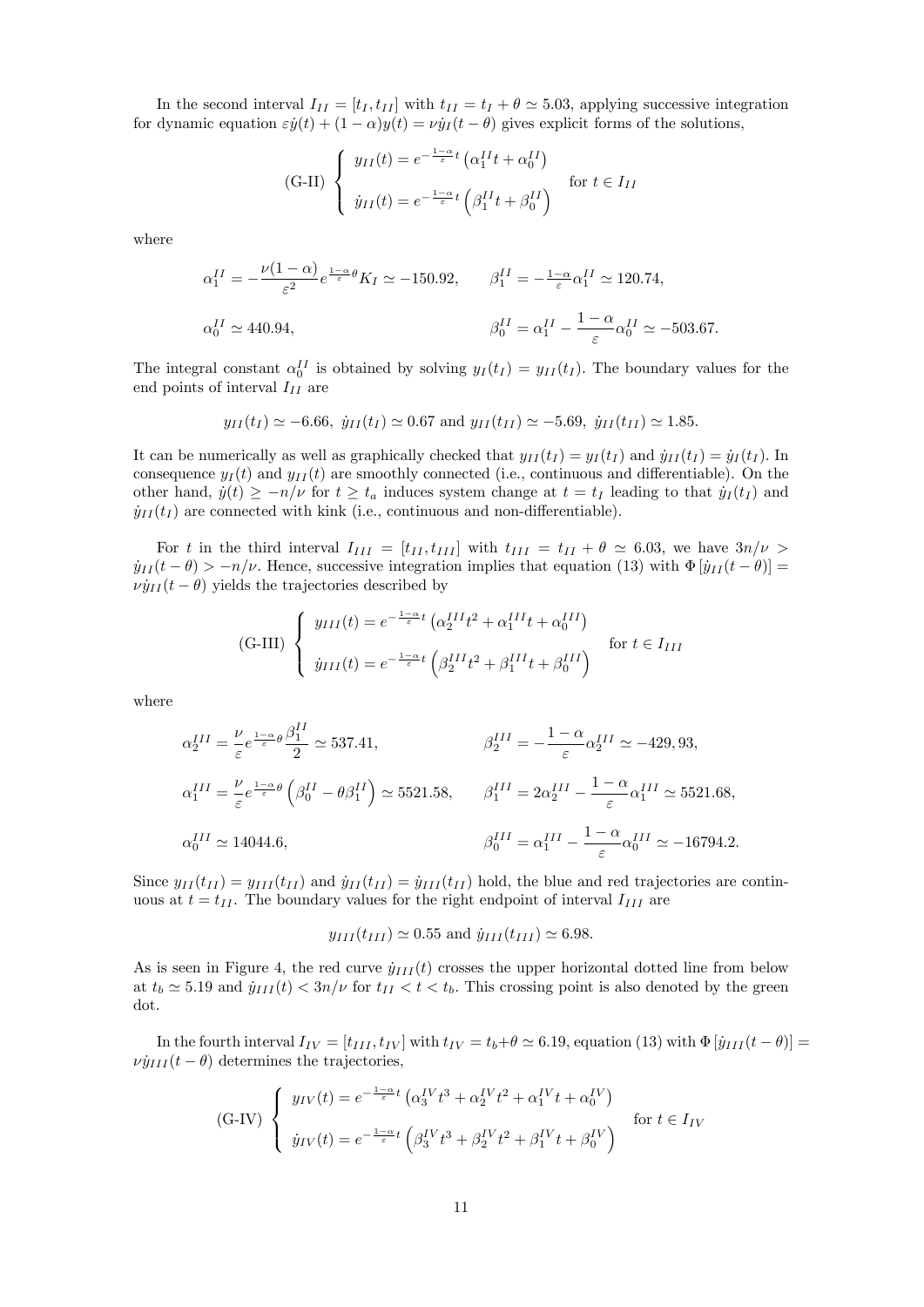where

$$
\alpha_3^{IV} = \frac{\nu}{\varepsilon} e^{\frac{1-\alpha}{\varepsilon}\theta} \frac{\beta_1^{III}}{3} \simeq -1275.76, \qquad \beta_3^{IV} = -\frac{1-\alpha}{\varepsilon} \alpha_3^{IV} \simeq 1020.61,
$$
  
\n
$$
\alpha_2^{IV} = \frac{\nu}{\varepsilon} e^{\frac{1-\alpha}{\varepsilon}\theta} \frac{\beta_1^{III} - \theta \beta_2^{III}}{2} \simeq 28404.7, \qquad \beta_2^{IV} = 3\alpha_3^{IV} - \frac{1-\alpha}{\varepsilon} \alpha_2^{IV} \simeq -26551,
$$
  
\n
$$
\alpha_1^{IV} = \beta_0^{III} - \theta \beta_1^{III} + \theta^2 \beta_2^{III} \simeq -202487, \qquad \beta_1^{IV} = 2\alpha_2^{IV} - \frac{1-\alpha}{\varepsilon} \alpha_1^{IV} \simeq 218799,
$$
  
\n
$$
\alpha_0^{IV} \simeq -467961, \qquad \beta_0^{IV} = \alpha_1^{IV} - \frac{1-\alpha}{\varepsilon} \alpha_0^{IV} \simeq -576852.
$$

Since interval  $I_{IV}$  is very narrow, the right end point of  $I_{IV}$  is labelled at the upper part of Figure 4 to avoid the notational congestion. Due to the continuity of the blue and red trajectories at  $t = t_{III}$ ,  $y_{III}(t_{III}) = y_{IV}(t_{III})$  and  $\dot{y}_{III}(t_{III}) = \dot{y}_{IV}(t_{III})$  hold. The boundary values for the right end point of interval  $I_{IV}$  are calculated as

$$
y_{IV}(t_{IV}) \simeq 2.49
$$
 and  $\dot{y}_{IV}(t_{IV}) \simeq 16.01$ .

Since  $\dot{y}_{IV} (t - \theta) > 3n/\nu$  holds in the fifth interval  $I_V = [t_{IV}, t_V]$  where  $t_V = t_c + \theta \simeq 8.78$  and  $t_c \approx 7.78$  solves  $\dot{y}_V (t) = 3n/\nu$ , equation (13) with  $\Phi [\dot{y}_{IV} (t - \theta)] = 3n$  gives the following forms of the solution and its time derivative,

$$
\text{(G-V)} \begin{cases} y_V(t) = e^{-\frac{1-\alpha}{\varepsilon}t} K_V + \frac{3n}{1-\alpha} \\ y_V(t) = e^{-\frac{1-\alpha}{\varepsilon}t} \left( -\frac{1-\alpha}{\varepsilon} K_V \right) \end{cases} \quad \text{for } t \in I_V
$$

where  $K_V \simeq -2839.05$ . The crossing point of the red curve with the upper horizontal dotted line at  $t_c$  is denoted by the green dot. The boundary values for the right end point of this interval are

$$
y_V(t_V) \simeq 19.97
$$
 and  $\dot{y}_V(t_V) \simeq 2.02$ .

Since  $y_V(t - \theta) < 3n/\nu$  holds for t of the sixth interval  $I_{VI} = [t_V, t_{VI}]$  with  $t_{VI} = t_V + \theta \simeq$ 9.78, dynamic equation (13) with  $\varphi[y_V (t - \theta)] = \nu \dot{y}_V (t - \theta)$  determines the following evolution of  $y(t)$  and  $\dot{y}(t)$ :

(G-VI) 
$$
\begin{cases} y_{VI}(t) = e^{-\frac{1-\alpha}{\varepsilon}t} \left( \alpha_1^{VI} t + \alpha_0^{VI} \right) & \text{for } t \in I_{VI} \\ y_{VI}(t) = e^{-\frac{1-\alpha}{\varepsilon}t} \left( \beta_1^{VI} t + \beta_0^{VI} \right) & \text{for } t \in I_{VI} \end{cases}
$$

where

$$
\alpha_1^{VI} = -\frac{\nu(1-\alpha)}{\varepsilon^2} e^{\frac{1-\alpha}{\varepsilon}\theta} K_V \simeq 20129, \qquad \beta_1^{VI} = -\frac{1-\alpha}{\varepsilon} \alpha_1^{VI} \simeq -16175.2,
$$
  

$$
\alpha_0^{VI} \simeq -155088, \qquad \beta_0^{VI} = \alpha_1^{VI} - \frac{1-\alpha}{\varepsilon} \alpha_0^{VI} \simeq 144289.
$$

The boundary values for the right end point of interval  $I_{VI}$  are

$$
y_{VI}(t_{VI}) \simeq 17.06
$$
 and  $\dot{y}_{VI}(t_{VI}) \simeq -5.56$ .

It is seen that the red curve crosses the lower horizontal dotted line from above at  $t_d \simeq 9.05$ .

In the seventh interval  $I_{VII} = [t_{VI}, t_{VII}]$  with  $t_{VII} = t_d + \theta \approx 10.05$ , applying successive integration to dynamic equation (13) with  $\varphi[y_{VI}(t - \theta)] = \nu \dot{y}_{VI} (t - \theta)$  yields the forms of the solutions,

$$
\text{(G-VII)} \begin{cases} y_{VII}(t) = e^{-\frac{1-\alpha}{\varepsilon}t} \left( \alpha_2^{VII} t^2 + \alpha_1^{VII} t + \alpha_0^{VII} \right) & \text{for } t \in I_{VII} \\ y_{VII}(t) = e^{-\frac{1-\alpha}{\varepsilon}t} \left( \beta_2^{VII} t^2 + \beta_1^{VII} t + \beta_0^{VII} \right) & \text{for } t \in I_{VII} \end{cases}
$$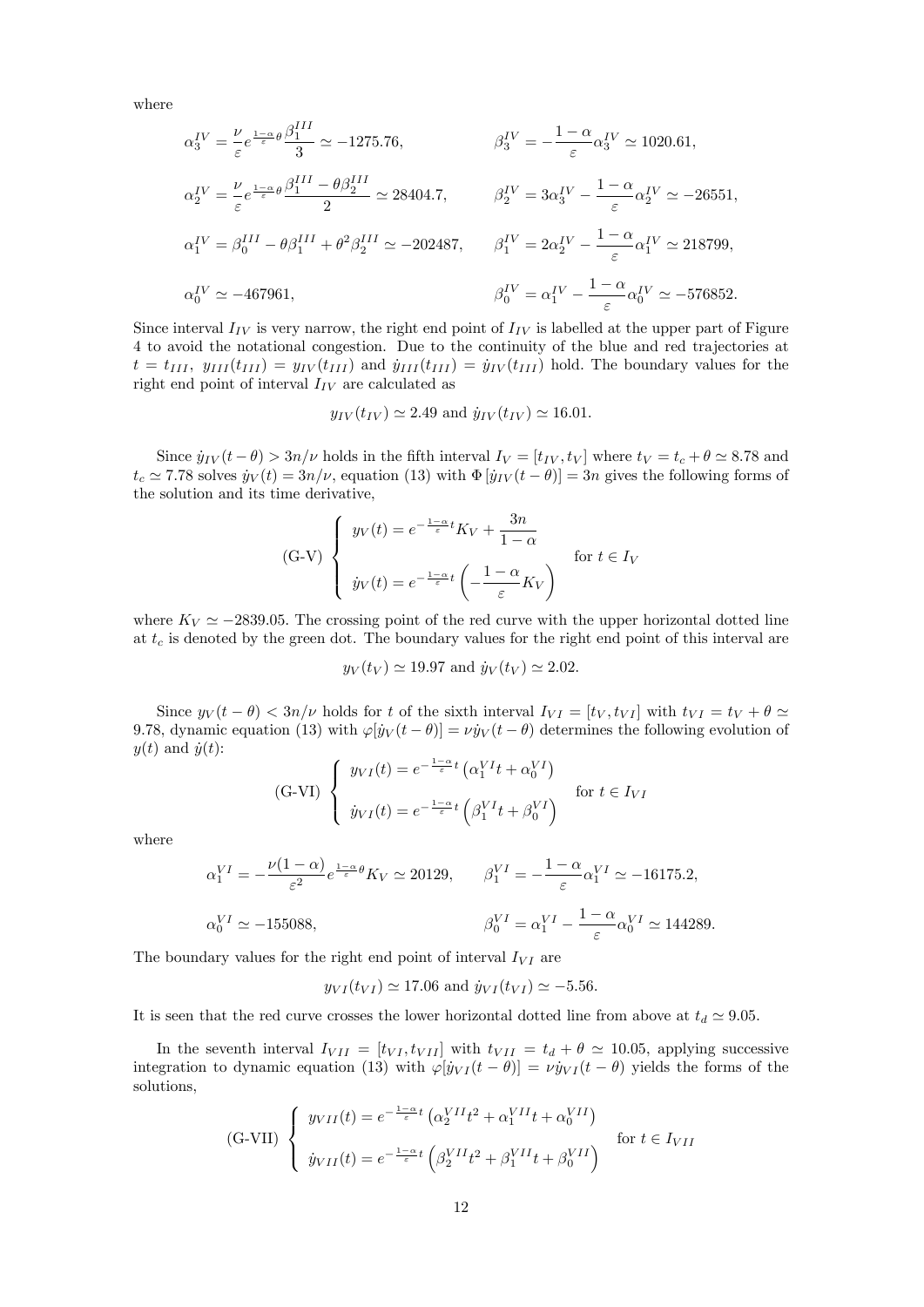where

$$
\alpha_2^{VII} = \frac{\nu}{\varepsilon} e^{\frac{1-\alpha}{\varepsilon}\theta} \frac{\beta_1^{VI}}{2} \simeq -71997,
$$
  
\n
$$
\beta_2^{VII} = -\frac{1-\alpha}{\varepsilon} \alpha_2^{VII} \simeq 51597.63,
$$
  
\n
$$
\alpha_1^{VII} = \frac{\nu}{\varepsilon} e^{\frac{1-\alpha}{\varepsilon}\theta} \left( \beta_0^{VI} - \theta \beta_1^{BI} \right) \simeq 142848.2,
$$
  
\n
$$
\beta_1^{VII} = 2\alpha_2^{VII} - \frac{1-\alpha}{\varepsilon} \alpha_1^{VII} \simeq -128678,
$$
  
\n
$$
\beta_0^{VII} = \alpha_1^{IVI} - \frac{1-\alpha}{\varepsilon} \alpha_0^{VII} \simeq 706168.
$$

The boundary values for the right end point of interval  $I_{VII}$  are

$$
y_{VII}(t_{VII}) \simeq 13.82
$$
 and  $\dot{y}_{VII}(t_{VII}) \simeq -17.06$ .

Finally, in the eighth interval  $I_{VIII}=[t_{VII}, t_E]$  with  $t_E = t_{VII} + \theta \simeq 11.05$ ,  $\dot{y}_{VII}(t) < n/\nu$  for  $t \in I_{VII}$  implies dynamic equation (5) with  $\varphi[\dot{y}_{VII}(t - \theta)] = -n$  controls the trajectories,

(G-VIII) 
$$
\begin{cases} y_{VIII}(t) = e^{-\frac{1-\alpha}{\varepsilon}t} K_{VIII} - \frac{n}{1-\alpha} \\ y_{VIII}(t) = e^{-\frac{1-\alpha}{\varepsilon}t} \left(-\frac{1-\alpha}{\varepsilon} K_{VIII}\right) \end{cases}
$$
 for  $t \in I_{VIII}$ 

where  $K_{VIII} \simeq 66133.90$ . Notice that  $y_{VIII}(t_E) = y_I(t_S)$  and  $\dot{y}_{VIII}(t_E) = \dot{y}_I(t_S)$  hold. The length of the period is about 10 years.<sup>5</sup> Very roughly speaking, the recovery period could be approximately 4.7 years from  $t_I$  to  $t_V$  and then the recession period is 5.3 years. The same cycle repeats itself for  $t > t_E$ .

### 4.2 Phase Plot

Calculating the boundary values of each interval  $I_i$ , we have the following set of points  $(\dot{y}(t), y(t))$  in the phase diagram of Figure 5.

$$
\begin{array}{ll}\n\text{(S)} = (-7.62, 2.02) & (2) = (-0.67, -6.66) & (3) = (1.85, -5.69) \\
\text{(4)} = (7.00, 0.55) & (5) = (16.01, 2.49) & (6) = (2.02, 19.97) \\
\text{(7)} = (-5.56, 17.06) & (8) = (-17.06, 13.82) & (\mathbf{E}) = (-7.62, 2.02)\n\end{array}
$$

Point denoted by  $(S)$  and  $(E)$  is the starting point and the ending point of the cyclic oscillation, both of which are identical. Equation (5) with  $d = -n$  governs decreasing movements from (S) to (2) and from (8) to (E) along the lower red line whereas equation (5) with  $d = 3n$  controls upward movements from (5) to (6) along the upper red line. On the other hand, movements from (2) to (5) and from (6) to (8) along the dotted curves between these two lines are described by equation (13). The switching of dynamic equations occurs at the following points:

Point (2) at which equation (5) with  $d = -n$  is changed to equation (13);

Point (5) at which equation (13) to equation (5) with  $d = 3n$ ;

Point (6) at which equation (5) with  $d = 3n$  to equation (13);

Point (8) at which equation (13) to equation (5) with  $d = -n$ ;

Points (3), (4) and (7) at which equations (13) have at different forms of  $\Phi[\dot{y}(t - \theta)]$ .

We can verify the following.

**Theorem 4** The cyclic time trajectories of  $y(t)$  and  $\dot{y}(t)$  are continuous at these switching points.

 $5$ With the same parameter values but different initial values, Goodwin (1951) analytically obtained a 9 years cycle and Strozt et al. (1953) numerically got a 8.12 year cycle.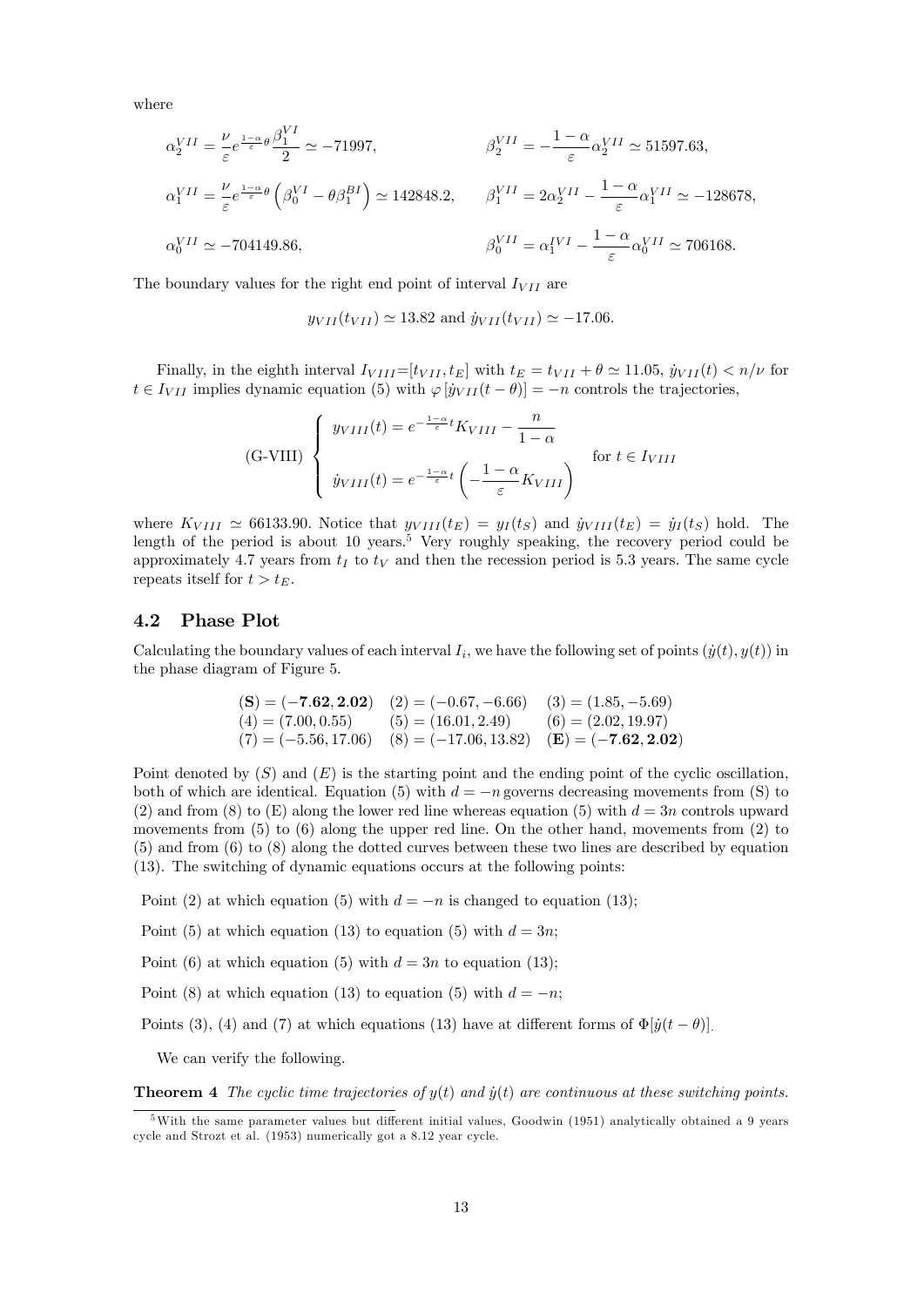**Proof.** (i) At point (2) with  $t = t_I$ ,  $y_I(t)$  is connected to  $y_{II}(t)$  and so is  $\dot{y}_I(t)$  to  $\dot{y}_{II}(t)$ . Integral constant  $\alpha_0^{II}$  of  $y_{II}(t)$  is determined so as to solve  $y_I(t_I) = y_{II}(t_I)$ . Further  $y_I(t)$  and  $y_{II}(t)$  should satisfy the dynamic equations at  $t = t_I$ ,

$$
\varepsilon \dot{y}_I(t_I) + (1 - \alpha) y_I(t_I) = -n,
$$
  

$$
\varepsilon \dot{y}_{II}(t_I) + (1 - \alpha) y_{II}(t_I) = \nu \dot{y}_I(t_I - \theta).
$$

 $\dot{y}_I (t_I - \theta) = \dot{y}_I (t_a)$  holds at  $t_I = t_a + \theta$  and  $\dot{y}_I (t_a) = -n/\nu$  by definition of  $t_a$ , both of which lead to  $\nu y_I (t_I - \theta) = -n$ . Therefore the above two dynamic equations are identical and thus two solutions of these dynamic equations take the same values at  $t = t_I$ , namely,  $y_I(t_I) = y_{II}(t_I)$  and  $\dot{y}_I (t_I) = \dot{y}_{II} (t_I).$ 

(ii) At point (5) with  $t = t_{IV}$ ,  $y_{IV}(t)$  is connected to  $y_V(t)$  and so is  $\dot{y}_{IV}(t)$  to  $\dot{y}_V(t)$ . Integral constant  $K_V$  of  $y_{IV}(t)$  is determined so as to solve  $y_{IV}(t_{IV}) = y_V(t_{IV})$ . Further,  $y_{IV}(t)$  and  $y_V(t)$ should satisfy the dynamic equations at  $t = t_{IV}$ ,

$$
\varepsilon \dot{y}_{IV}(t_{IV}) + (1 - \alpha) y_{IV}(t_{IV}) = \theta \dot{y}_{III}(t_{IV} - \theta),
$$
  

$$
\varepsilon \dot{y}_{V}(t_{I}) + (1 - \alpha) y_{IV}(t_{I}) = 3n.
$$

 $\dot{y}_{III}(t_{IV} - \theta) = \dot{y}_I(t_a)$  holds at  $t_{IV} = t_b + \theta$  and  $\dot{y}_{III}(t_b) = 3n/\nu$  by definition of  $t_b$ , both of which lead to  $\theta \dot{y}_{III} (t_{IV} - \theta) = 3n$ . Therefore the above two dynamic equations are identical and thus two solutions of these dynamic equations take the same values at  $t = t_{IV}$ , namely,  $y_{IV}(t_{IV}) = y_{V}(t_{IV})$ and  $\dot{y}_{IV} (t_{IV}) = \dot{y}_{V} (t_{IV})$ . The same procedure applies for points (6) and (8).

(iii) At point (3) with  $t = t_{II}$ ,  $y_{II}(t)$  and  $y_{III}(t)$  satisfy the dynamic equations

$$
\varepsilon \dot{y}_{II}(t_{II}) + (1 - \alpha) y_{II}(t_{II}) = \theta \dot{y}_{I}(t_{II} - \theta),
$$
  

$$
\varepsilon \dot{y}_{III}(t_{II}) + (1 - \alpha) y_{III}(t_{II}) = \theta \dot{y}_{II}(t_{II} - \theta).
$$

 $\dot{y}_I (t_{II} - \theta) = \dot{y}_I (t_I)$  and  $\dot{y}_{II} (t_{II} - \theta) = \dot{y}_{II} (t_I)$  as  $t_{II} = t_I + \theta$ . From (i), we already have  $\dot{y}_I(t_I) = \dot{y}_{II}(t_I)$ . Further the integral constant  $\alpha_1^{III}$  of  $y_{III}(t)$  solves  $y_{II}(t_{II}) = y_{II}(t_{II})$ . Then substituting the second equation from the first equation presents  $\dot{y}_{II}(t_{II}) = \dot{y}_{III}(t_{II})$ . The same procedure applies for Points (4) and (7).  $\blacksquare$ 

This theorem confirms no jumps of the derivatives at the switching points of the dynamic system, implying the smooth time trajectory of national income just like observed business cycle. This is what Goodwin (1950) aims to obtain. So we summarize this results as follows:

**Theorem 5** If the initial value  $y_0$  of the initial function and the length of delay  $\theta$  are selected such as  $y_0 < y_0^{\min}(\theta)$  or  $y_0 > y_0^{\max}(\theta)$ , then the delay model can generate smooth oscillations of national income.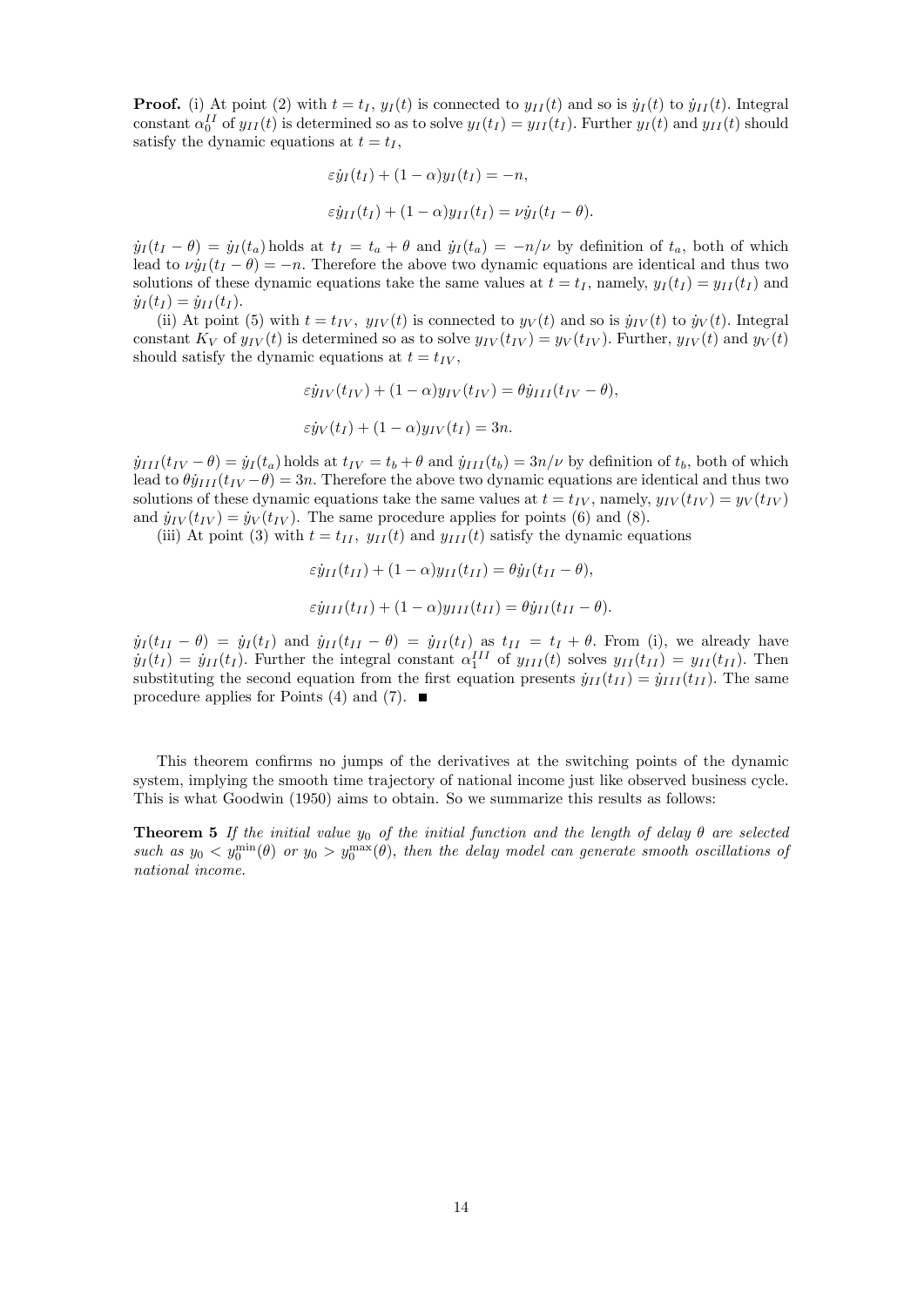

Figure 5. Phase diagram of Goodwin equation (12)

# 5 Sawtooth Oscillations

Under Assumptions 1 and 2 with  $y_o^S = -2$ , Figure 6 illustrates trajectories of  $y(t)$  (blue curve) and  $y(t)$  (red curve) for  $t \in [0, 5]$ . The blue trajectory has kinks and the red trajectory jumps at  $t_i = n\theta$ . These are initial parts of the trajectories that eventually converge to sawtooth oscillations. The shapes of these trajectories are different from those in Figures 2 and 4.



Figure 6. Time trajectories of  $y(t)$  (blue) and  $y'(t)$  (red) for  $0 \le t \le 5$ .

It has been pointed out by Strotz et al. (1953) that the delay model also gives rise to sawtooth-like oscillations.<sup>6</sup> Our main aim of this section is to analytically reproduce these numerical results to

 $6$ Moree prececisly, Strotz et al. (1953) found at least twenty five other limit cycles that were also solution to the delay model with the same parameter values. Further it was indicated that there were an infinite number of additional solutions.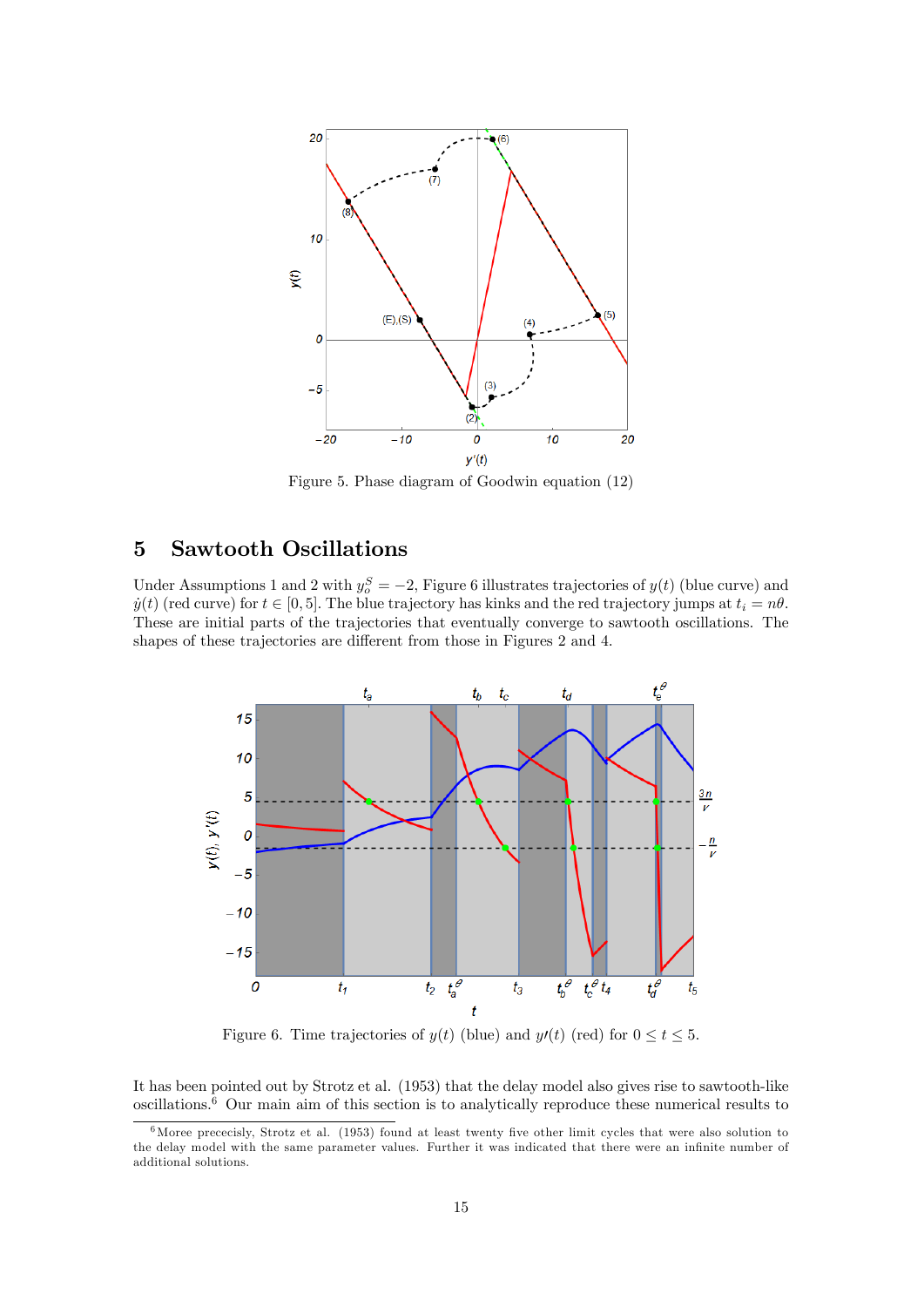understand why a trajectory  $y(t)$  has kinks and its derivative  $\dot{y}(t)$  makes jumps. To this end, we start to divide the interval  $I = [0, 5]$  into five subintervals with respect to the length of delay  $\theta$ ,

$$
I_i = [t_{i-1}, t_i] \text{ for } i = 1, 2, 3, 4, 5
$$

where  $t_{i-1} = i-1$  and  $t_i = t_{i-1} + \theta$  with  $\theta = 1$ . Detailed derivations of the forms of  $y(t)$  and  $\dot{y}(t)$ in each interval are presented in Appendix II.

## 5.1 Time Trajectories

The constant initial function  $\Phi(t - \theta) = -2$  for  $t \in I_1 = [t_0, t_1]$  is selected. The dynamic equation (13) with  $\varphi \left[ \dot{\Phi}(t - \theta) \right] = 0$  yields the following forms of the solution and its derivative

$$
\text{(S-I)} \begin{cases} y_1(t) = e^{-\frac{1-\alpha}{\varepsilon}t} K_1 \text{ with } K_1 = -2, \\ \dot{y}_1(t) = e^{-\frac{1-\alpha}{\varepsilon}t} \left( -\frac{1-\alpha}{\varepsilon} K_1 \right). \end{cases}
$$

The boundary values for the end points of interval  $I_1$  are

$$
y_1(t_0) \simeq -2
$$
,  $\dot{y}_1(t_0) \simeq 1.6$  and  $y_1(t_1) \simeq -0.897$ ,  $\dot{y}_1(t_1) \simeq 0.719$ .

In the second interval  $I_2 = [t_1, t_2]$ , solving (13) with  $\varphi[\dot{y}_1(t - \theta)] = \nu \dot{y}_1(t - \theta)$  by successive integration yields the following forms

(S-II) 
$$
\begin{cases} y_2(t) = e^{-\frac{1-\alpha}{\varepsilon}t} \left( \alpha_1^{II} t + \alpha_0^{II} \right) \\ y_2(t) = e^{-\frac{1-\alpha}{\varepsilon}t} \left( \beta_1^{II} t + \beta_0^{II} \right) \end{cases}
$$

where

$$
\alpha_1^{II} = -\frac{k(1-\alpha)}{\varepsilon^2} K_1 e^{\frac{1-\alpha}{\varepsilon}\theta} \simeq 14.244, \qquad \beta_1^{II} = -\frac{k(1-\alpha)^2}{\varepsilon^3} e^{-\frac{1-\alpha}{\varepsilon}\theta} K_1 \simeq -11.395,
$$
  

$$
\alpha_0^{II} \simeq -16.244, \qquad \beta_0^{II} = -\frac{1-\alpha}{\varepsilon} \left( \frac{k}{\varepsilon} e^{\frac{1-\alpha}{\varepsilon}\theta} K_1 + K_2 \right) \simeq 27.238.
$$

Integral constant  $\alpha_0^{II}$  is determined so as to satisfy  $y_2(t_1) = y_1(t_1)$ , implying the continuity of the blue curve at  $t_1$ . The discontinuity of the red curve at that point can be shown in the same way as in the case of Goodwin cycle. The solutions  $y_1(t_1)$  and  $y_2(t_1)$  satisfy the corresponding dynamic equations at  $t = t_1$ ,

$$
\varepsilon \dot{y}_1(t_1) + (1 - \alpha) y_1(t_1) = 0,
$$

$$
\varepsilon \dot{y}_2(t_1) + (1 - \alpha)y_2(t_1) = \nu \dot{y}_1(t_1 - \theta)
$$

where  $t_1 = t_0 + \theta$  and  $t_0 = 0$  implying that  $\dot{y}_1(t_1 - \theta) = \dot{y}_1(0) > 0$ . Subtracting the first equation from the second equation presents

$$
\dot{y}_2(t_1) - \dot{y}_1(t_1) = \frac{\nu}{\varepsilon} \dot{y}_1(0) > 0
$$
 or  $\dot{y}_2(t_1) > \dot{y}_1(t_1)$ .

The last inequality confirms the discontinuity of the red curve at  $t = t<sub>1</sub>$ . The boundary values for the end points of interval  $I_2$  are

$$
y_2(t_1) \simeq -0.897
$$
,  $\dot{y}_2(t_1) \simeq 7.119$  and  $y_2(t_2) \simeq 2.472$ ,  $\dot{y}_2(t_2) \simeq 0.898$ .

It is then numerically confirmed that

 $y_1(t_1) = y_2(t_1) \Longrightarrow$  continuity of the blue curve at  $t = t_1$ ,

 $\dot{y}_1(t_0) \neq \dot{y}_2(t_1) \Longrightarrow$  discontinuity of the red curve at  $t = t_1$ .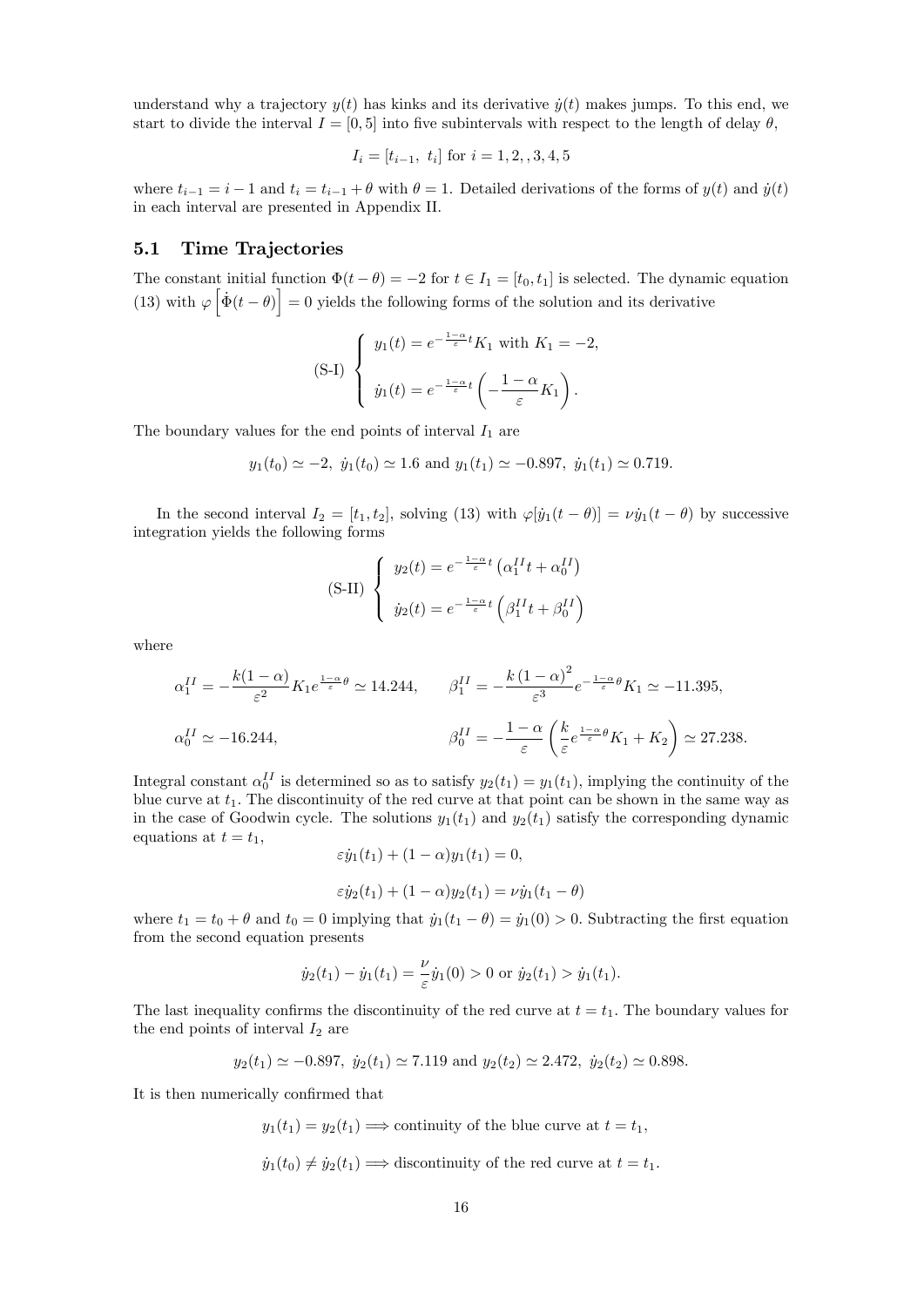As shown in the Appendix II,  $t_a$  is the value at which the red curve crosses the upper horizontal dotted line once from above and divides the interval  $I_3 = [t_2, t_3]$  into two subintervals,  $I_3^a = [t_2, t_a^a]$ and  $I_3^b = [t_a^{\theta}, t_3]$  where  $t_a^{\theta} = t_a + \theta$ . So we derive a solution of the differential equation in each interval. In interval  $I_3^a$  equation (5) with  $d = 3n$  presents the forms of  $y(t)$  and  $\dot{y}(t)$ :

$$
\text{(S-IIIa)} \begin{cases} y_3^a(t) = e^{-\frac{1-\alpha}{\varepsilon}t} K_3 + \frac{3n}{1-\alpha}, \\ y_3^a(t) = -\frac{1-\alpha}{\varepsilon} K_3 e^{-\frac{1-\alpha}{\varepsilon}t}, \end{cases}
$$

where solving  $y_3^a(t_2) = y_2(t_2)$  gives constant value  $K_3 \simeq -99.20$ . The boundary values for the end points of interval  $I_3^a$  are

$$
y_3^a(t_2) \simeq 2.472
$$
,  $\dot{y}_3^a(t_2) \simeq 16.023$  and  $y_3^a(t_a^{\theta}) \simeq 6.565$ ,  $\dot{y}_3^a(t_a^{\theta}) \simeq 12.748$ 

where the continuity of the blue curve and the discontinuity of the red curve at  $t = t_2$  are also numerically confirmed,

$$
y_2(t_2) = y_3^a(t_2)
$$
 and  $\dot{y}_2(t_2) \neq \dot{y}_3^a(t_2)$ .

On the other hand, in interval  $I_3^b$ , equation (13) with  $\varphi[j_2(t - \theta)] = \nu j_2(t - \theta)$  yields the solution and its derivative,

$$
\text{(S-IIIb)} \begin{cases} y_3^b(t) = e^{-\frac{1-\alpha}{\varepsilon}t} \left( \alpha_2^{III} t^2 + \alpha_1^{III} t + \alpha_0^{III} \right) \\ y_3^b(t) = e^{-\frac{1-\alpha}{\varepsilon}t} \left( \beta_2^{III} t^2 + \beta_1^{III} t + \beta_0^{III} \right) \end{cases}
$$

where

$$
\alpha_2^{III} = \frac{k}{\varepsilon} e^{\frac{1-\alpha}{\varepsilon}\theta} \frac{\beta_1^{II}}{2} \simeq -50.719
$$
\n
$$
\beta_2^{III} = -\frac{1-\alpha}{\varepsilon} \alpha_2^{III} \simeq -22.79,
$$
\n
$$
\alpha_1^{III} = \frac{k}{\varepsilon} e^{\frac{1-\alpha}{\varepsilon}\theta} \left( \beta_0^{II} - \theta \beta_1^{II} \right) \simeq 343.918,
$$
\n
$$
\beta_1^{III} = 2\alpha_2^{III} - \frac{1-\alpha}{\varepsilon} \alpha_1^{III} \simeq -255.97
$$
\n
$$
\alpha_0^{III} = -480.253,
$$
\n
$$
\beta_0^{III} = \alpha_1^{III} - \frac{1-\alpha}{\varepsilon} \alpha_0^{III} \simeq 559.71.
$$

The boundary values for the end points of interval  $I_3^b$  are

$$
y_3^b(t_a^{\theta}) \simeq 6.565
$$
,  $\dot{y}_3^b(t_a^{\theta}) \simeq 12.748$  and  $y_3^b(t_3) \simeq 8.621$ ,  $\dot{y}_3^b(t_3) \simeq -3.309$ 

where the blue and red curves are confirmed to be continuous at  $t = t_a^{\theta}$ ,

$$
y_3^a(t_a^{\theta}) = y_3^b(t_a^{\theta})
$$
 and  $\dot{y}_3^a(t_a^{\theta}) = \dot{y}_3^b(t_a^{\theta})$ .

Due to the values of  $t_b$  and  $t_c$  obtained in the Appendix II, interval  $I_4 = [t_3, t_4]$  is divided into three subintervals  $I_4^a = [t_3, t_5^{\theta}], I_4^b = [t_5^{\theta}, t_6^{\theta}]$  and  $I_4^c = [t_5^{\theta}, t_4]$  by  $t_5^{\theta} = t_5 + \theta$  and  $t_c^{\theta} = t_c + \theta$ . Since  $[\varphi[y_3(t-\theta)] = \varphi[y_4(t-\theta)] = 3n$  for  $t \in I_4^a$ , equation (5) with  $d = 3n$  yields the solution of the differential equation and its derivative

$$
\text{(S-VIa)} \begin{cases} y_4^a(t) = e^{-\frac{1-\alpha}{\varepsilon}t} K_4^a + \frac{3n}{1-\alpha} \text{ with } K_4^a \simeq -152.994, \\ y_4^a(t) = e^{-\frac{1-\alpha}{\varepsilon}t} \left( -\frac{1-\alpha}{\varepsilon} K_4^a \right) \text{ with } -\frac{1-\alpha}{\varepsilon} K_4^a \simeq 122.395. \end{cases}
$$

The boundary values for the end points of interval  $I_4^a$  are

$$
y_4^a(t_3) \approx 8.621
$$
,  $\dot{y}_4^a(t_3) \approx 11.103$  and  $y_4^a(t_b^{\theta}) \approx 13.456$ ,  $\dot{y}_4^a(t_b^{\theta}) \approx 7.236$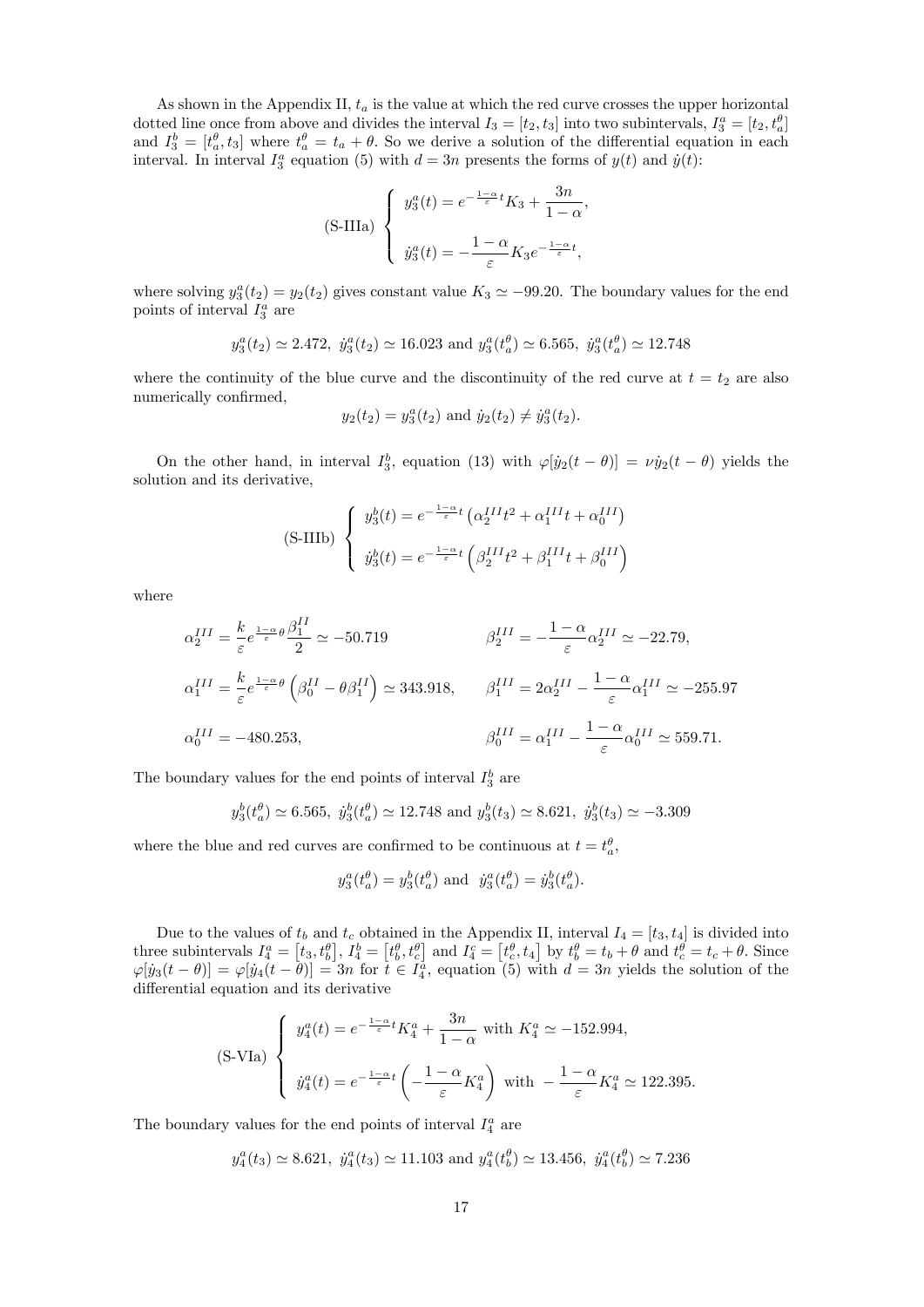where the blue curve is continuous and the red curve jumps at  $t = t_3$ ,

$$
y_3^b(t_3) = y_4^a(t_3)
$$
 and  $\dot{y}_3^b(t_3) \neq \dot{y}_4^a(t_3)$ .

In  $I_4^b$ , equation (13) with  $\varphi$   $[\dot{y}_4^a(t-\theta)] = \nu \dot{y}_4^a(t-\theta)$  gives the solution and its derivative

$$
\text{(S-IVb)} \begin{cases} y_4^b(t) = e^{-\frac{1-\alpha}{\varepsilon}t} \left\{ \alpha_3^{\{V\}}t^3 + \alpha_2^{\{V\}}t^2 + \alpha_1^{\{V\}}t + \alpha_0^{\{V\}} \right\} \\ y_4^b(t) = e^{-\frac{1-\alpha}{\varepsilon}t} \left\{ \beta_3^{\{V\}}t^3 + \beta_2^{\{V\}}t^2 + \beta_1^{\{V\}}t + \beta_0^{\{V\}} \right\} \end{cases}
$$

where

$$
\alpha_3^{IV} = \frac{k}{\varepsilon} e^{\frac{1-\alpha}{\varepsilon} \theta} \frac{\beta_2^{III}}{3} \approx 180.604,
$$
\n
$$
\beta_3^{IV} = -\frac{1-\alpha}{\varepsilon} \alpha_3^{IV} \approx -96.322,
$$
\n
$$
\alpha_2^{IV} = \frac{k}{\varepsilon} e^{\frac{1-\alpha}{\varepsilon} \theta} \frac{\beta_1^{III} - 2\theta \beta_2^{III}}{2} \approx -2037.36,
$$
\n
$$
\beta_2^{IV} = 3\alpha_3^{IV} - \frac{1-\alpha}{\varepsilon} \alpha_2^{IV} \approx 1991.1,
$$
\n
$$
\alpha_1^{IV} = \frac{k}{\varepsilon} e^{\frac{1-\alpha}{\varepsilon} \theta} \left( \beta_0^{III} - \theta \beta_1^{III} + \theta^2 \beta_2^{III} \right) \approx 10195.4,
$$
\n
$$
\beta_1^{IV} = 2\alpha_2^{IV} - \frac{1-\alpha}{\varepsilon} \alpha_1^{IV} \approx -12231,
$$
\n
$$
\alpha_0^{IV} \approx -15672.428,
$$
\n
$$
\beta_0^{IV} = \alpha_1^{IV} - \frac{1-\alpha}{\varepsilon} \alpha_0^{IV} \approx 22733.3.
$$

The boundary values for the end points of interval  $I_4^b$  are

$$
y_4^b(t_b^{\theta}) \simeq 13.456
$$
,  $y_4^b(t_b^{\theta}) \simeq 7.236$ , and  $y_4^b(t_c^{\theta}) \simeq 11.677$ ,  $y_4^b(t_c^{\theta}) \simeq -15.342$ 

where the blue and red curves are continuous at  $t = t_b^{\theta}$ ,

$$
y_4^a(t_b^{\theta}) = y_4^a(t_b^{\theta})
$$
 and  $\dot{y}_4^a(t_b^{\theta}) = \dot{y}_4^a(t_b^{\theta})$ .

Since  $\varphi[\dot{y}_4^b(t-\theta)] = -n$  for  $t \in I_4^c$ , equation (5) with  $d = -n$  yields the solution and its derivative

$$
\text{(S-IVc)} \begin{cases} y_4^c(t) = e^{-\frac{1-\alpha}{\varepsilon}t} K_7 - \frac{n}{1-\alpha} \text{ with } K_7 \simeq 415.092\\ y_4^c(t) = e^{-\frac{1-\alpha}{\varepsilon}t} \left(-\frac{1-\alpha}{\varepsilon} K_7\right) \text{ with } -\frac{1-\alpha}{\varepsilon} K_7 \simeq -340.074 \end{cases}
$$

The boundary values for the end points of interval  $I_4^c$  are

$$
y_4^c(t_c^{\theta}) \simeq 11.677
$$
,  $y_4^c(t_c^{\theta}) \simeq -15.342$ , and  $y_4^c(t_4) \simeq 9.420$ ,  $y_4^c(t_4) \simeq -13.536$ 

where the blue and red curves are continuous at  $t = t_c^{\theta}$ 

$$
y_4^b(t_c^{\theta}) = y_4^c(t_c^{\theta})
$$
 and  $\dot{y}_4^b(t_c^{\theta}) = \dot{y}_4^c(t_c^{\theta})$ .

Due to the crossing values  $t_d$  and  $t_e$  obtained in the Appendix II, interval  $I_5 = [t_4, t_5]$  is divided into three subintervals  $I_5^a = [t_4, t_4^{\theta}]$  and  $I_5^b = [t_4^{\theta}, t_4^{\theta}]$  and  $I_5^c = [t_4^{\theta}, t_5^{\theta}]$  by  $t_4^{\theta} = t_d + \theta$  and  $t_e^{\theta} = t_e + \theta$ . Since  $\varphi[\dot{y}_4^b(t-\theta)] = \varphi[\dot{y}_4^b(t-\theta)] = 3n$  for  $t \in I_5^a$ , equation (5) with  $d=3n$  implies the solution and its derivative,

$$
\text{(S-Va)} \begin{cases} y_5^a(t) = e^{-\frac{1-\alpha}{\varepsilon}t} K_8 + \frac{3n}{1-\alpha} \text{ with } K_8 \simeq -320.88\\ y_5^a(t) = e^{-\frac{1-\alpha}{\varepsilon}t} \left(-\frac{1-\alpha}{\varepsilon} K_8\right) \text{ with } -\frac{1-\alpha}{\varepsilon} K_8 \simeq 256.704 \end{cases}
$$

The boundary values for the end points of interval  $I_5^a$  are

 $y_5^a(t_4) \approx 9.420$ ,  $\dot{y}_5^a(t_4) \approx 10.464$ , and  $y_5^a(t_4^{\theta}) \approx 14.150$ ,  $\dot{y}_5^a(t_4^{\theta}) \approx 6.680$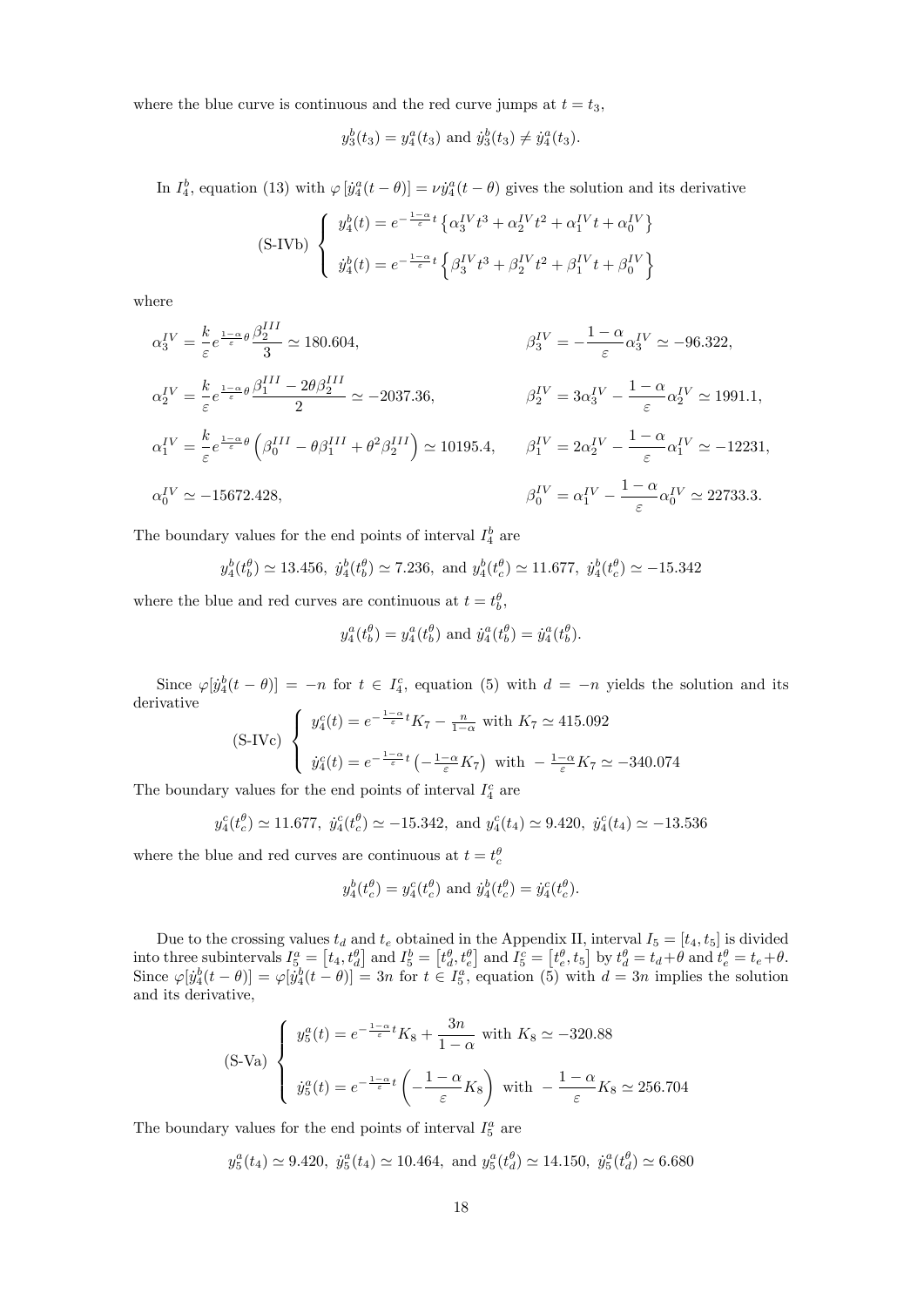where the blue curve is continuous and the red curve jumps at  $t = t_4$ ,

$$
y_4^c(t_4) = y_5^a(t_4)
$$
 and  $\dot{y}_4^c(t_4) \neq \dot{y}_5^a(t_4)$ 

In  $I_5^b$ , equation (13) with  $\varphi$   $[\dot{y}_4^a(t-\theta)] = \nu \dot{y}_4^a(t-\theta)$  yields the solution and its derivative

$$
\text{(S-Vb)} \begin{cases} y_5^b(t) = e^{-\frac{1-\alpha}{\varepsilon}t} \left\{ \alpha_4^V t^4 + \alpha_3^V t^3 + \alpha_2^V t^2 + \alpha_1^V t + \alpha_0^V \right\} \\ y_5^b(t) = e^{-\frac{1-\alpha}{\varepsilon}t} \left\{ \beta_4^V t^4 + \beta_3^V t^3 + \beta_2^V t^2 + \beta_1^V t + \beta_0^V \right\} \end{cases}
$$

where

$$
\alpha_4^V = \frac{k}{\varepsilon} e^{\frac{1-\alpha}{\varepsilon} \theta} \frac{\beta_3^{IV}}{3} \simeq -214.369,
$$
\n
$$
\beta_4^V = -\frac{1-\alpha}{\varepsilon} \alpha_4^{IV} \simeq 171.495,
$$
\n
$$
\alpha_3^V = \frac{k}{\varepsilon} e^{\frac{1-\alpha}{\varepsilon} \theta} \frac{\beta_2^{IV} - 3\theta \beta_3^{IV}}{3} \simeq 6765.83,
$$
\n
$$
\beta_3^V = 4\alpha_4^V - \frac{1-\alpha}{\varepsilon} \alpha_3^V \simeq -9270.135,
$$
\n
$$
\alpha_2^V = \frac{k}{\varepsilon} e^{\frac{1-\alpha}{\varepsilon} \theta} \frac{\beta_1^{IV} - 2\theta \beta_2^{IV} + 3\theta^2 \beta_3^{IV}}{2} \simeq -73452.5,
$$
\n
$$
\beta_2^V = 3\alpha_3^V - \frac{1-\alpha}{\varepsilon} \alpha_2^V \simeq 79059.451,
$$
\n
$$
\alpha_1^V = \frac{k}{\varepsilon} e^{\frac{1-\alpha}{\varepsilon} \theta} \left( \beta_0^{IV} - \theta \beta_1^{IV} + \theta^2 \beta_2^{IV} - \theta^3 \beta_3^{IV} \right) \simeq 329841,
$$
\n
$$
\beta_1^V = 2\alpha_2^V - \frac{1-\alpha}{\varepsilon} \alpha_1^V \simeq -410777.286,
$$
\n
$$
\alpha_0^V = K_9 \simeq -525028.550,
$$
\n
$$
\beta_0^V = \alpha_1^V - \frac{1-\alpha}{\varepsilon} \alpha_0^V \simeq 749863.287.
$$

The boundary values for the end points of interval  $I_5^b$  are

$$
y_5^b(t_d^{\theta}) \simeq 14.150, \quad y_5^b(t_d^{\theta}) \simeq 6.680, \quad y_5^b(t_e^{\theta}) \simeq 13.793, \quad y_5^b(t_e^{\theta}) \simeq -17.034.
$$

Since  $\varphi[\dot{f}_4^c(t-\theta)] = -n$  for  $t \in I_5^c$ , equation (5) with  $d = -n$  yields the solution and its derivative

$$
\text{(S-Vc)} \begin{cases} y_5^c(t) = e^{-\frac{1-\alpha}{\varepsilon}t} K_{10} - \frac{n}{1-\alpha} \text{ with } K_{10} \simeq 860.508\\ y_5^c(t) = e^{-\frac{1-\alpha}{\varepsilon}t} \left(-\frac{1-\alpha}{\varepsilon} K_{10}\right) \text{ with } -\frac{1-\alpha}{\varepsilon} K_{10} \simeq -688.406 \end{cases}
$$

The boundary values for the end points of interval  $I_5^c$  are

$$
y_5^c(t_e^{\theta}) \simeq 13.793
$$
,  $\dot{y}_5^c(t_e^{\theta}) \simeq -17.034$  and  $y_5^c(t_5) \simeq 8.267$ ,  $\dot{y}_5^c(t_5) \simeq -12.614$ 

where the blue and red curves are continuous at  $t = t_e^{\theta}$ ,

$$
y_5^b(t_e^{\theta}) = y_5^c(t_e^{\theta})
$$
 and  $\dot{y}_5^b(t_e^{\theta}) = \dot{y}_5^b(t_e^{\theta})$ .

Notice that the red curves in intervals,  $I_3$ ,  $I_4$  and  $I_5$  intersect the upper and lower horizontal dotted curves and a difference between  $t$ -values is getting smaller,

$$
t_c - t_b \simeq 0.308
$$
,  $t_d - t_e \simeq 0.063$  and  $t_f - t_g \simeq 0.015$ .

As seen above, the delay differential equation (13) describes dynamic behavior of  $y(t)$  for  $t \in I_k^b$  for  $k = 3, 4, 5$  while the linear ordinary equation (5) determines the form of  $y(t)$  for  $t \in I_k^a$  or  $I_k^c$ . For  $k \geq 6$ , the same types of the solutions are obtained and the size of  $I_k^b$  shrinks, implying that as k increases, the resultant shape of the solution form of  $y(t)$  approaches the sawtooth shape at whose vertices  $\dot{y}(t)$  jumps.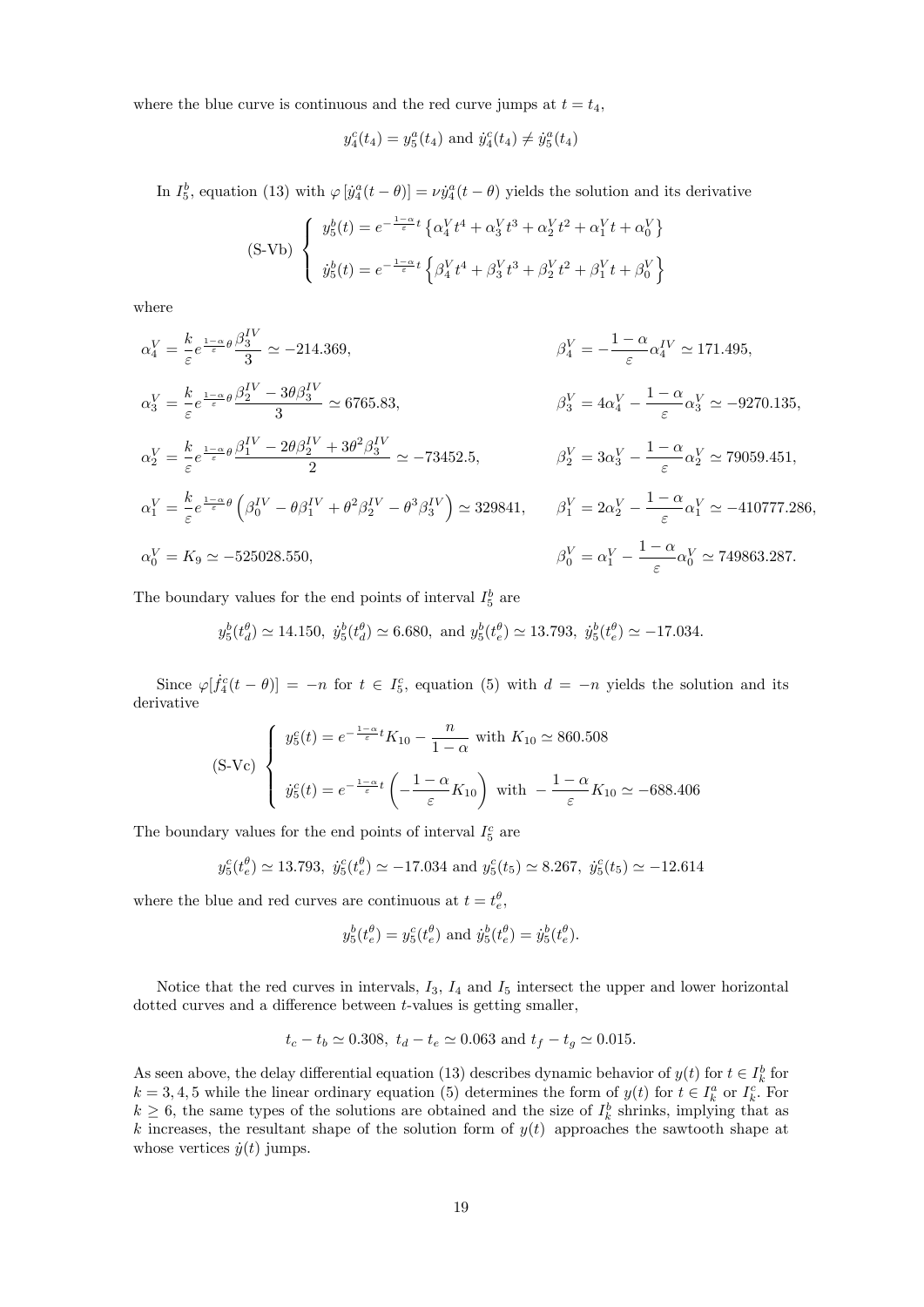#### 5.2 Phase Plot

We now turn attention to the phase diagram in the  $(\dot{y}(t), y(t))$  plane. The boundary values of each trajectory that have been obtained are summarized in the following table and plotted in Figure 7. The red curves are the locus of  $y(t) = f(y(t - \theta))$  and the green parallelogram is a sawtooth limit cycle. Black dotted curve connects the boundary values. The following points are shown in Figure 7:

$$
(1) = (1.6, -2)
$$
\n
$$
(2) = (0.72, -0.90)
$$
\n
$$
(3) = (7.12, -0.90)
$$
\n
$$
(4) = (0.90, 2.47)
$$
\n
$$
(5) = (16.02, 2.4)
$$
\n
$$
(6) = (12.75, 6, 57)
$$
\n
$$
(7) = (-3.31, 8.62)
$$
\n
$$
(8) = (11.10, 8.62)
$$
\n
$$
(9) = (7.24, 13.46)
$$
\n
$$
(10) = (-15.34, 11.68)
$$
\n
$$
(11) = (-13.54, 9.42)
$$
\n
$$
(12) = (10.46, 9.42)
$$
\n
$$
(13) = (6.68, 14.15)
$$
\n
$$
(14) = (-17.03, 13.79)
$$
\n
$$
(15) = (-12.61, 8.27)
$$

Point (1) is the starting point of interval  $I_1$  at  $t = 0$  and the delay equation (13) transports it to point (2) at  $t = 1$ . At the beginning of the second interval  $I_2$ ,  $\dot{y}(t)$  jumps, which makes the horizontal move of point (2) to point (3) that arrives at point (4) at the end of  $I_2$ . At the beginning of the third interval  $I_3$ ,  $\dot{y}(t)$  jumps again and point (4) horizontally shifts to point (5) at which the dynamic system is changed to the linear equation (5) with  $d = 3n$  making a move along the upper downward line to point (6) as t proceeds from  $t = t_2$  to  $t = t_a^{\theta}$ . The dynamic system is changed back to the delay equation at  $t = t_a^{\theta}$  and then the dotted trajectory leaves the upper red curve heading to point (7). This is because for  $t \in [t_a^{\theta}, t_3]$ , the delay equation with  $\dot{y}(t - \theta) \in I_M$  controls dynamic behavior. On the way, the  $\dot{y}(t)$  curve crosses the upper and lower horizontal dotted curves as seen in Figure 6. The move reaches point  $(7)$  at the end of  $I_3$  and jumps to point  $(8)$  at the beginning of interval  $I_4$  in which we see signs of sawtooth oscillations. Two intersections obtained in interval  $I_3$  causes two changes of the dynamic system; the linear equation (5) with  $d = 3n$  governs the movement from point (8) to point (9) and the delay equation (13) controls the movement from point (9) to point (10) and then the system is changed to the linear equation (5) with  $d = -n$  managing the movement along the lower downward line from point (10) to point (11). At the beginning of interval  $I_5$ , a jump from point (11) to point (12) occurs and the further movement along the upper red line to point (13) is controlled by the linear equation with  $d = 3n$ , point (13) to point (14) by the delay equation and point (14) to point (15) by the linear equation with  $d = -n$ . Point (15) jumps to a point on the upper red line and the dynamic system change occurs as well in  $I_k$  for integer  $k \geq 6$  as in  $I_5$ . By doing so, the trajectory gradually approaches to the green sawtooth limit cycle as time goes on. It is noticed that a jump occurs at the local maximum or minimum point in the non-delay model whereas even at the middle of these boundary values in the delay model.



Figure 7. Phase diagram of sawtooth oscillation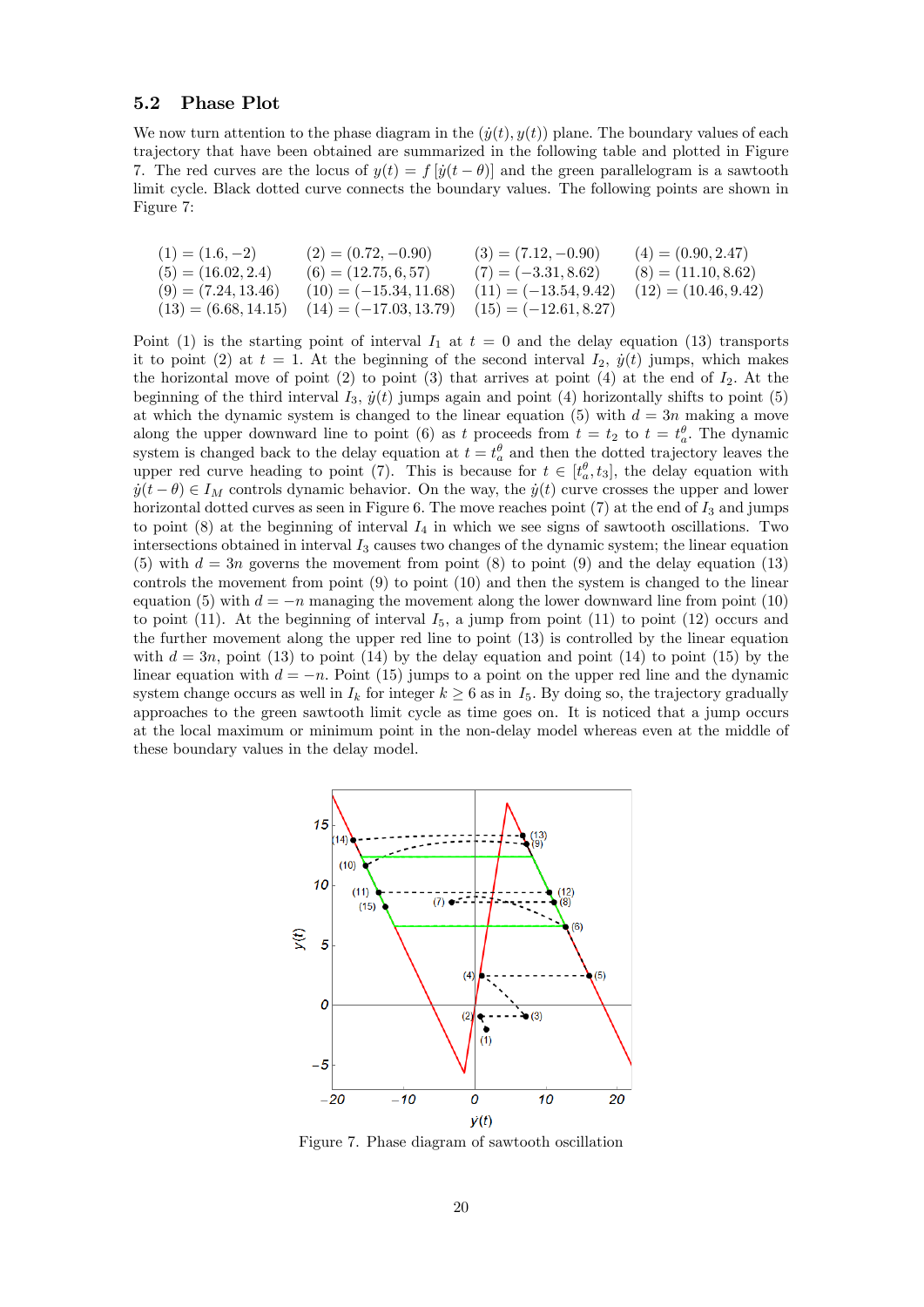# 6 Concluding Remarks

This paper presented Goodwin's nonlinear accelerator model augmented with investment delay in continuous time scales. Assuming a piecewise linear investment function and specifying the values of the modelís parameters, explicit forms of sawtooth oscillations were derived when the initial value of the constant initial function were selected in the neighborhood of the steady state. Otherwise the same was done for Goodwin oscillation. With these numerical results, the paper exhibited valuable insights into the macro dynamics of market economies: the delay nonlinear acceleratormultiplier mechanism can be a source of various types of business cycles; economies starting in the neighborhood of the steady state could achieve regular ups and downs while economies starting away from the steady state presented persistent and irregular cycles.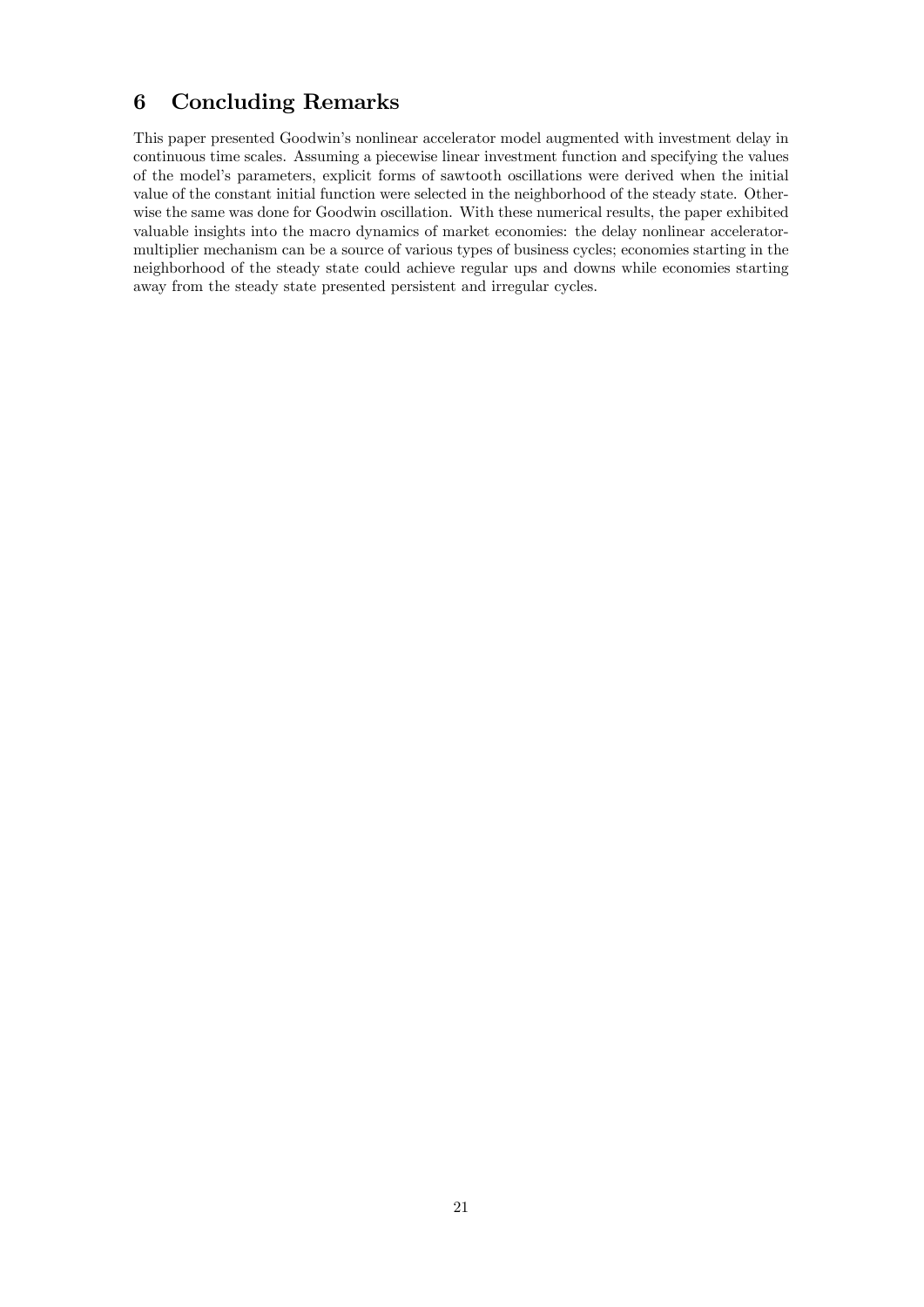## Appendix I

In this Appendix, we provide mathematical underpinnings for Goodwin oscillations. Since the investment delay could make  $y(t)$  kinked and  $\dot{y}(t)$  discontinuous at  $t_n = n\theta$  for integer n, the time interval for  $t \geq 0$  is reconstructed as the union of unit intervals  $I_n = [t_n, t_{n+1}]$  for n and then a dynamic equation defined over interval  $I_n$  is solved to obtain explicit forms of time trajectory and its derivative. Dynamic equation is solved with successive integration in which an initial point or function is the solution of dynamic equation defined in the proceeding subinterval.

**Interval 0** :  $I_0 = [t_0, t_1]$  where  $t_0 = 0$  and  $t_1 = 1$ .

The initial function  $\Phi(t - \theta)$  determines dynamics for  $t \leq 0$ . Since  $\varphi\left[\dot{\Phi}(t - \theta)\right] = 0$  by Assumption 2, solving  $\varepsilon y(t) + (1 - \alpha)y(t) = 0$  presents explicit forms of the solution and its derivative

$$
y_0(t) = e^{-\frac{1-\alpha}{\varepsilon}t} K_0
$$
 and  $\dot{y}_0(t) = e^{-\frac{1-\alpha}{\varepsilon}t} \left(-\frac{1-\alpha}{\varepsilon} K_0\right)$  with  $K_0 = \frac{3n}{\nu}$ 

and as can be seen in Figure 4, the red curve is below the lower dotted line or

$$
\dot{y}_0(t) < -\frac{n}{\nu} \text{ for } t \in I_0. \tag{A-1}
$$

:

#### Derivation of (G-I)

**Interval 1:**  $I_1 = [t_1, t_2]$  where  $t_2 = 2$ .

(A-1) implies  $\varphi [ \dot{y}_0(t - \theta) ] = -n$  for  $t \in I_1$  and then (8) with  $d = -n$  are

$$
y_1(t) = e^{-\frac{1-\alpha}{\varepsilon}t} K_1 + \left(-\frac{n}{1-\alpha}\right)
$$
 and  $\dot{y}_1(t) = e^{-\frac{1-\alpha}{\varepsilon}t} \left(-\frac{1-\alpha}{\varepsilon}K_1\right)$ 

where solving  $y_0(t_1) = y_1(t_1)$  gives

$$
K_1 = K_0 + \frac{n}{1 - \alpha} e^{-\frac{1 - \alpha}{\varepsilon} t_1} \simeq 21.19.
$$

and the following holds,

$$
\dot{y}_1(t) < -\frac{n}{\nu}
$$
 for  $t \in I_1$ . (A-2)

**Intervals 2 and 3:**  $I_i = [t_i, t_{i+1}]$  where  $t_{i+1} = t_i + \theta$  for  $i = 2, 3$ .

In the same way as in interval  $I_1$ , (8) with  $d = -n$  leads to the identical forms of  $y_i(t)$  and  $\dot{y}_i(t)$  for  $t \in I_i$  as the ones defined in  $I_1$ ,

$$
y_i(t) = y_1(t)
$$
 and  $\dot{y}_i(t) = \dot{y}_1(t)$  with  $K_i = K_1$ .

Notice that the red curve crosses the lower dotted horizontal line from below in interval  $I_3$ . Solving  $\dot{y}_3(t) = -n/\nu$  for t gives

$$
t_a \simeq 3.03
$$

with which the following inequalities hold

$$
\dot{y}_3(t) < -\frac{n}{\nu}
$$
 for  $t < t_a$  and  $-\frac{n}{\nu} < \dot{y}_3(t) < \frac{3n}{\nu}$  for  $t_a < t \le t_4$ . (A-3)

**Interval 4:**  $I_4 = [t_4, t_5]$  where  $t_4 = 4$  and  $t_5 = 5$ .

Due to (A-3),  $t_I = t_a + \theta \simeq 4.03$  divides interval  $I_4$  into two subintervals,  $I_4^a = [t_4, t_I]$  and  $I_4^b = [t_1, t_5]$ . First, (2) with  $\varphi$   $[\dot{y}_3(t-\theta)] = -n$  for  $t \in I_4^a$  presents the same forms

$$
y_4^a(t) = y_1(t)
$$
 and  $\dot{y}_4^a(t) = \dot{y}_1(t)$  with  $K_4^a = K_1$ .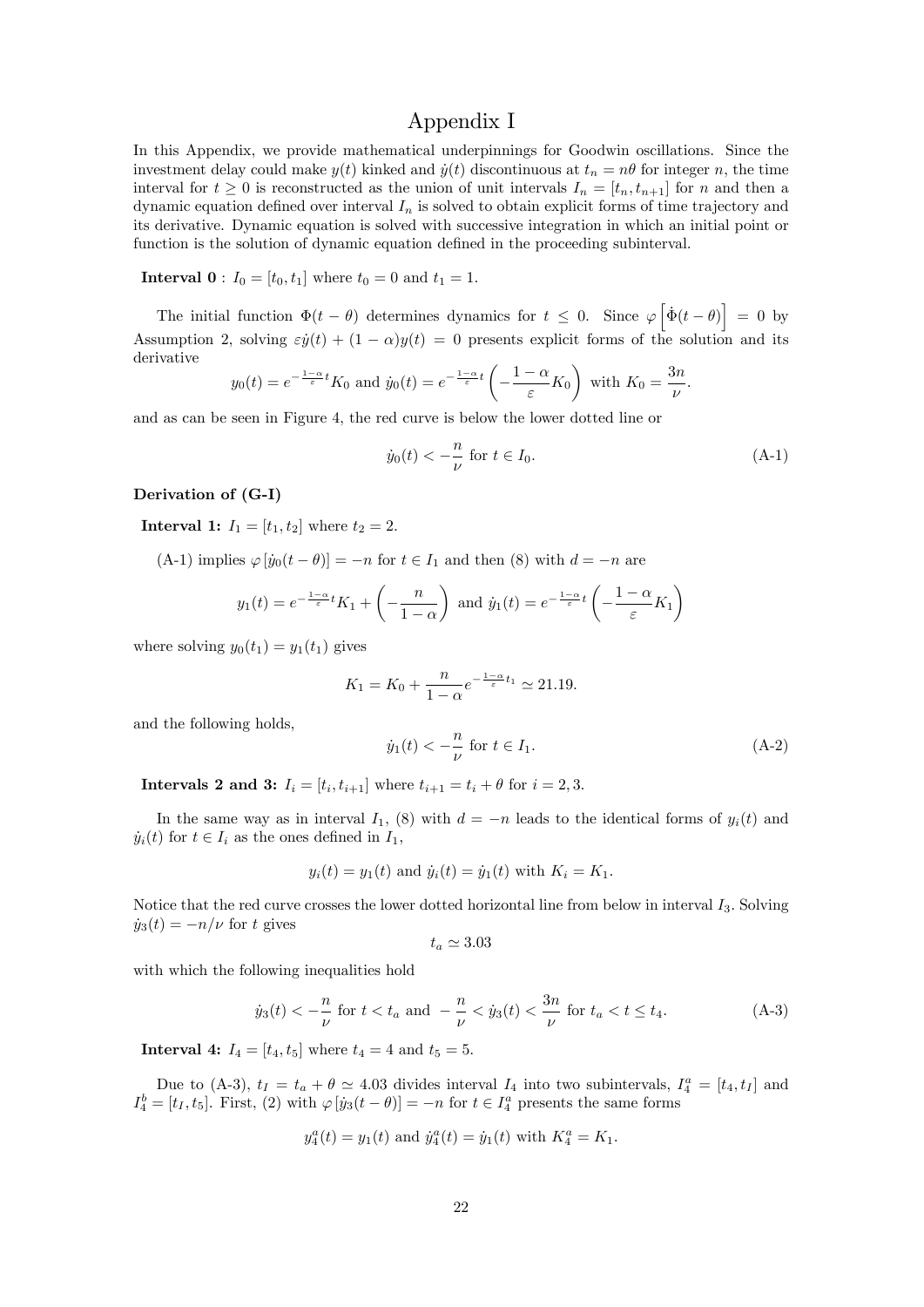So far we have seen that in  $I_I = I_1 \cup I_2 \cup I_3 \cup I_4^a = [t_S, t_I]$  with  $t_S = t_1$ , a time trajectory of  $y(t)$ is described by

$$
y_I(t) = e^{-\frac{1-\alpha}{\varepsilon}t} K_I + \left(-\frac{n}{1-\alpha}\right)
$$

where  $y_I(t) = y_1(t)$  and  $K_I = K_1$ . A form of  $\dot{y}_I (t)$  is obtained by time-differentiating  $y_I (t)$  and is identical with  $\dot{y}_1(t)$ .  $y_I (t)$  and  $\dot{y}_I (t)$  construct system (G-I) defined in Section 4.1.

## Derivation of (G-II)

On the other hand for  $t \in I_4^b$ , the investment is delayed and (12) with  $\varphi$   $[\dot{y}_3(t - \theta)] = \nu \dot{y}_3(t - \theta)$ is written as

$$
\dot{y}(t) + \frac{1-\alpha}{\varepsilon}y(t) = \frac{\nu}{\varepsilon}e^{-\frac{1-\alpha}{\varepsilon}(t-\theta)}\left(-\frac{1-\alpha}{\varepsilon}K_3\right).
$$

Multiplying both sides by the term  $e^{\frac{1-\alpha}{\varepsilon}t}$  and arranging the terms present

$$
\frac{d}{dt}\left[y(t)e^{\frac{1-\alpha}{\varepsilon}t}\right] = e^{-\frac{1-\alpha}{\varepsilon}t}\left(-\frac{\nu(1-\alpha)}{\varepsilon^2}K_3e^{-\frac{1-\alpha}{\varepsilon}\theta}e^{\frac{1-\alpha}{\varepsilon}t}\right).
$$

Integrating both sides yields

$$
y(t)e^{\frac{1-\alpha}{\varepsilon}t} = \left(-\frac{\nu(1-\alpha)}{\varepsilon^2}K_3e^{-\frac{1-\alpha}{\varepsilon}\theta}\right)t + K_4^b.
$$

Thus the form of the solution is

$$
y_4^b(t) = e^{-\frac{1-\alpha}{\varepsilon}t} \left( \alpha_1^{iv} t + \alpha_0^{iv} \right)
$$

where

$$
\alpha_1^{iv} = -\frac{\nu(1-\alpha)}{\varepsilon^2} K_3 e^{-\frac{1-\alpha}{\varepsilon}\theta} \text{ and } \alpha_0^{iv} = K_4^b.
$$

The integral constant  $K_4^b$  is obtained by solving  $y_4^a(t_I) = y_4^b(t_I)$ ,

$$
K_4^b \simeq 440.938.
$$

The derivative of  $y(t)$  is

It can be checked that

$$
\dot{y}_4^b(t) = e^{-\frac{1-\alpha}{\varepsilon}t} \left( \beta_1^{iv} t + \beta_0^{iv} \right)
$$

where

$$
\beta_1^{iv} = -\frac{1-\alpha}{\varepsilon} \alpha_1^{iv} \text{ and } \beta_0^{iv} = \alpha_1^{iv} - \frac{1-\alpha}{\varepsilon} \alpha_1^{iv}.
$$

$$
-\frac{n}{\nu} < j_4(t) < \frac{3n}{\nu} \text{ for } t \in I_4
$$
(A-4)

where

$$
\dot{y}_4(t) = \dot{y}_4^a(t)
$$
 for  $t \in I_4^a$  and  $\dot{y}_4(t) = \dot{y}_4^b(t)$  for  $t \in I_4^b$ .

**Interval 5:**  $I_5 = [t_5, t_6]$  where  $t_6 = 6$ .

As in interval  $I_4$ , the threshold value  $t_{II} = t_I + \theta \simeq 5.03$  divides interval  $I_5$  into two subintervals,  $I_5^a = [t_5, t_{II}]$  and  $I_5^b = [t_{II}, t_6]$ . For  $t \in I_5^a$ , equation (12) with  $\varphi \left[ \dot{y}_4^a(t-\theta) \right] =$  $\nu \dot{y}_4^a(t-\theta)$  leads to the solution and its derivative that are the same as the ones obtained in  $I_4^b$ ,

$$
y_5^a(t) = y_4^b(t)
$$
 and  $\dot{y}_5^a(t) = y_4^b(t)$  with  $K_5^a = K_4^b$ .

Therefore time trajectories for  $t \in I_{II} = I_4^b \cup I_5^a = [t_I, t_{II}]$  are described by

$$
y_{II}(t) = y_4^b(t)
$$
 and  $\dot{y}_{II}(t) = \dot{y}_4^b(t)$ 

both of which form (G-II) defined in Section 4.1 where  $\alpha_j^{iv}$  and  $\beta_j^{iv}$  for  $j = 0, 1$  are written as  $\alpha_j^{II}$ and  $\beta_j^{II}$ .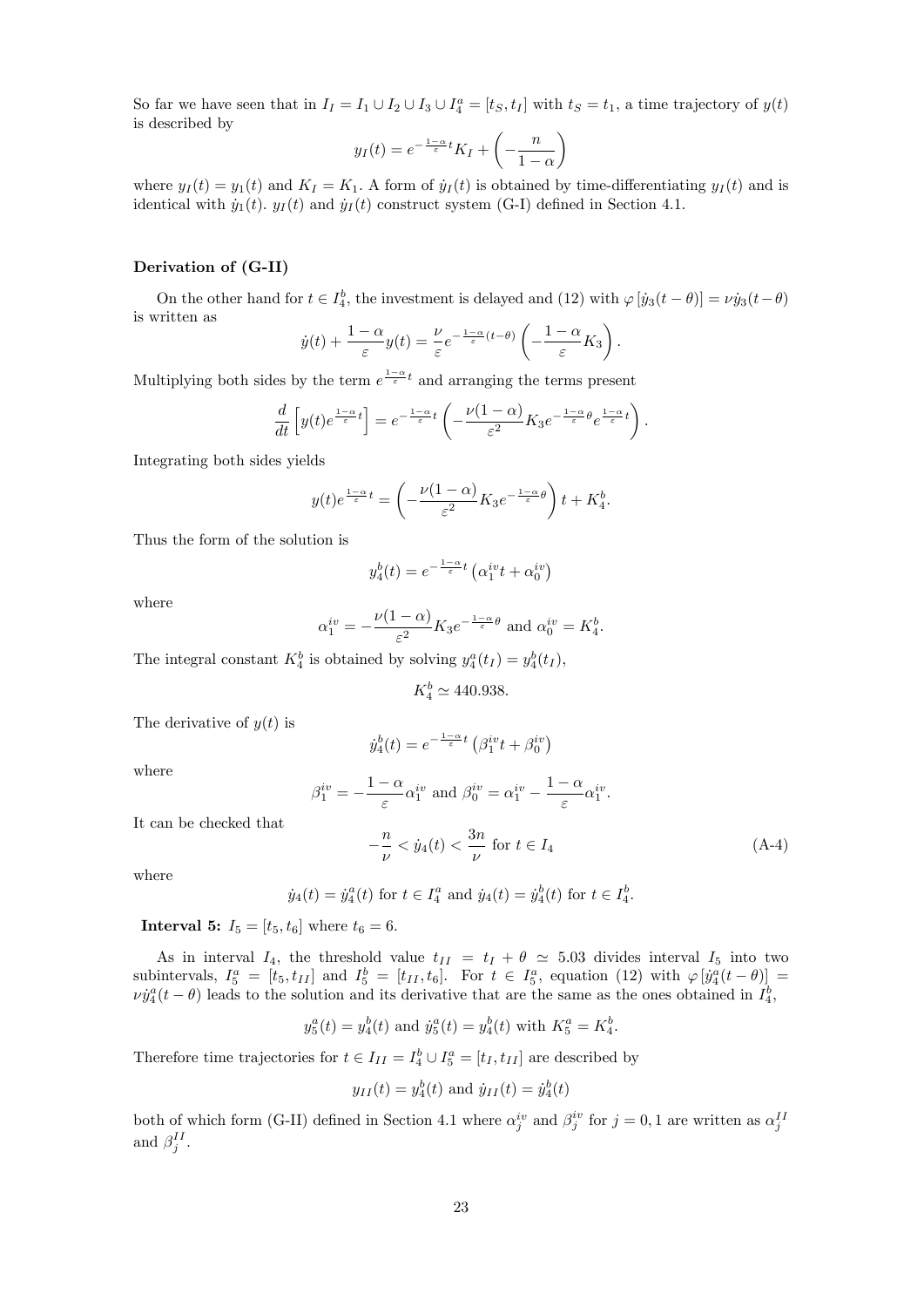#### Derivation of (G-III)

Dynamic equation (12) with  $\varphi[j_4^b(t-\theta)] = \nu j_4^b(t-\theta)$  for  $t \in I_5^b$  has a solution

$$
y_5^b(t) = e^{-\frac{1-\alpha}{\varepsilon}t} \left( \alpha_2^v t^2 + \alpha_1^v t + \alpha_0^v \right)
$$

where

$$
\alpha_2^v = \frac{\nu}{\varepsilon} e^{\frac{1-\alpha}{\varepsilon}\theta} \frac{\beta_1^{iv}}{2}
$$

$$
\alpha_1^v = \frac{\nu}{\varepsilon} e^{\frac{1-\alpha}{\varepsilon}\theta} (\beta_0^{iv} - \theta \beta_1^{iv})
$$

$$
\alpha_0^v = K_5^b
$$

Solving  $y_5^a(t_{II}) = y_5^b(t_{II})$  presents

$$
K_5^b \simeq 140446.6.
$$

Differentiating  $y_5^b(t)$  gives

$$
\dot{y}_5^b(t) = e^{-\frac{1-\alpha}{\varepsilon}t} \left(\beta_2^v t^2 + \beta_1^v t + \beta_0^v\right)
$$

where

$$
\beta_2^v = -\frac{1-\alpha}{\varepsilon} \alpha_2^v,
$$
  

$$
\beta_1^v = 2\alpha_2^V - \frac{1-\alpha}{\varepsilon} \alpha_1^v,
$$
  

$$
\beta_0^v = \alpha_1^V - \frac{1-\alpha}{\varepsilon} \alpha_0^v.
$$

Since the  $\dot{y}_5^b(t)$  curve crosses the upper horizontal line from below at

$$
t_b \simeq 5.19395,
$$

we then have

$$
-\frac{n}{\nu} < \dot{y}_5^a(t) < \frac{3n}{\nu} \text{ for } t_5 \le t \le t_{II},
$$
\n
$$
-\frac{n}{\nu} < \dot{y}_5^b(t) < \frac{3n}{\nu} \text{ for } t_{II} \le t \le t_b,
$$
\n
$$
\dot{y}_5^b(t) > \frac{3n}{\nu} \text{ for } t_b \le t \le t_6.
$$
\n(A-5)

**Interval 6:**  $I_6 = [t_6, t_7]$  where  $t_7 = 7$ .

Due to the two values,  $t_{II}$  and  $t_b$ , we define two threshold values  $t_{III} = t_{II} + \theta \simeq 6.03$ and  $t_{IV} = t_b + \theta \simeq 6.19$ , both of which then divide interval  $I_6$  into three subintervals,  $I_6^a$  $[t_6, t_{III}], I_6^b = [t_{III}, t_{IV}]$  and  $I_6^c = [t_{IV}, t_7]$ . Accordingly conditions in (A-5) determine the induced investment as

$$
\varphi[\dot{y}(t-\theta)] = \begin{cases} \varphi[\dot{y}_5^a(t-\theta)] = \nu \dot{y}_5^a(t-\theta) \text{ for } t \in I_6^a, \\ \varphi[\dot{y}_5^b(t-\theta)] = \nu \dot{y}_5^b(t-\theta) \text{ for } t \in I_6^b, \\ \varphi[\dot{y}_5^b(t-\theta)] = 3n \text{ for } t \in I_6^c. \end{cases}
$$

In consequence, the form of the solution and its derivative in  $I_6^a$  are

$$
y_6^a(t) = y_5^b(t)
$$
 and  $\dot{y}_6^a(t) = \dot{y}_5^b(t)$ .

Therefore blue and red trajectories for  $t \in I_{III} = I_5^b \cup I_6^a = [t_{II}, t_{III}]$  are described by

$$
y_{III}(t) = y_5^b(t)
$$
 and  $\dot{y}_{III}(t) = \dot{y}_5^b(t)$ 

both of which form (G-III) defined in Section 4.1 where  $\alpha_j^v$  and  $\beta_j^v$  for  $j = 0, 1, 2$  are written as  $\alpha_j^{III}$  and  $\beta_j^{III}$ .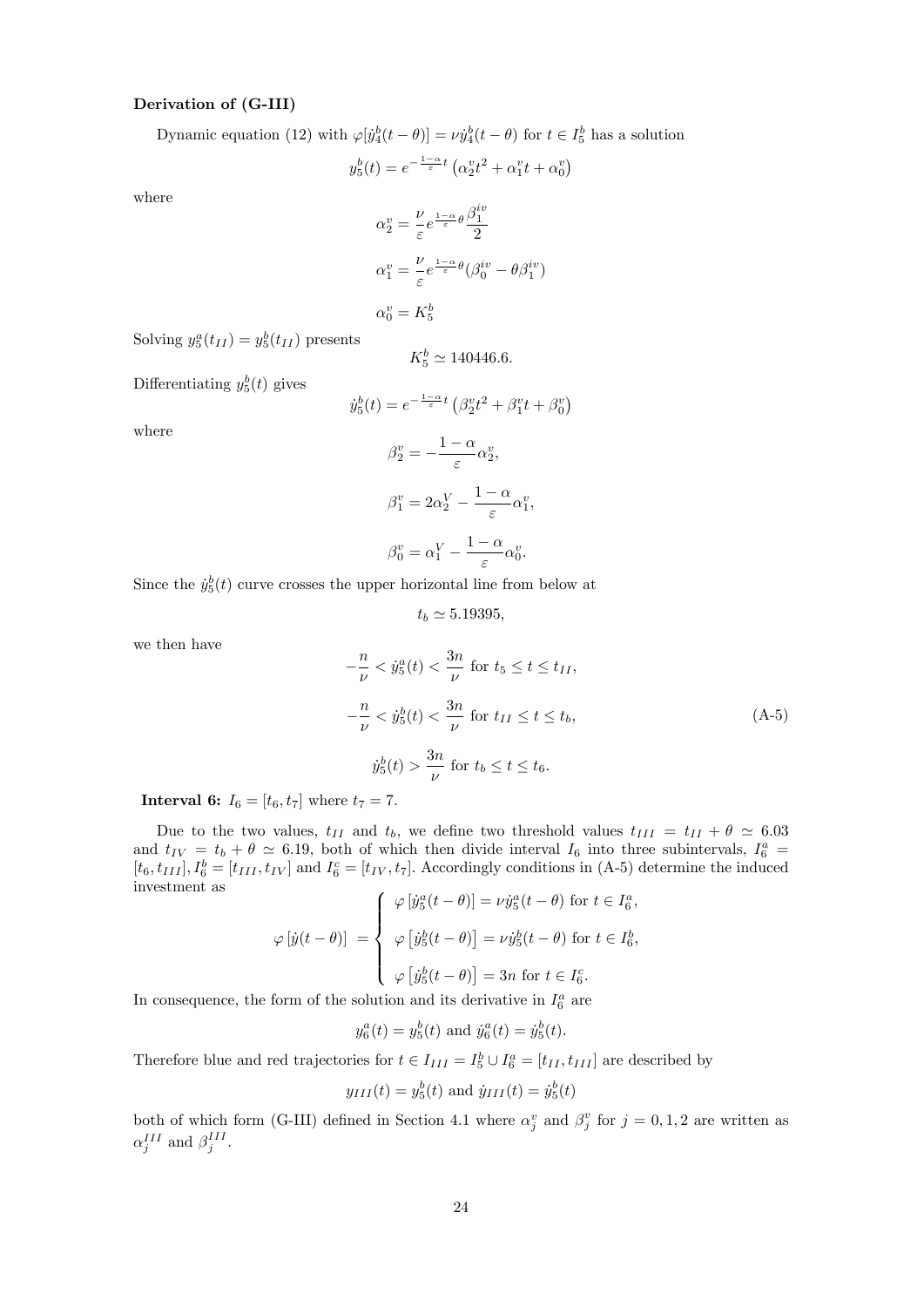## Derivation of (G-IV)

For  $t \in I_6^b$ , successive integral leads to the solution

$$
y_6^b(t) = e^{-\frac{1-\alpha}{\varepsilon}t} \left( \alpha_3^{v i} t^3 + \alpha_2^{v i} t^2 + \alpha_1^{v i} t + \alpha_0^{v i} \right)
$$

where

$$
\alpha_3^{vi} = \frac{\nu}{\varepsilon} e^{\frac{1-\alpha}{\varepsilon} \theta} \frac{\beta_2^v}{2},
$$
  
\n
$$
\alpha_2^{vi} = \frac{\nu}{\varepsilon} e^{\frac{1-\alpha}{\varepsilon} \theta} \frac{\beta_1^v - 2\theta \beta_2^v}{2},
$$
  
\n
$$
\alpha_1^{vi} = \beta_0^v - \theta \beta_1^v + \theta^2 \beta_2^v,
$$
  
\n
$$
\alpha_0^{vi} = K_6^b.
$$

Solving  $y_6^a(t_{III}) = y_6^b(t_{III})$  yields

$$
K_6^b \simeq -155088.
$$

Differentiating  $y_6^b(t)$  with respect to t is, after arranging the terms, it can be written as

$$
\dot{y}_6^b(t)=e^{-\frac{1-\alpha}{\varepsilon}t}\left(\beta_3^{vi}t^3+\beta_2^{vi}t^2+\beta_1^{vi}t+\beta_0^{vi}\right)
$$

where

$$
\begin{array}{l} \beta_3^{vi}=-\displaystyle\frac{1-\alpha}{\varepsilon}\alpha_3^{vi},\\\\ \beta_2^{vi}=3\alpha_3^{V}-\displaystyle\frac{1-\alpha}{\varepsilon}\alpha_2^{vi},\\\\ \beta_1^{vi}=2\alpha_2^{V}-\displaystyle\frac{1-\alpha}{\varepsilon}\alpha_1^{vi},\\\\ \beta_0^{vi}=\alpha_1^{V}-\displaystyle\frac{1-\alpha}{\varepsilon}\alpha_0^{vi}.\end{array}
$$

Therefore blue and red trajectories in  $I_{IV} = I_6^b$  are described by

$$
y_{IV}(t) = y_6^b(t)
$$
 and  $\dot{y}_{IV}(t) = \dot{y}_6^b(t)$ 

both of which form (G-IV) defined in Section 4.1 where  $\alpha_j^{vi}$  and  $\beta_j^{vi}$  for  $j = 0, 1, 2, 3$  are written as  $\alpha_j^{IV}$  and  $\beta_j^{IV}$ .

## Derivation of (G-V)

For  $t \in I_6^c$ , equation (9) implies a form of the solution,

$$
y_6^c(t) = e^{-\frac{1-\alpha}{\varepsilon}t} K_6^c + \frac{3n}{1-\alpha}
$$

$$
\dot{y}_6^c(t) = e^{-\frac{1-\alpha}{\varepsilon}t} \left(-\frac{1-\alpha}{\varepsilon} K_6^c\right)
$$

where solving  $y_6^b(t_{IV}) = y_6^c(t_{IV})$  gives

$$
K_6^c\simeq -2839.05.
$$

**Interval 7:**  $I_7 = [t_7, t_8]$  where  $t_8 = 8$ .

Since equation (2) implies  $\varphi$   $[\dot{y}_6^n(t-\theta)] = 3n$  for  $n = a, b, c$  and  $t \in I_7$ , equation (9) implies that  $\sqrt{t}$ 

$$
y_7(t) = y_6^c(t),
$$

$$
\dot{y}_7(t) = \dot{y}_6^c(t).
$$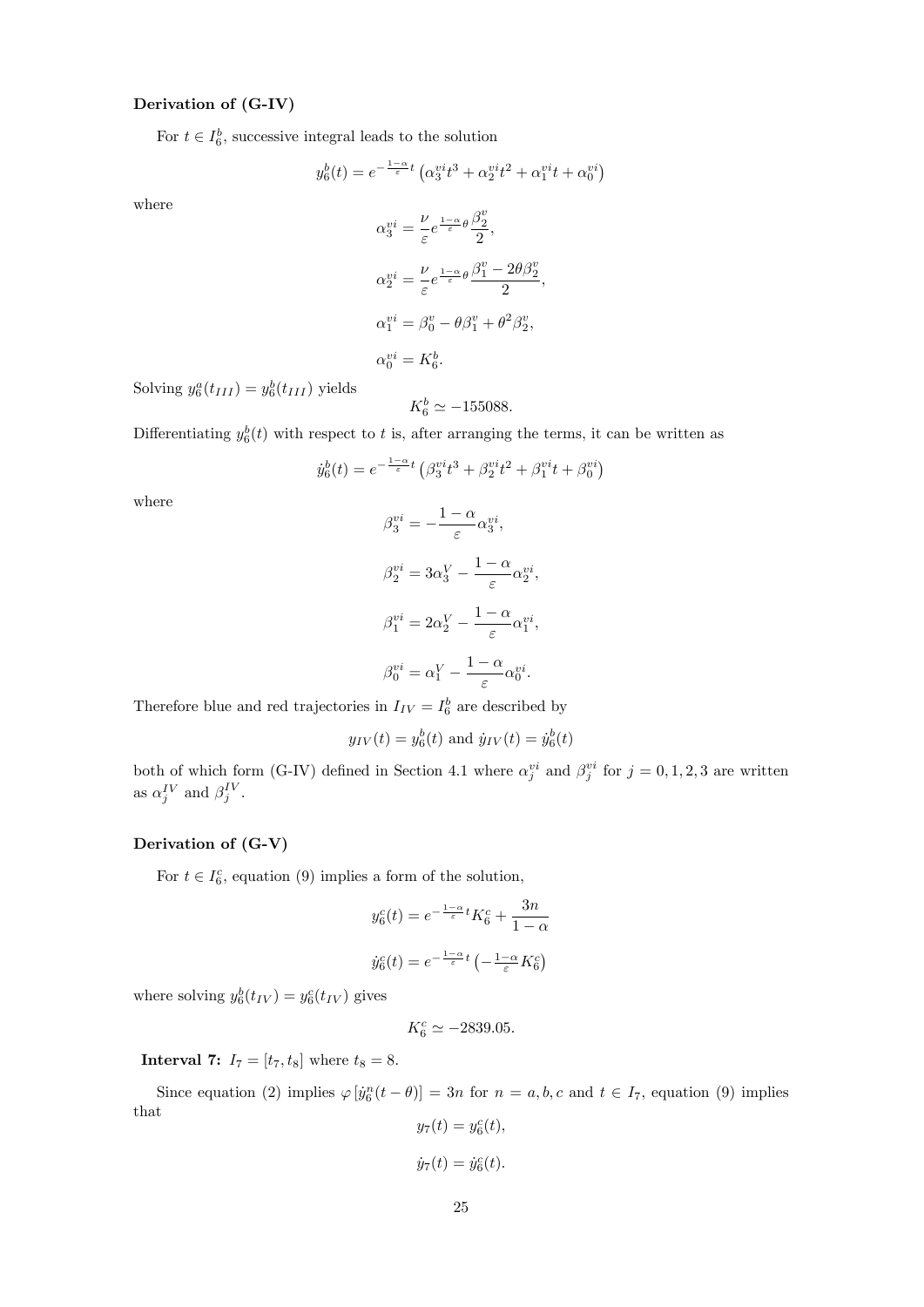Notice that the  $\dot{y}_7(t)$  curve intersects the horizontal dotted line at  $3n/\nu$  from above at the following point,

$$
t_c \simeq 7.78001.
$$

Thereby,

$$
\dot{y}_7(t) > \frac{3n}{\nu} \text{ for } t_7 \le t < t_c,
$$
\n
$$
-\frac{n}{\nu} < \dot{y}_7(t) < \frac{3n}{\nu} \text{ for } t_c < t \le t_8.
$$
\n(A-7)

**Interval 8:**  $I_8 = [t_8, t_9]$  where  $t_9 = 9$ .

The threshold value in interval  $I_7$  defines a new threshold value  $t_V = t_c + \theta \simeq 8.78$  in interval  $I_8$  that divides interval  $I_8$  into two subintervals,  $I_8^a = [t_8, t_V]$  and  $I_8^b = [t_V, t_9]$ . Since  $\varphi$   $[\dot{y}_7(t - \theta)] =$  $3n$  for  $t \in I_8^a$ , (9) implies

$$
y_8^a(t) = y_7(t)
$$
 and  $\dot{y}_8^a(t) = \dot{y}_7(t)$ 

Therefore trajectories in  $I_V = I_6^c \cup I_7 \cup I_8^a = [t_{IV}, t_V]$  are described by

$$
y_V(t) = y_6^c(t) = y_7(t) = y_8^a(t)
$$
 and  $\dot{y}_V(t) = \dot{y}_6^c(t) = \dot{y}_7(t) = \dot{y}_8^a(t)$ .

 $y_V(t)$  and  $\dot{y}_V(t)$  construct (G-V) defined in Section 4.1where  $K_6^c$  is replaced with  $K_V$ .

### Derivation of (G-VI)

On the other hand,  $\varphi[\dot{y}_7(t-\theta)] = \nu \dot{y}_7(t-\theta)$  for  $t \in I_8^b$ , successive integration implies that the solution of  $y(t)$  has the form,

$$
y_8^b(t) = e^{-\frac{1-\alpha}{\varepsilon}t} \left( \alpha_1^{viii}t + \alpha_0^{viii} \right)
$$

where

where

$$
\alpha_1^{viii} = -\frac{\nu(1-\alpha)}{\varepsilon^2} K_8 e^{\frac{1-\alpha}{\varepsilon}\theta},
$$

$$
\alpha_0^{viii} = K_8^b \simeq -155088.
$$

Time differentiation of  $y_8^b(t)$  is

$$
\dot{y}_8^b(t) = e^{-\frac{1-\alpha}{\varepsilon}t} \left( \beta_1^{viii}t + \beta_0^{viii} \right)
$$

$$
\beta_1^{viii} = -\frac{1-\alpha}{\varepsilon} \alpha_1^{viii},
$$

$$
\beta_0^{viii} = \alpha_1^{viii} - \frac{1-\alpha}{\varepsilon} \alpha_0^{viii}.
$$

It can be checked that

$$
-\frac{n}{\nu} < \dot{y}_8^a(t) < \frac{3n}{\nu} \text{ for } t \in I_8^a
$$
\n
$$
-\frac{n}{\nu} < \dot{y}_8^b(t) < \frac{3n}{\nu} \text{ for } t \in I_8^b. \tag{A-8}
$$

**Interval 9:**  $I_9 = [t_9, t_{10}]$  where  $t_{10} = t_9 + \theta$ .

The threshold value  $t_{VI} = t_V + \theta$  divides interval  $I_9$  into two subintervals,  $I_9^a = [t_9, t_{VI}]$  and  $I_9^b = [t_{VI}, t_9]$ . Since the first equation of (A-8) implies  $\varphi[y_8(t-\theta)] = \nu \dot{y}_8^a(t-\theta)$  for  $t \in I_9^a$ , the solution of (12) is

$$
y_9^a(t) = y_8^b(t)
$$
 and  $\dot{y}_9^a(t) = \dot{y}_8^b(t)$ 

Therefore trajectories in  $I_{VI} = I_8^b \cup I_9^a = [t_V, t_{VI}]$  are described by

$$
y_{VI}(t) = y_8^b(t) = y_9^a(t)
$$
 and  $\dot{y}_{VI}(t) = \dot{y}_8^b(t) = \dot{y}_9^a(t)$ 

both of which form (G-VI) defined in Section 4.1where  $\alpha_j^{viii}$  and  $\beta_j^{viii}$  for  $j = 0, 1$ , are written as  $\alpha_j^{VI}$  and  $\beta_j^{VI}$ .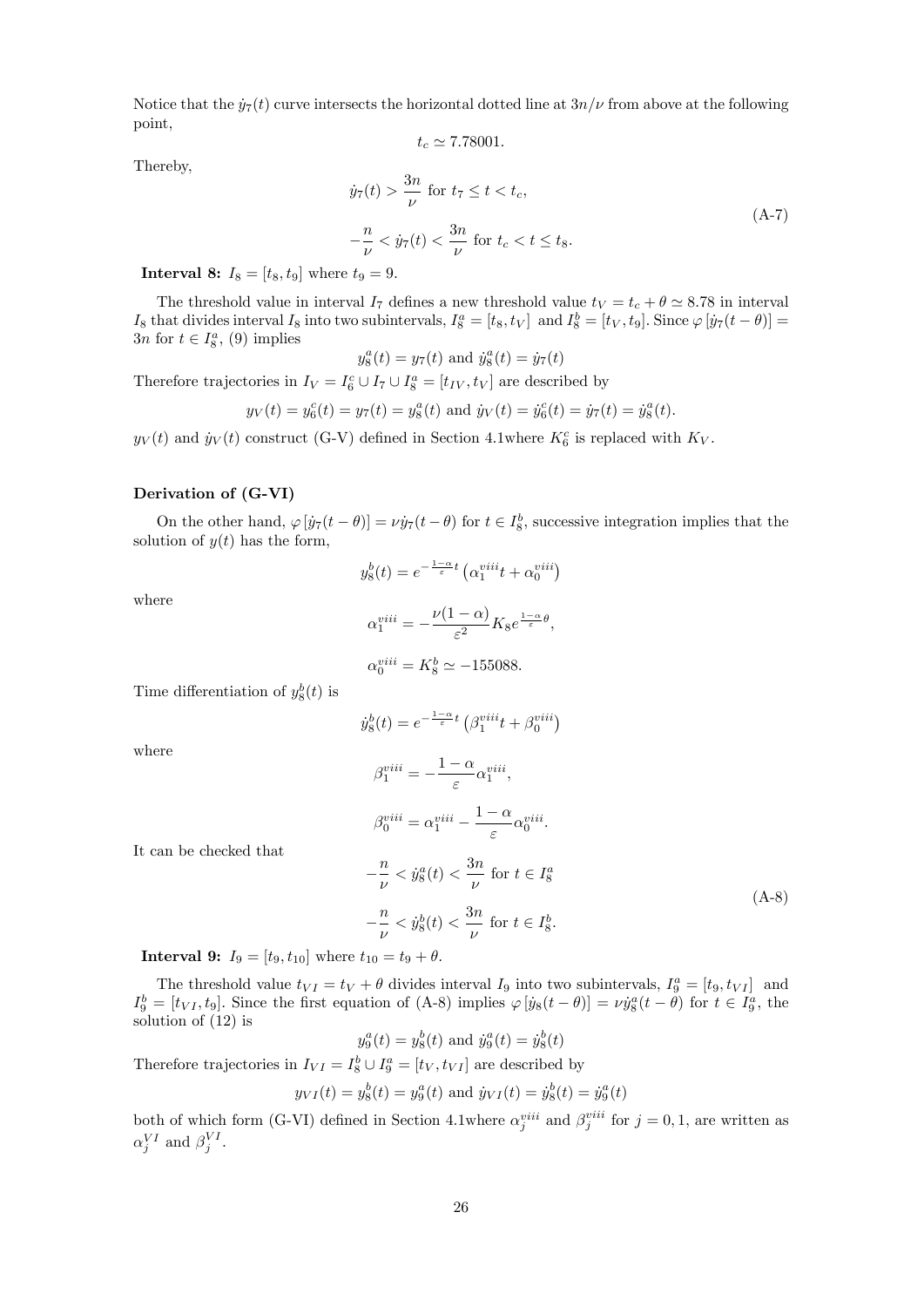### Derivation of (G-VII)

On the other hand,  $\varphi$   $[y_8(t - \theta)] = \nu \dot{y}_8^b(t - \theta)$  for  $t \in I_9^b$  implies the following form of the solution,  $y_9^b(t) = e^{-\frac{1-\alpha}{\varepsilon}t} \left( \alpha_2^{ix} t^2 + \alpha_1^{ix} t + \alpha_0^{ix} \right)$ 

where

$$
\alpha_2^{ix} = \frac{\nu}{\varepsilon} e^{\frac{1-\alpha}{\varepsilon}\theta} \frac{\beta_1^{viii}}{2},
$$
  
\n
$$
\alpha_1^{ix} = \frac{\nu}{\varepsilon} e^{\frac{1-\alpha}{\varepsilon}\theta} \left(\beta_0^{viii} - \theta \beta_1^{viii}\right),
$$
  
\n
$$
\alpha_0^{ix} = K_9^b \simeq -7.0415 \times 10^6
$$

and

$$
\dot{y}_9^b(t) = e^{-\frac{1-\alpha}{\varepsilon}t} \left( \beta_2^{ix} t^2 + \beta_1^{ix} t + \beta_0^{ix} \right)
$$

where

$$
\beta_2^{ix} = -\frac{1-\alpha}{\varepsilon} \alpha_3^{ix},
$$
  

$$
\beta_1^{ix} = 2\alpha_2^{IX} - \frac{1-\alpha}{\varepsilon} \alpha_1^{ix},
$$
  

$$
\beta_0^{ix} = \alpha_1^{IX} - \frac{1-\alpha}{\varepsilon} \alpha_0^{ix}.
$$

It is to be noticed that the  $\dot{y}_6^a(t)$  curve intersects the horizontal line at  $-n/\nu$  from above at

$$
t_d \simeq 9.04967
$$

with which

$$
\dot{y}_9^a(t) > -\frac{n}{\nu} \text{ for } t_9 \le t < t_d
$$

and

$$
(\dot{y}_9^a(t), \dot{y}_9^b(t)) < -\frac{n}{\nu}
$$
 for  $t_d < t \le t_9$ .

**Interval 10:**  $I_{10} = [t_{10}, t_E]$  where  $t_E \approx 11.05729$ .

The threshold value  $t_{VII} = t_d + \theta \simeq 10.04$  divides interval  $I_{10}$  into two subintervals,  $I_{10}^a$  $[t_{10}, t_{VII}]$  and  $I_{10}^b = [t_{VII}, t_E]$ . Since  $\varphi[j_9^a(t-\theta)] = \nu \dot{y}_9^a(t-\theta)$  for  $t \in I_{10}^a$ , we have

$$
y_{10}^a(t) = y_9^b(t)
$$
 and  $\dot{y}_{10}^a(t) = \dot{y}_9^b(t)$ 

Therefore time trajectories in  $I_{VII} = I_9^b \cup I_{10}^a = [t_{VI}, t_{VII}]$  are described by

$$
y_{VII}(t) = y_9^b(t) = y_{10}^a(t)
$$
 and  $\dot{y}_{VII}(t) = \dot{y}_9^b(t) = \dot{y}_{10}^a(t)$ 

both of which form (G-VII) defined in Section 4.1 where  $\alpha_j^{ix}$  and  $\beta_j^{ix}$  for  $j = 0, 1$  are written as  $\alpha_j^{VII}$  and  $\beta_j^{VII}$ .

## Derivation of (G-VIII)

On the other hand  $\varphi [ j g g(t - \theta) ] = \varphi [ j g g(t - \theta) ] = -n$  for  $t \in I_{10}^b$  implies that

$$
y_{10}^b(t) = e^{-\frac{1-\alpha}{\varepsilon}t} K_{10}^b + \left(-\frac{n}{1-\alpha}\right)
$$
 with  $K_{10}^b \simeq 66133.895$ 

and

$$
\dot{y}_{10}^b(t) = e^{-\frac{1-\alpha}{\varepsilon}t} \left(-\frac{1-\alpha}{\varepsilon}K_{10}^b\right).
$$

The end point  $\tilde{t}_e$  is obtained by solving  $y_{10}^b(t) = y_1(t_s)$  for t. Therefore time trajectories in  $I_{VIII} = I_{10}^{b}$  are given by

$$
y_{VIII}(t) = y_{10}^b(t)
$$
 and  $\dot{y}_{VIII}(t) = \dot{y}_{10}^b(t)$ 

 $y_{VIII}(t)$  and  $\dot{y}_{VIII}(t)$  form (G-VIII) defined in Section 4.1 where  $K_{10}^b$  is denoted by  $K_{VIII}$ . A cycle starts at  $t = t_S y_I(t_S) \approx 2.02$  and finishes at  $t = t_E$  with  $y_{VIII}(t_E) \approx 2.02$ . The length of this cycle is equal to  $t_E - t_S$  that is about 10.06.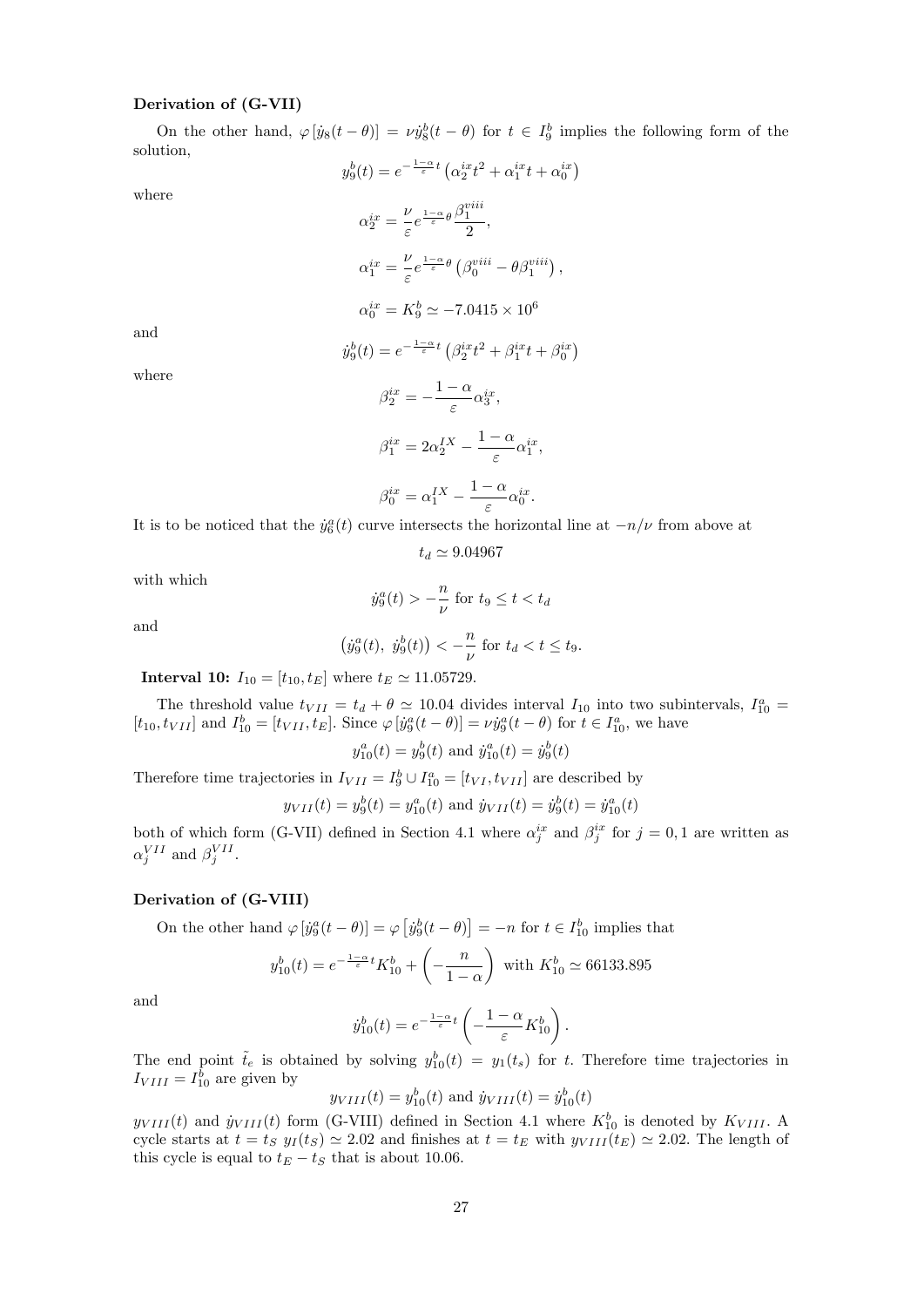# Appendix II

Our main aim of this appendix is to analytically reproduce these numerical results of sawtooth oscillations to understand why a trajectory  $y(t)$  has kinks (alternatively, its derivative  $\dot{y}(t)$  makes jumps). To this end, we start to divide the whole interval  $I = [0, 5]$  into five subintervals with respect to the length of delay  $\theta = 1$ ,

$$
I_i = [t_{i-1}, t_i] \text{ for } i = 1, 2, 3, 4, 5
$$

with  $t_i = i$  and  $t_i = t_{i-1} + \theta$ .

#### Derivative of (S-I)

**Interval I:**  $I_1 = [t_0, t_1]$  where  $t_0 = 0$  and  $t_1 = 1$ .

Equation (13) with the constant initial function  $y_0(t - \theta) = \Phi(t - \theta)$  yields the solution of the form

$$
y_1(t) = e^{-\frac{1-\alpha}{\varepsilon}t} \cdot K_1
$$
 with  $K_1 = -2$ 

and differentiation gives its derivative form

$$
\dot{y}_1(t) = e^{-\frac{1-\alpha}{\varepsilon}t} \cdot \left(-\frac{1-\alpha}{\varepsilon}K_1\right).
$$

Both of which form (S-I) defined in Section 5.1. Since  $\dot{y}_1(t_0) = 1.6$ ,  $\dot{y}_1(t_1) \approx 0.719$  and  $\dot{y}_1(t) > 0$ for  $t \in I_1$ ,  $\dot{y}_1(t)$  stays in the middle region,

$$
-\frac{n}{k} \le \dot{y}_1(t) \le \frac{3n}{k} \text{ for } t \in I_1.
$$
 (A-9)

Derivative of (S-II)

**Interval II:**  $I_2 = [t_1, t_2]$  where  $t_2 = t_1 + \theta$ .

Due to  $(2)$  and  $(A-9)$ ,

$$
\varphi[\dot{y}_1(t-\theta)] = \nu \cdot \dot{y}_1(t-\theta)
$$

which is substituted into (13) to obtain,

$$
\dot{y}(t) + \frac{1-\alpha}{\varepsilon}y(t) = Q(t) \text{ with } Q(t) = -\frac{k(1-\alpha)}{\varepsilon^2}K_1e^{-\frac{1-\alpha}{\varepsilon}\theta}e^{-\frac{1-\alpha}{\varepsilon}t}.
$$

Since this equation can be written as

$$
\frac{d}{dt}\left(y(t)e^{\frac{1-\alpha}{\varepsilon}t}\right) = Q(t)e^{\frac{1-\alpha}{\varepsilon}t}
$$

Integrating both sides and arranging the terms present the solution of  $y(t)$ , denoted as  $y_2(t)$ ,

$$
y_2(t) = e^{-\frac{1-\alpha}{\varepsilon}t} \left[ \left( -\frac{k(1-\alpha)}{\varepsilon^2} K_1 e^{\frac{1-\alpha}{\varepsilon} \theta} \right) t + K_2 \right].
$$

Since the trajectory of  $y_2(t)$  is piecewise continuous, solving  $y_1(t_1) = y_2(t_1)$  presents

$$
K_2 \simeq -16.244.
$$

The form of  $y_2(t)$  is rewritten as

$$
y_2(t) = e^{-\frac{1-\alpha}{\varepsilon}t} \left( \alpha_1^{II} t + \alpha_0^{II} \right)
$$

with

$$
\alpha_1^{II} = -\frac{k(1-\alpha)}{\varepsilon^2} K_1 e^{\frac{1-\alpha}{\varepsilon}\theta} \simeq 14.244 \text{ and } \alpha_0^{II} = K_2
$$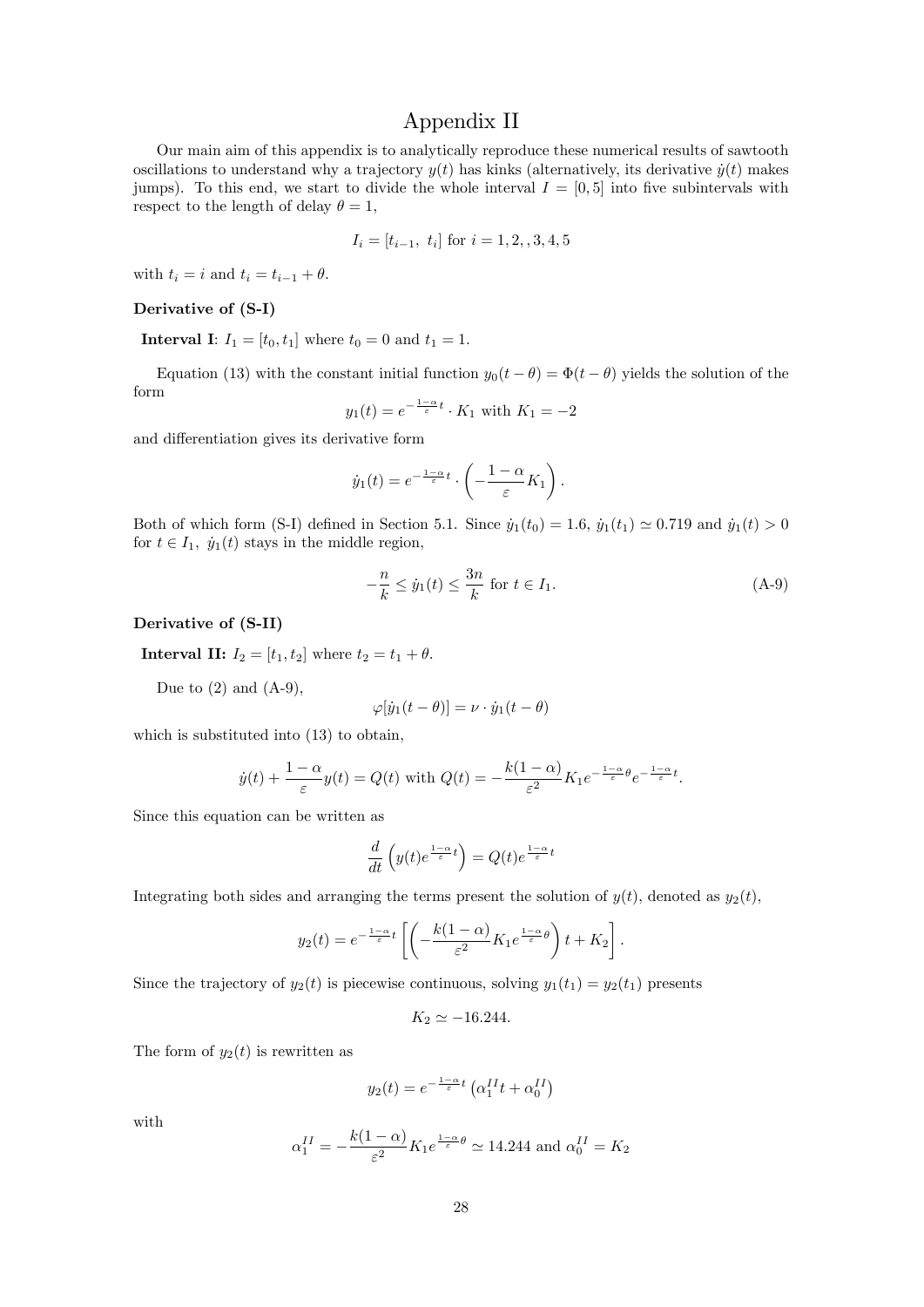A time derivative of  $y_2(t)$  is

$$
\dot{y}_2(t) = e^{-\frac{1-\alpha}{\varepsilon}t} \left( \beta_1^{II} t + \beta_0^{II} \right)
$$

with

$$
\beta_1^{II} = -\frac{k(1-\alpha)^2}{\varepsilon^3} e^{-\frac{1-\alpha}{\varepsilon}\theta} K_1 \simeq -11.395 \text{ and } \beta_0^{II} = -\frac{1-\alpha}{\varepsilon} \left(\frac{k}{\varepsilon} e^{\frac{1-\alpha}{\varepsilon}\theta} K_1 + K_2\right) \simeq 27.238.
$$

These  $y_2(t)$  and  $\dot{y}_2(t)$  form (S-II) defined in Section 5.1. Under Assumption 1, we calculate the boundary values of interval  $I_2$ ,

$$
y_2(t_1) \simeq -0.899
$$
,  $\dot{y}_2(t_1) \simeq 7.119$  and  $y_2(t_2) \simeq 2.472$  and  $\dot{y}_2(t_2) \simeq 0.898$ .

The red curve crosses the upper horizontal dotted line once from above at point

$$
t_a \simeq 1.286
$$

with which the following inequalities hold, as is seen in  $I_2$  in Figure 2,

$$
\dot{y}_2(t) > \frac{3n}{\nu} \text{ for } t_1 \le t < t_a
$$
\n
$$
-\frac{n}{\nu} < \dot{y}_2(t) < \frac{3n}{\nu} \text{ for } t_a < t \le t_2.
$$
\n(A-10)

### Derivations of (G-IIIa), (G-IIIb) and (G-IIIc)

**Interval III:**  $I_3 = [t_2, t_3]$  where  $t_3 = t_2 + \theta$ .

Due to the value of  $t_a$ , the interval  $I_3$  is divided into two subintervals,  $I_3^a = [t_2^b, t_a]$  and  $I_3^b = (t_a^{\theta}, t_3]$  where  $t_a^{\theta} = t_a + \theta$ . Delay investment is differently determined according to conditions in (A-10),

$$
\varphi[\dot{y}_2(t-\theta)] = \begin{cases} 3n \text{ if } t \in I_3^a \\ k\dot{y}_2(t-\theta) \text{ if } t \in I_3^b. \end{cases}
$$
 (18)

different dynamic systems are defined on different subintervals. So we derive the solution of the differential equation in each subinterval.

# Interval III-1:  $t_2 \leq t < t_a^{\theta}$ .

In this subinterval, equation  $(8)$  with the first equation of  $(A-11)$  yields the solution

$$
y_3(t) = e^{-\frac{1-\alpha}{\varepsilon}t} K_3 + \frac{3n}{1-\alpha}
$$

and its derivative

$$
\dot{y}_3(t) = -\frac{1-\alpha}{\varepsilon} K_3 e^{-\frac{1-\alpha}{\varepsilon}t}
$$

where solving  $y_3(t_2) = y_2(t_2)$  gives

$$
K_3 \simeq -99.2.
$$

These two functions form (S-IIIa) where  $y_3(t)$  and  $\dot{y}_3(t)$  are denoted by  $y_3^a(t)$  and  $\dot{y}_3^a(t)$ . Boundary values of this interval are

$$
y_3^a(t_2) \simeq 2.472
$$
,  $\dot{y}_3^a(t_2) \simeq 16.02$  and  $y_3^a(t_a^{\theta}) \simeq 6.565$ ,  $\dot{y}_3^a(t_a^{\theta}) \simeq 12.748$ .

**Interval III-2**:  $t_a^{\theta} < t \leq t_3$ .

In this interval, we have equation (13) with the second equation of  $(A-11)$  that is rewritten as

$$
\dot{y}(t) + \frac{1-\alpha}{\varepsilon}y(t) = Q(t)
$$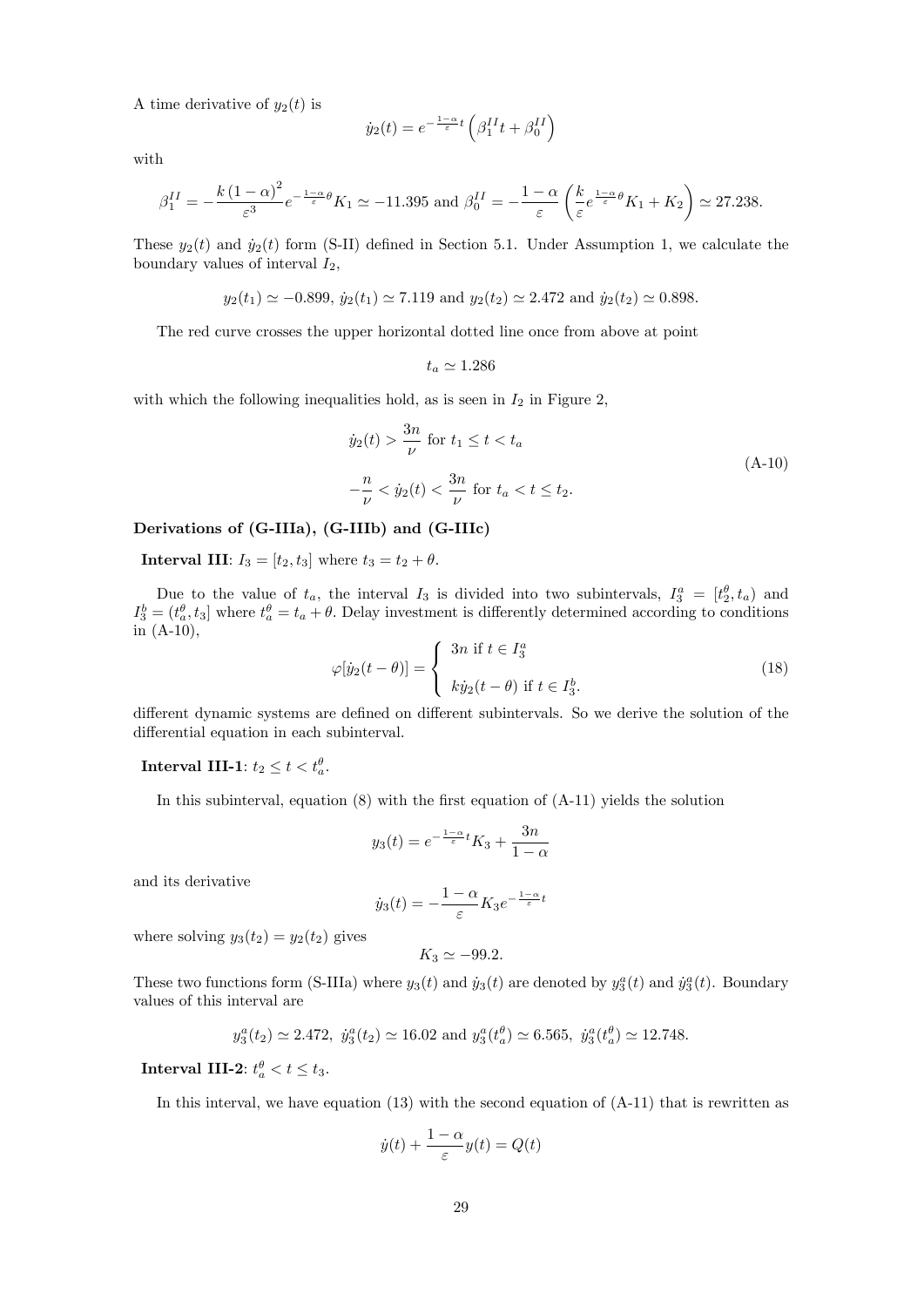where

$$
Q(t) = \frac{k}{\varepsilon} \dot{y}_2(t - \theta)
$$
  
= 
$$
\frac{k}{\varepsilon^2} e^{-\frac{1-\alpha}{\varepsilon}(t-\theta)} \left\{ \beta_1^{II}(t - \theta) + \beta_0^{II} \right\}.
$$

Rewriting the dynamic equation as

$$
\frac{d}{dt}\left(y(t)e^{\frac{1-\alpha}{\varepsilon}t}\right) = Q(t)e^{\frac{1-\alpha}{\varepsilon}t}
$$

and integrating both sides give the following form of a solution,

$$
y_4(t) = e^{-\frac{1-\alpha}{\varepsilon}t} \left\{ \frac{k}{\varepsilon} e^{\frac{1-\alpha}{\varepsilon}\theta} \left[ \frac{\beta_1^{II}}{2} t^2 + \left( \beta_0^{II} - \theta \beta_1^{II} \right) t \right] + K_4 \right\}
$$

where solving  $y_3(t_a^{\theta}) = y_4(t_a^{\theta})$  gives

$$
K_4 \simeq -480.253.
$$

Then the form of  $y_4(t)$  is rewritten as

$$
y_4(t) = e^{-\frac{1-\alpha}{\varepsilon}t} \left( \alpha_2^{III} t^2 + \alpha_1^{III} t + \alpha_0^{III} \right)
$$

where

$$
\alpha_2^{III} = \frac{k}{\varepsilon} e^{\frac{1-\alpha}{\varepsilon}\theta} \frac{\beta_1^{II}}{2} \simeq -50.719
$$

$$
\alpha_1^{III} = \frac{k}{\varepsilon} e^{\frac{1-\alpha}{\varepsilon}\theta} \left(\beta_0^{II} - \theta \beta_1^{II}\right) \simeq 343.918,
$$

and

$$
\alpha_0^{III} = K_4.
$$

A derivative of  $y_4(t)$  is

$$
\dot{y}_4(t) = e^{-\frac{1-\alpha}{\varepsilon}t} \left( \beta_2^{III} t^2 + \beta_1^{III} t + \beta_0^{III} \right)
$$

where

$$
\beta_2^{III} = -\frac{1 - \alpha}{\varepsilon} \alpha_2^{III} \simeq -22.79,
$$
  

$$
\beta_1^{III} = 2\alpha_2^{III} - \frac{1 - \alpha}{\varepsilon} \alpha_1^{III} \simeq -255.97
$$

and

$$
\beta_0^{III} = \alpha_1^{III} - \frac{1 - \alpha}{\varepsilon} \alpha_0^{III} \simeq 559.71.
$$

Boundary values are

$$
y_4(t_a^{\theta}) \simeq 6.565, \ \dot{y}_4(t_a^{\theta}) \simeq 12.748
$$

and

$$
y_4(t_3) \simeq 8.621, \ \dot{y}_4(t_3) \simeq -3.309.
$$

These  $y_4(t)$  and  $\dot{y}_4(t)$  form (S-IIIb) in which  $y_4(t)$  and  $\dot{y}_4(t)$  are denoted as  $y_3^b(t)$  and  $\dot{y}_3^b(t)$ . As is seen in Figure 6, the red curve crosses the horizontal dotted lines at  $3n/k$  and  $-n/k$  once at points

$$
t_b \simeq 2.535 \text{ with } \dot{y}_3^b(t_b) = \frac{3n}{k}
$$
  

$$
t_c \simeq 2.843 \text{ with } \dot{y}_3^b(t_c) = -\frac{n}{k}.
$$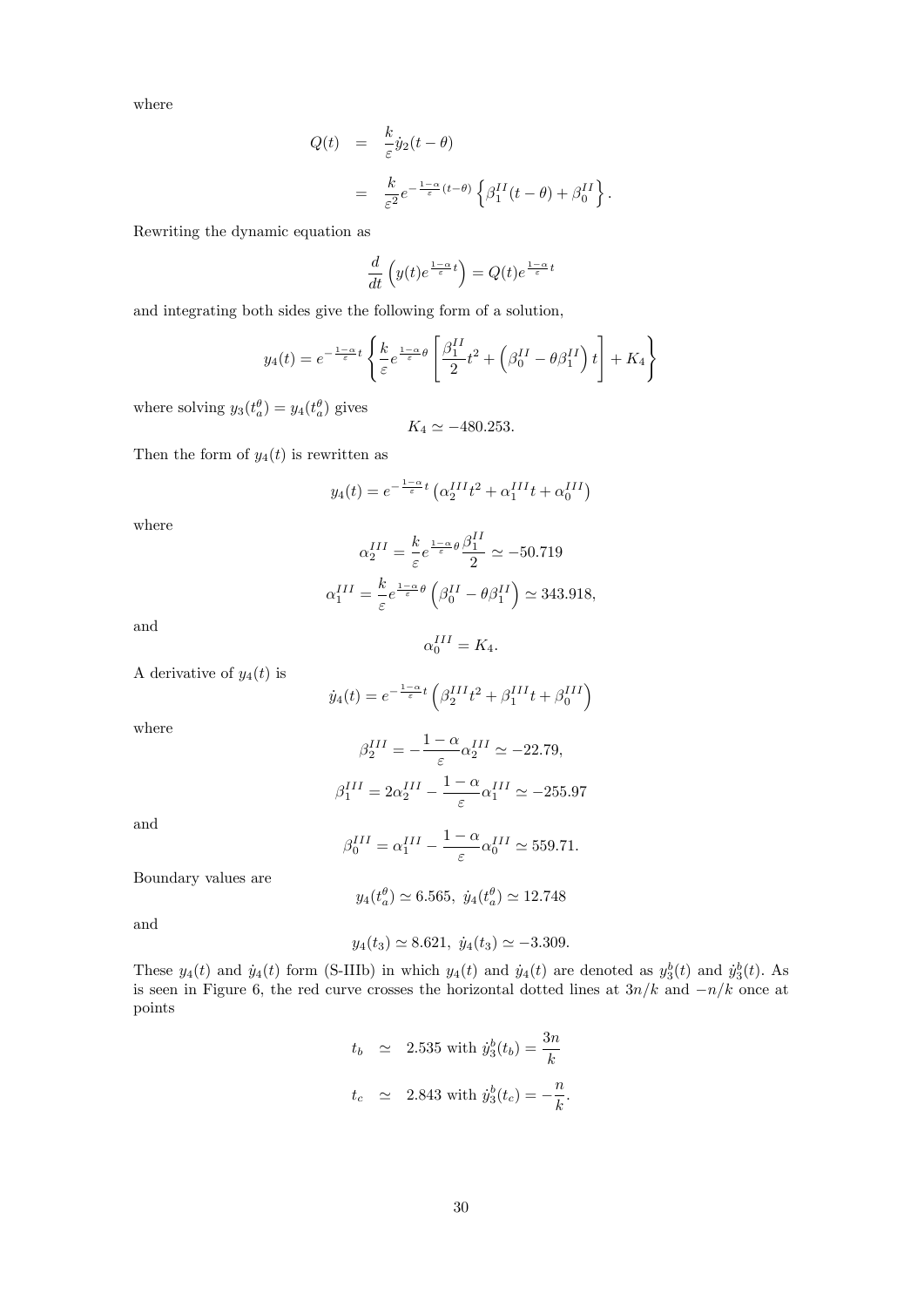It is apparent from Figure 6 that

$$
\dot{y}_3^a(t) > \frac{3n}{k} \text{ for } t_3 \le t < t_a^\theta,
$$
\n
$$
\dot{y}_3^b(t) > \frac{3n}{k} \text{ for } t_{a\theta} \le t < t_b,
$$
\n
$$
\frac{3n}{k} > \dot{y}_3^b(t) > -\frac{n}{k} \text{ for } t_b < t < t_c,
$$
\n
$$
-\frac{n}{k} > \dot{y}_3^c(t) \text{ for } t_c < t \le t_3.
$$
\n(A-12)

## Derivation of (S-IVa), (S-IVb) and (S-IVc)

**Interval IV:**  $I_4 = [t_3, t_4]$  where  $t_4 = t_3 + \theta$ .

Due to the properties described in  $(A-12)$ , interval  $I_4$  is divided into three subintervals by  $t_b^{\theta} = t_b + \theta$  and  $t_c^{\theta} = t_c + \theta$  in which

$$
\varphi[\dot{y}_3^a(t-\theta)] = \varphi[\dot{y}_3^b(t-\theta)] = 3n \text{ for } t_3 \le t < t_b^{\theta} \tag{A-13}
$$

$$
\varphi[\dot{y}_3^b(t-\theta)] = k\dot{y}_3^b(t-\theta) \text{ for } t_b^{\theta} < t < t_c^{\theta}
$$
 (A-14)

and

$$
\varphi[y_3^b(t-\theta)] = -n \text{ for } t_c^{\theta} < t \le t_4. \tag{A-15}
$$

Interval IV-1:  $t_3 \leq t < t_b^{\theta}$ 

Equation  $(2)$  with  $(A-13)$  implies that the solution of the differential equation

$$
\varepsilon \dot{y}(t) + (1 - \alpha)y(t) = 3n
$$

is given by

$$
y_5(t) = e^{-\frac{1-\alpha}{\varepsilon}t} K_5 + \frac{3n}{1-\alpha}
$$
 with  $K_5 \simeq -152.994$ 

where  $K_5$  solves

$$
y_4(t_3) = y_5(t_3).
$$

A derivative of  $y_5(t)$  is

$$
\dot{y}_5(t) = e^{-\frac{1-\alpha}{\varepsilon}t} \left( -\frac{1-\alpha}{\varepsilon} K_5 \right)
$$
 with  $-\frac{1-\alpha}{\varepsilon} K_5 \simeq 122.395$ .

These  $y_5(t)$  and  $\dot{y}_5(t)$  form (S-IVa) in which  $y_5(t)$  and  $\dot{y}_5(t)$  are denoted as  $y_4^a(t)$  and  $\dot{y}_4^a(t)$ . We then have the boundary values of  $y_4^a(t)$  of interval  $[t_3, t_b^{\theta}]$ ,

$$
y_4^a(t_3) \approx 8.621
$$
,  $\dot{y}_4^a(t_3) \approx 11.103$  and  $y_4^a(t_5^{\theta}) \approx 13.456$ ,  $\dot{y}_4^a(t_5^{\theta}) \approx 7.236$ .

Interval IV-2:  $t_b^{\theta} < t < t_c^{\theta}$ .

Rewriting the delay differential equation  $(2)$  with  $(A-14)$  as

$$
\dot{y}(t) + \frac{1-\alpha}{\varepsilon}y(t) = Q(t)
$$

where

$$
Q(t) = \frac{k}{\varepsilon} \dot{y}_4(t - \theta)
$$
  
= 
$$
\frac{k}{\varepsilon} e^{-\frac{1-\alpha}{\varepsilon}(t-\theta)} \left\{ \beta_2^{III} (t - \theta)^2 + \beta_1^{III} (t - \theta) + \beta_0^{III} \right\}.
$$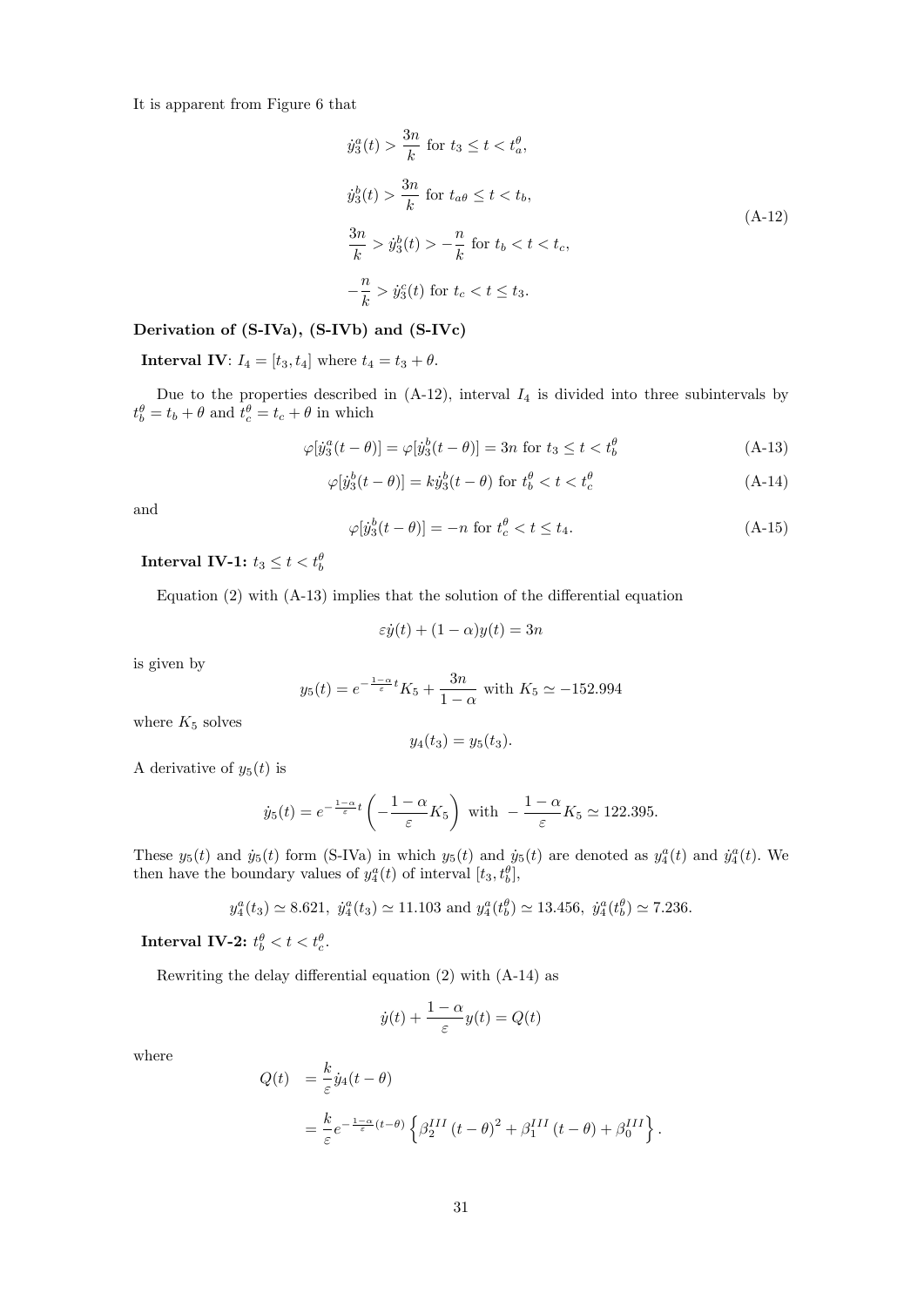Successive integration yields the solution,

$$
y_6(t) = e^{-\frac{1-\alpha}{\varepsilon}t} \left\{ \int \frac{k}{\varepsilon} e^{\frac{1-\alpha}{\varepsilon}\theta} \left[ \beta_2^{III} t^2 + \left( \beta_1^{III} - 2\theta \beta_2^{III} \right) t + \left( \beta_0^{III} - \theta \beta_1^{III} + \theta^2 \beta_2^{III} \right) \right] dt + K_6 \right\}
$$
  
r  

$$
y_6(t) = e^{-\frac{1-\alpha}{\varepsilon}t} \left\{ \alpha_3^{IV} t^3 + \alpha_2^{IV} t^2 + \alpha_1^{IV} t + \alpha_0^{IV} \right\}
$$

with

or

$$
\alpha_3^{IV} = \frac{k}{\varepsilon} e^{\frac{1-\alpha}{\varepsilon}\theta} \frac{\beta_2^{III}}{3} \approx 180.604,
$$
  

$$
\alpha_2^{IV} = \frac{k}{\varepsilon} e^{\frac{1-\alpha}{\varepsilon}\theta} \frac{\beta_1^{III} - 2\theta \beta_2^{III}}{2} \approx -2037.36,
$$
  

$$
\alpha_1^{IV} = \frac{k}{\varepsilon} e^{\frac{1-\alpha}{\varepsilon}\theta} \left( \beta_0^{III} - \theta \beta_1^{III} + \theta^2 \beta_2^{III} \right) \approx 10195.4,
$$
  

$$
\alpha_0^{IV} = K_6 \approx -15672.428
$$

where  $K_6$  solves

$$
f_5(t_b^{\theta}) = f_6(t_b^{\theta}).
$$

A derivative of  $y_6(t)$  is

$$
\dot{y}_6(t) = e^{-\frac{1-\alpha}{\varepsilon}t} \left\{ \beta_3^{IV} t^3 + \beta_2^{IV} t^2 + \beta_1^{IV} t + \beta_0^{IV} \right\}
$$

with

$$
\beta_3^{IV} = -\frac{1-\alpha}{\varepsilon} \alpha_3^{IV} \simeq -96.322,
$$
  
\n
$$
\beta_2^{IV} = 3\alpha_3^{IV} - \frac{1-\alpha}{\varepsilon} \alpha_2^{IV} \simeq 1991.1,
$$
  
\n
$$
\beta_1^{IV} = 2\alpha_2^{IV} - \frac{1-\alpha}{\varepsilon} \alpha_1^{IV} \simeq -12231,
$$
  
\n
$$
\beta_0^{IV} = \alpha_1^{IV} - \frac{1-\alpha}{\varepsilon} \alpha_0^{IV} \simeq 22733.3
$$

These  $y_6(t)$  and  $\dot{y}_6(t)$  form (S-IVb) in which  $y_6(t)$  and  $\dot{y}_6(t)$  are denoted as  $y_4^b(t)$  and  $\dot{y}_4^b(t)$ . The boundary values of the interval are

$$
y_4^b(t_b^{\theta}) \simeq 13.455, \ \dot{y}_4^b(t_b^{\theta}) \simeq 7.236 \ \text{and} \ y_4^b(t_c^{\theta}) \simeq 11.677, \ \dot{y}_4^b(t_c^{\theta}) \simeq -15.342.
$$

Further the downward-sloping curve of  $\dot{y}_4^b(t)$  intersects each of the two dotted horizontal lines at  $3n/k$  and  $-n/k$  at the points

$$
t_d \simeq 3.561 \text{ with } \dot{y}_4^b(t_d) = \frac{3n}{k}
$$
  

$$
t_e \simeq 3.624 \text{ with } \dot{y}_4^b(t_e) = -\frac{n}{k}.
$$

and

**Interval IV-3:** 
$$
t_c^{\theta} < t \leq t_4
$$

Equation (A-15) implies that the dynamic equation (2) has the following forms for the solution  $y_7(t)$  and its derivative  $\dot{y}_7(t)$ 

$$
y_7(t) = e^{-\frac{1-\alpha}{\varepsilon}t} K_7 - \frac{n}{1-\alpha}
$$
 with  $K_7 \simeq 415.092$ 

an

$$
\dot{y}_7(t) = e^{-\frac{1-\alpha}{\varepsilon}t} \left( -\frac{1-\alpha}{\varepsilon} K_7 \right)
$$
 with  $-\frac{1-\alpha}{\varepsilon} K_7 \simeq -340.074$ 

where  $K_7$  solves

$$
y_6(t_c^{\theta}) = y_7(t_c^{\theta}).
$$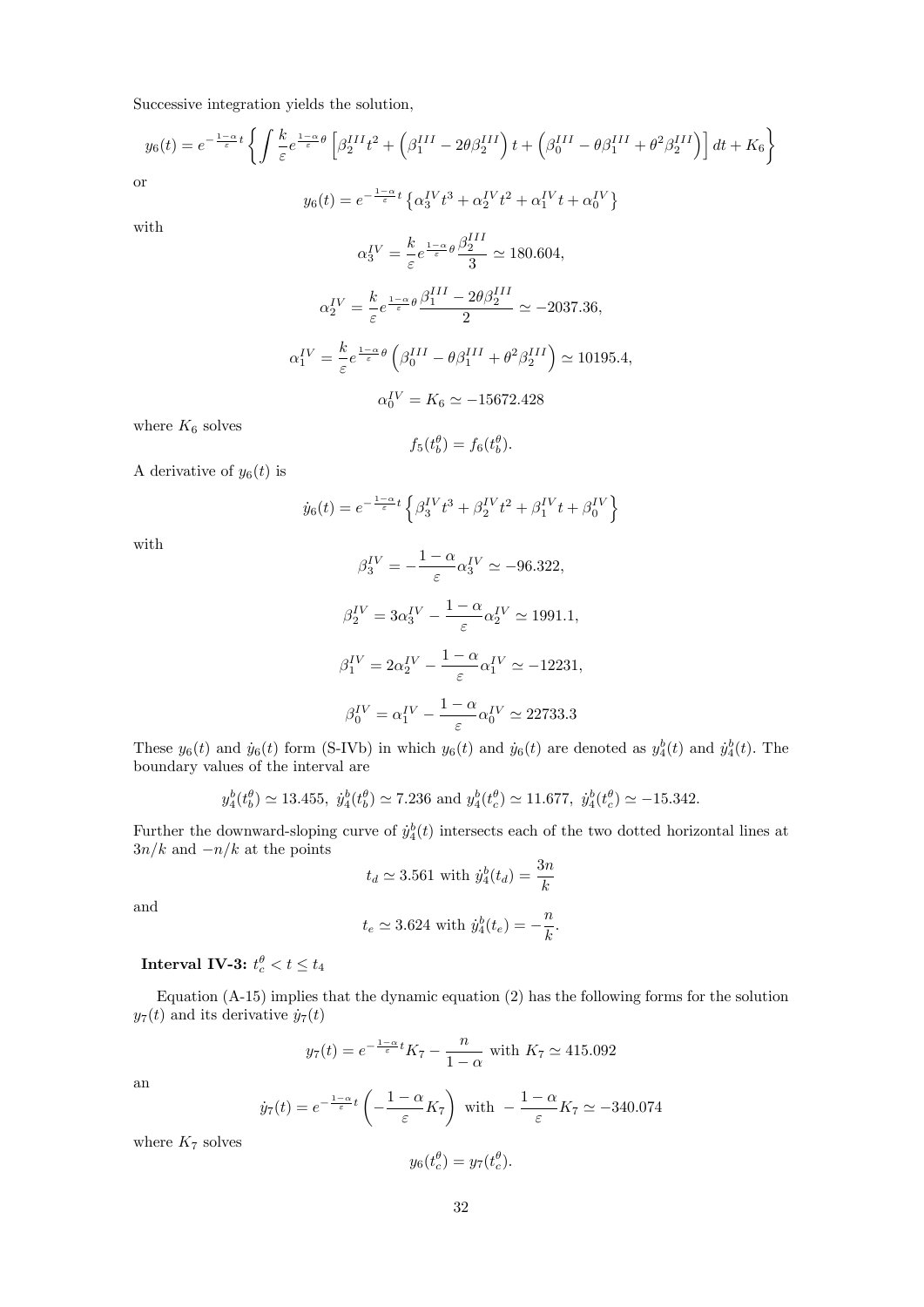These  $y_7(t)$  and  $\dot{y}_7(t)$  form (S-IVc) in which  $y_7(t)$  and  $\dot{y}_7(t)$  are denoted as  $y_4^c(t)$  and  $\dot{y}_4^c(t)$ . The boundary values of the interval are

$$
y_4^c(t_c^{\theta}) \simeq 11.671
$$
,  $y_4^c(t_c^{\theta}) \simeq -15.342$  and  $y_4^c(t_4) \simeq 9.420$ ,  $y_4^c(t_4) \simeq -13.536$ 

It is seen that

$$
\dot{y}_4^a(t) > \frac{3n}{k} \text{ for } t_3 \le t < t_b^{\theta},
$$
\n
$$
\dot{y}_4^b(t) > \frac{3n}{k} \text{ for } t_b^{\theta} \le t < t_d,
$$
\n
$$
\frac{3n}{k} > \dot{y}_4^b(t) > -\frac{n}{k} \text{ for } t_d < t < t_e,
$$
\n
$$
-\frac{n}{k} > \dot{y}_4^b(t) \text{ for } t_e < t \le t_4.
$$

#### Derivation of (S-V)

**Interval V**:  $I_5 = [t_4, t_5]$ 

Due to the threshold values,  $t_A^{IV}$  and  $t_B^{IV}$ , interval  $I_5$  is divided into three subintervals by  $t_A^V = t_A^{IV} + \theta$  and  $t_B^V = t_B^{IV} + \theta$  in which

$$
\varphi[\dot{f}_5(t-\theta)] = \varphi[\dot{f}_6(t-\theta)] = 3n \text{ for } t_4 \le t < t_A^V \tag{A-16}
$$

$$
\varphi[\dot{f}_6(t-\theta)] = k\dot{f}_6(t-\theta) \text{ for } t_A^V < t < t_B^V \tag{A-17}
$$

and

$$
\varphi[\dot{f}_7(t-\theta)] = -n \text{ for } t_B^V < t \le t_5. \tag{A-18}
$$

Repeating the same procedure done just above, we can derive the explicit forms of a solution of the delay dynamic equation.

Interval V-1:  $t_4 \leq t < t_A^V$ .

Equation  $(8)$  with  $(A-16)$  presents the following forms of the solutions,

$$
f_8(t) = e^{-\frac{1-\alpha}{\varepsilon}t} K_8 + \frac{3n}{1-\alpha}
$$
 with  $K_8 \simeq -320.88$ 

and

$$
\dot{f}_8(t) = e^{-\frac{1-\alpha}{\varepsilon}t} \left( -\frac{1-\alpha}{\varepsilon} K_8 \right)
$$
 with  $-\frac{1-\alpha}{\varepsilon} K_8 \simeq 256.704$ 

where  $K_8$  solves  $f_7(t_4) = f_8(t_4)$ . These  $f_8(t)$  and  $\dot{f}_8(t)$  form (S-Va) in which  $f_8(t)$  and  $\dot{f}_8(t)$  are replaced with  $y_5^a(t)$  and  $\dot{y}_5^a(t)$ .

## Interval V-2:  $t_A^V < t < t_B^V$ .

Applying successive integration to equation (2) with (A-17) yields the following forms of the solutions,

$$
f_9(t) = e^{-\frac{1-\alpha}{\varepsilon}t} \left\{ \alpha_4^V t^4 + \alpha_3^V t^3 + \alpha_2^V t^2 + \alpha_1^V t + \alpha_0^V \right\}
$$

with

$$
\alpha_4^V=\frac{k}{\varepsilon}e^{\frac{1-\alpha}{\varepsilon}\theta}\frac{\beta_3^{IV}}{3}\simeq-214.369
$$

$$
\alpha_3^V = \frac{k}{\varepsilon} e^{\frac{1-\alpha}{\varepsilon} \theta} \frac{\beta_2^{IV} - 3\theta \beta_3^{IV}}{3} \approx 6765.83,
$$
  

$$
\alpha_2^V = \frac{k}{\varepsilon} e^{\frac{1-\alpha}{\varepsilon} \theta} \frac{\beta_1^{IV} - 2\theta \beta_2^{IV} + 3\theta^2 \beta_3^{IV}}{2} \approx -73452.5,
$$
  

$$
\alpha_1^V = \frac{k}{\varepsilon} e^{\frac{1-\alpha}{\varepsilon} \theta} \left( \beta_0^{IV} - \theta \beta_1^{IV} + \theta^2 \beta_2^{IV} - \theta^3 \beta_3^{IV} \right) \approx 329841,
$$
  

$$
\alpha_0^V = K_9 \simeq -525029
$$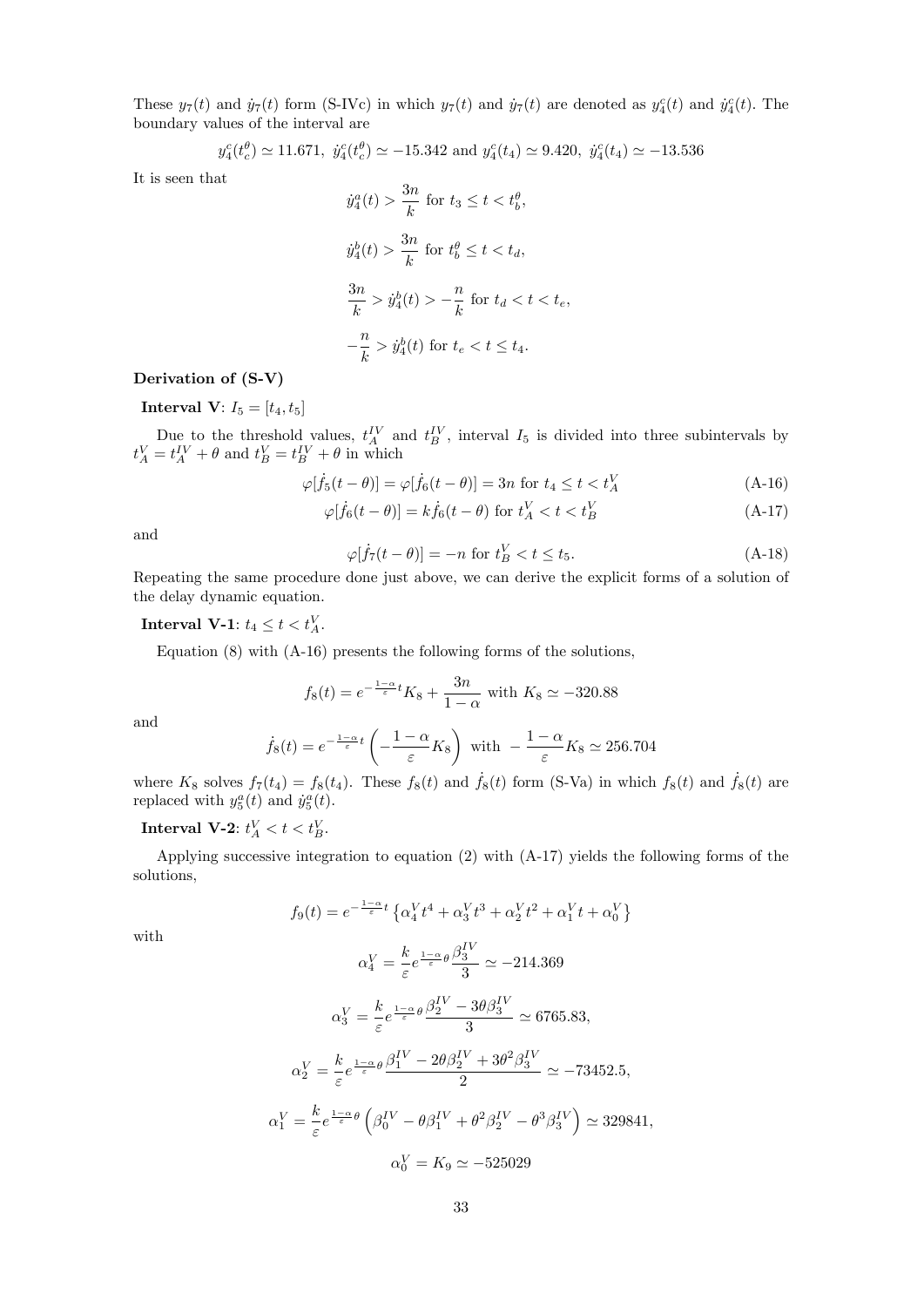where  $K_9$  solves  $f_8(t_A^{IV}) = f_9(t_A^{IV})$ . A derivative of  $f_6(t)$  is

$$
\dot{f}_9(t)=e^{-\frac{1-\alpha}{\varepsilon}t}\left\{\beta_4^Vt^4+\beta_3^Vt^3+\beta_2^Vt^2+\beta_1^Vt+\beta_0^V\right\}
$$

with

$$
\beta_4^V = -\frac{1-\alpha}{\varepsilon} \alpha_4^{IV} \approx 171.495,
$$
  
\n
$$
\beta_3^V = 4\alpha_4^V - \frac{1-\alpha}{\varepsilon} \alpha_3^V \approx -9270.135,
$$
  
\n
$$
\beta_2^V = 3\alpha_3^V - \frac{1-\alpha}{\varepsilon} \alpha_2^V \approx 79059.451,
$$
  
\n
$$
\beta_1^V = 2\alpha_2^V - \frac{1-\alpha}{\varepsilon} \alpha_1^V \approx -410777.286,
$$
  
\n
$$
\beta_0^V = \alpha_1^V - \frac{1-\alpha}{\varepsilon} \alpha_0^V \approx 749863.287
$$

These  $f_9(t)$  and  $\dot{f}_9(t)$  form (S-Vb) in which  $f_9(t)$  and  $\dot{f}_9(t)$  are replaced with  $y_5^b(t)$  and  $\dot{y}_5^b(t)$ . As is seen in Figure 6, the red curve crosses the horizontal dotted lines at  $3n/k$  and  $-n/k$  once at points

$$
t_f \simeq 4.566 \text{ with } \dot{y}_5^b(t_f) = \frac{3n}{k}
$$
  

$$
t_g \simeq 4.581 \text{ with } \dot{y}_5^b(t_g) = -\frac{n}{k}.
$$

To avoid notational congestion in Figure 6,  $t_f$  and  $t_g$  are not labelled.

Interval IV-3:  $t_B^V < t \le t_5$ 

Equation (8) with (A-18) presents the following forms of the solutions,

$$
f_{10}(t) = e^{-\frac{1-\alpha}{\varepsilon}t} K_{10} - \frac{n}{1-\alpha}
$$
 with  $K_{10} \simeq 860.508$ 

and

$$
\dot{f}_{10}(t) = e^{-\frac{1-\alpha}{\varepsilon}t} \left( -\frac{1-\alpha}{\varepsilon} K_{10} \right) \text{ with } -\frac{1-\alpha}{\varepsilon} K_{10} \simeq -688.406
$$

where  $K_{10}$  solves  $f_9(t_B^V) = f_{10}(t_B^V)$ . These  $f_{10}(t)$  and  $\dot{f}_{10}(t)$  form (S-Vc) in which  $f_{10}(t)$  and  $\dot{f}_{10}(t)$ are replaced with  $y_5^c(t)$  and  $\dot{y}_5^c(t)$ .

It is seen that

$$
\dot{y}_5^a(t) > \frac{3n}{k} \text{ for } t_4 \le t < t_d^{\theta},
$$
\n
$$
\dot{y}_5^b(t) > \frac{3n}{k} \text{ for } t_d^{\theta} \le t < t_f,
$$
\n
$$
\frac{3n}{k} > \dot{y}_5^b(t) > -\frac{n}{k} \text{ for } t_f < t < t_g,
$$
\n
$$
-\frac{n}{k} > \dot{y}_5^c(t) \text{ for } t_g < t \le t_5.
$$